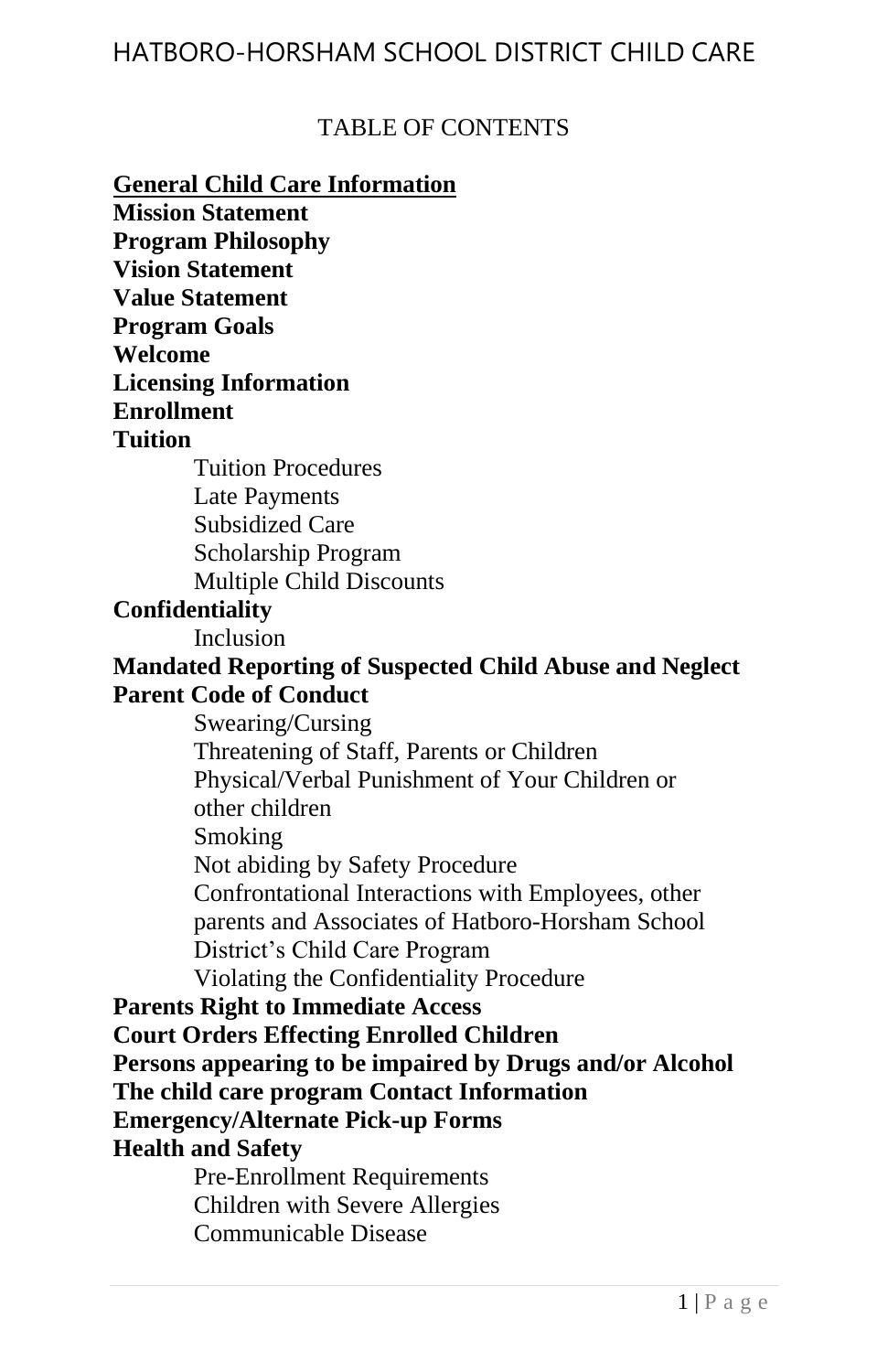Biting Dispensing of Medication Fire/Emergency Drills Alternate Safe Location Incident/Accident Reports Foods Procedure Firearms and Weapons Procedure **Transportation School Calendar Emergency and Inclement Weather Closing Information Discipline Suspension and Expulsion Policy Dismissal Withdraw Staff Employment by Client's Child Care Contact Information**

#### **Preschool Information**

#### **Curriculum Information**

CLI Blueprints Everyday Math Foss Science Goals Teaching Strategies Environment Staff to Child Ratios Learning Standards **Assessments** Resources Professional Development **Family Partnerships** Parent/Teacher Communication Volunteer Badges **Community and School Partnerships** Field Trips **Birthday/Holiday Celebrations Toys from Home Dress Code Meal Times Transition Plan**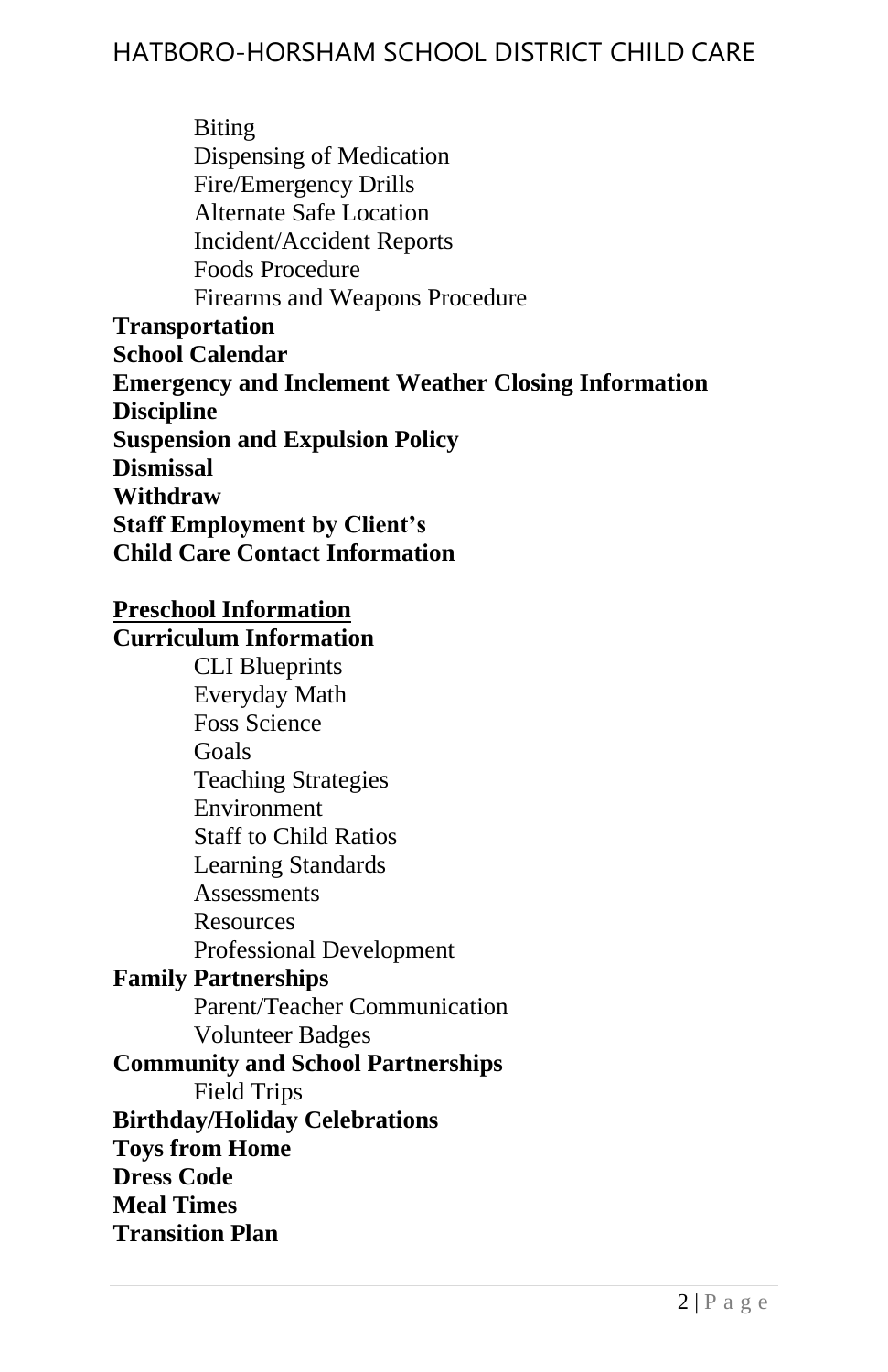#### **Before School and After School Care Information Curriculum Information**

Daily Schedule of Activities Class Assignments Staff to Child Ratios **Arrival Procedures Notification of Absence Pick Up Procedures Late Pick Up Meal Times**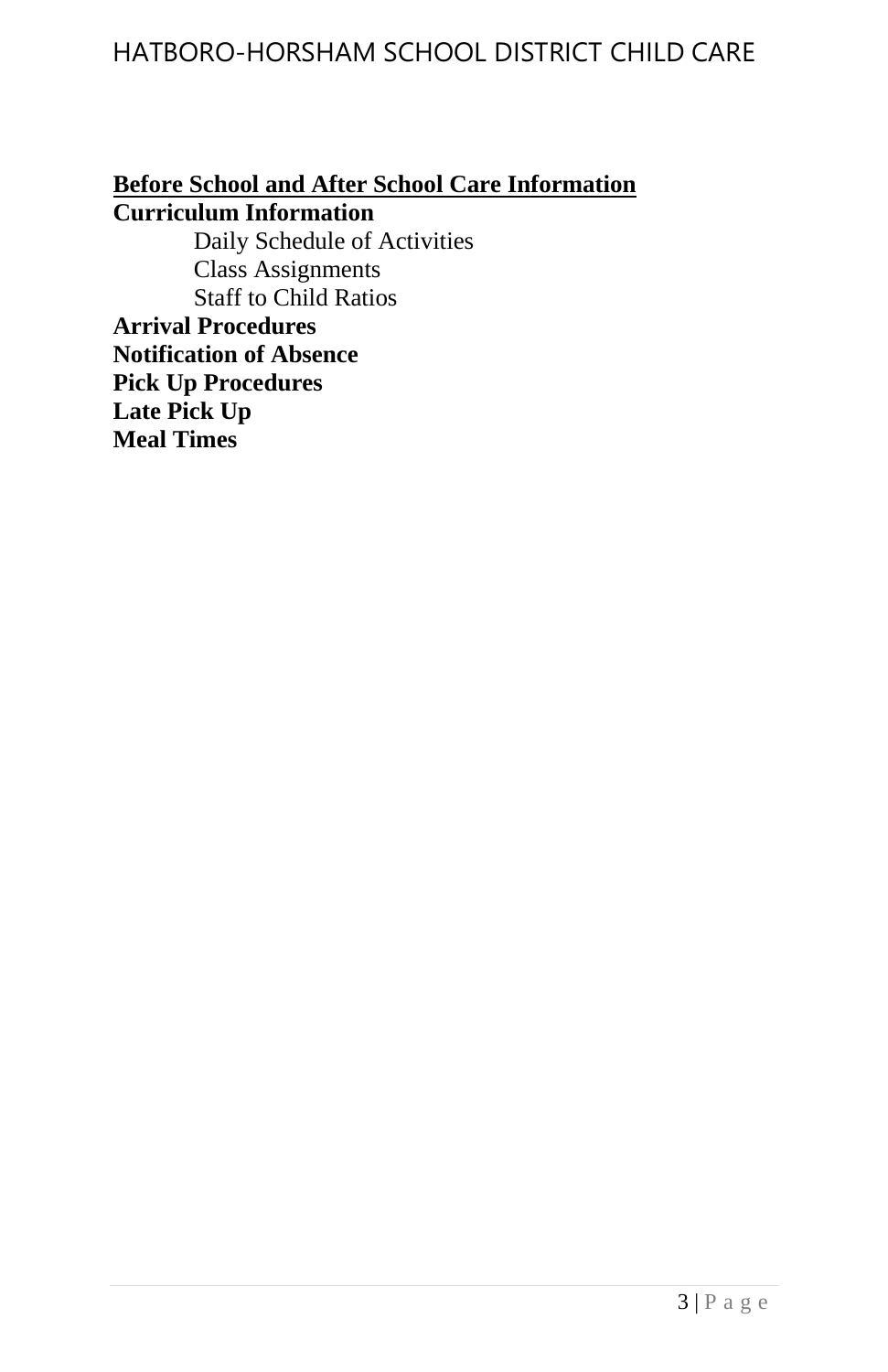#### **MISSION STATEMENT**

\*\*\*\*\*\*\*\*\*\*\*\*\*\*\*\*\*\*\*\*\*\*\*\*\*\*\*\*\*\*\*\*\*\*\*\*\*\*\*\*\*\*\*\*\*\*\*\*\*\*\*\*\*

The Hatboro-Horsham School District Child Care Program's primary purpose is to provide an environment conducive to developing a positive self-image for every child. It is designed to provide a range of enriching and recreational activities in an affordable, nurturing, safe and supportive environment.

### **PROGRAM PHILOSOPHY**

\*\*\*\*\*\*\*\*\*\*\*\*\*\*\*\*\*\*\*\*\*\*\*\*\*\*\*\*\*\*\*\*\*\*\*\*\*\*\*\*\*\*\*\*\*\*\*\*\*\*\*\*\*

The Hatboro-Horsham School District Child Care Program supports the right of each child to be treated with sensitivity, courtesy and respect for their individuality.

While in our care, children will be provided with a variety of experiences in cognitive, physical, emotional and social development. Our activities are designed to allow freedom of choice, creativity, decision making, problem solving and social interaction.

### **VISION STATEMENT**

\*\*\*\*\*\*\*\*\*\*\*\*\*\*\*\*\*\*\*\*\*\*\*\*\*\*\*\*\*\*\*\*\*\*\*\*\*\*\*\*\*\*\*\*\*\*\*\*\*\*\*\*\*

Hatboro-Horsham School District is comprised of a cohesive, supportive group of dedicated staff, students, parents, and community members united in our commitment to pursue high quality, developmentally appropriate education. We intend to realize our highest potential as an educational community by setting clear, measurable goals, employing best practices, engaging in effective communication, and utilizing resources wisely to create lifelong learners.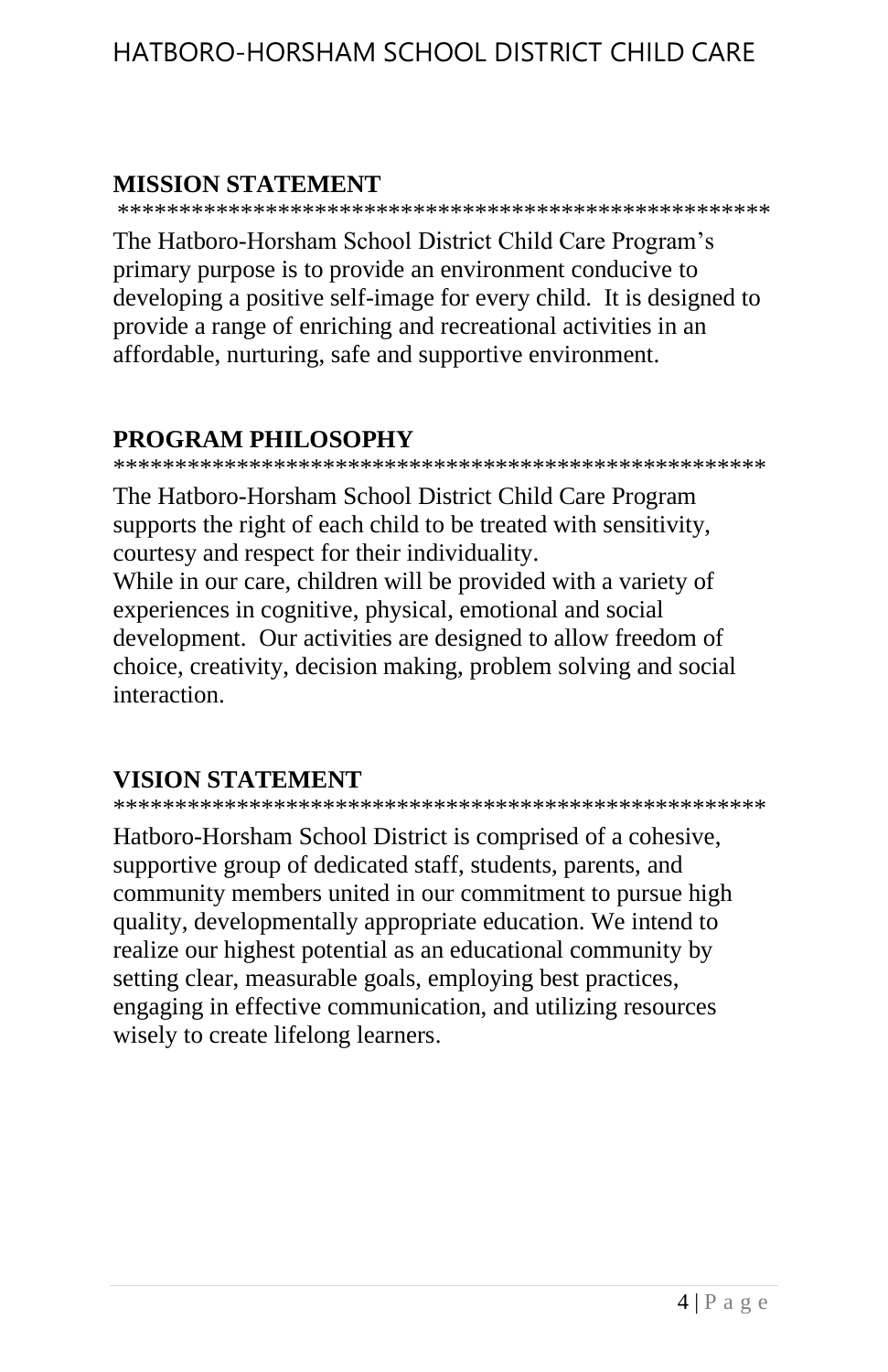#### **VALUE STATEMENT**

\*\*\*\*\*\*\*\*\*\*\*\*\*\*\*\*\*\*\*\*\*\*\*\*\*\*\*\*\*\*\*\*\*\*\*\*\*\*\*\*\*\*\*\*\*\*\*\*\*\*\*\*\*

We believe high quality, developmentally appropriate education…

- Occurs in a safe and healthy environment.
- Includes the "allowing students to explore content via hands-on experiences
- Creates a culture that fosters individual development by utilizing observations and assessments to drive teaching practice to meet the individual needs of children
- Encourages and embraces individuality, diversity, and creativity in the classroom and school community.
- Effectively prepares and utilizes all support staff.

### **PROGRAM GOALS**

\*\*\*\*\*\*\*\*\*\*\*\*\*\*\*\*\*\*\*\*\*\*\*\*\*\*\*\*\*\*\*\*\*\*\*\*\*\*\*\*\*\*\*\*\*\*\*\*\*\*\*\*

- 1. Create curious and confident learners
- 2. Maintain a safe and nurturing environment
- 3. Provide activities which help to develop each child's individual academic and developmental needs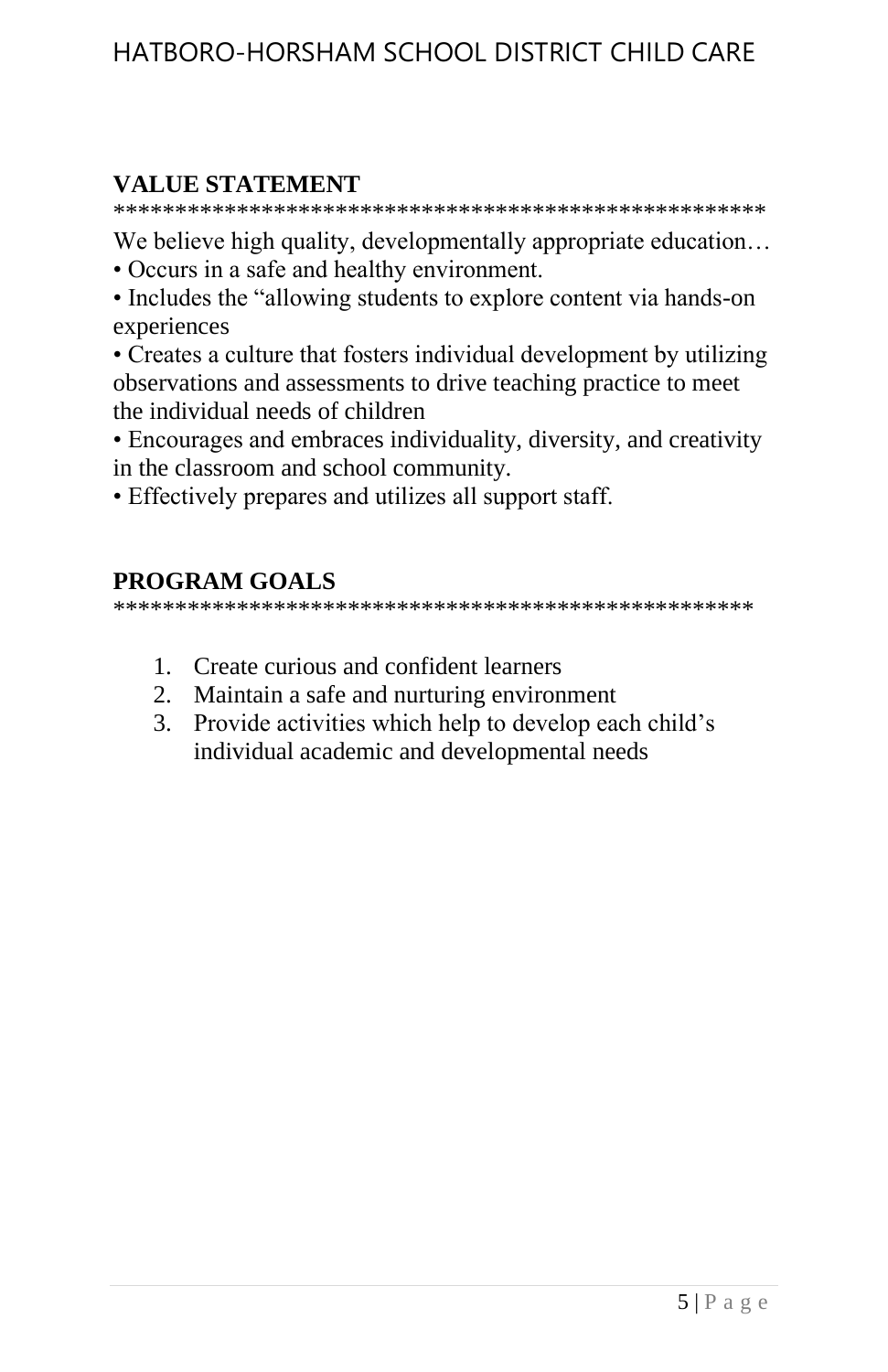### **WELCOME**

\*\*\*\*\*\*\*\*\*\*\*\*\*\*\*\*\*\*\*\*\*\*\*\*\*\*\*\*\*\*\*\*\*\*\*\*\*\*\*\*\*\*\*\*\*\*\*\*\*\*\*\*

Dear Child Care Families,

Welcome to the Hatboro-Horsham School District's Child Care Program. The Hatboro-Horsham School District offers an array of different programs to meet your child care needs. We offer the following programs:

- Four-Year Old Preschool Program-This is a full day program intended to prepare children for Kindergarten. Children are engaged in academic activities using the curriculum they will be utilizing once they enter Kindergarten.
- Before & After School Program- This program runs prior to the start of the school day and after the school day is over. Children are provided and opportunity to engage in homework, arts and craft, indoor and outdoor play.
- Summer Camp Program- This program begins after the completion of the academic years. Students are engaged in arts & crafts, whole group gross motor activities, swimming, and weekly field trips.

While your child is in our care, he/she will be engaged in various activities through out the day. Should you have any questions regarding any of our programs, please feel free to visit the district website, review the information contained in this handbook or contact us.

Sincerely,

Jacqueline Barnhart Kate Fairman Jbarnhar@hhsd.org Kfairman@hhsd.org 215-420-5470 215-420-5475

Director of Child Care Child Care Coordinator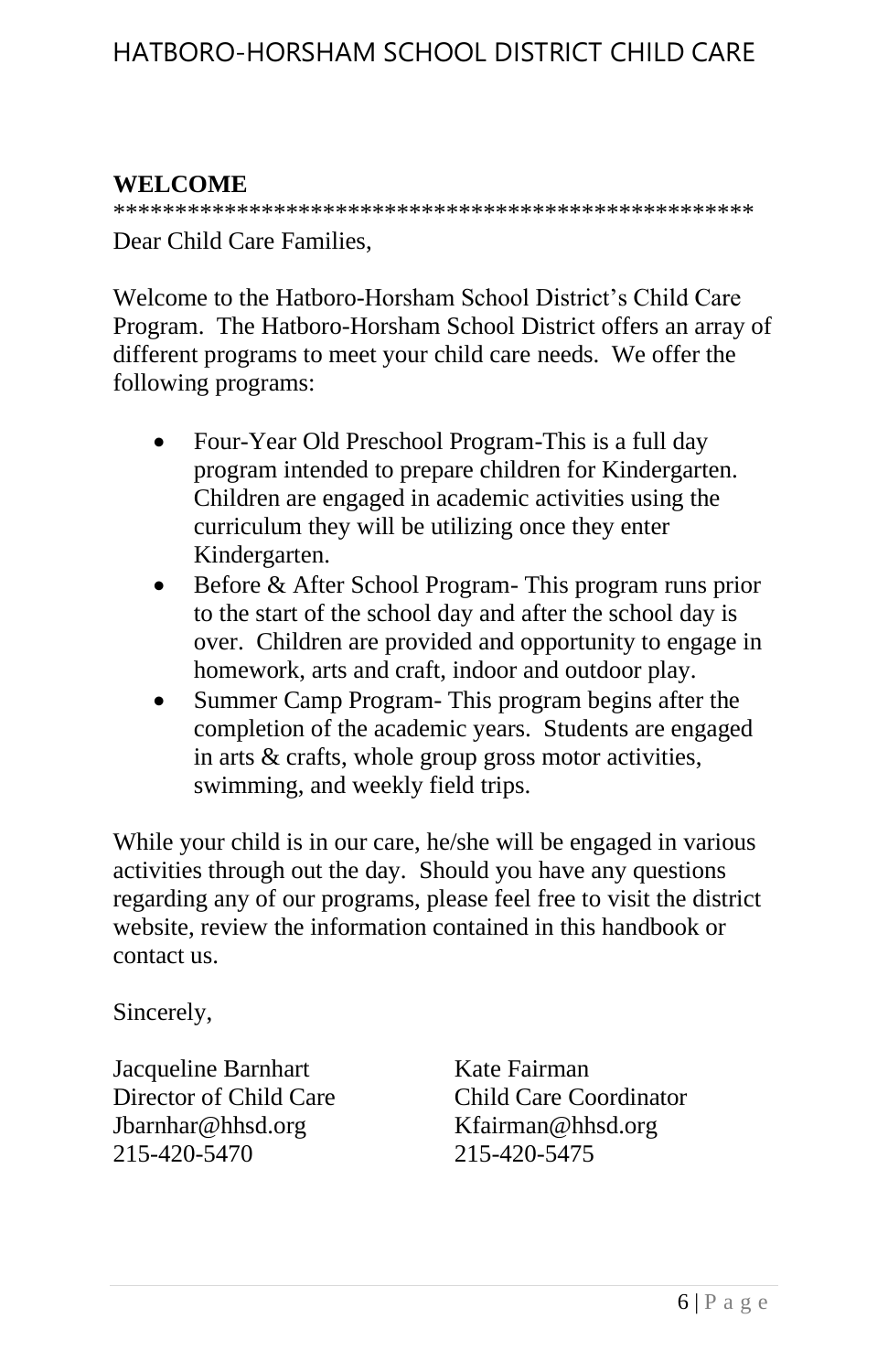#### **LICENSING INFORMATION**

\*\*\*\*\*\*\*\*\*\*\*\*\*\*\*\*\*\*\*\*\*\*\*\*\*\*\*\*\*\*\*\*\*\*\*\*\*\*\*\*\*\*\*\*\*\*\*\*\*\*\*\*\*

The Hatboro Horsham School District's Child Care Program is licensed by the Department of Human Services (DHS) and The Office of Child Development & Early Learning (OCDEL). Regulations are posted at each location in the child care area or can be reviewed on their website.

#### **ENROLLMENT**

\*\*\*\*\*\*\*\*\*\*\*\*\*\*\*\*\*\*\*\*\*\*\*\*\*\*\*\*\*\*\*\*\*\*\*\*\*\*\*\*\*\*\*\*\*\*\*\*\*\*\*\*\*

Enrollment shall be granted without regard to a child's race, color, creed, religion, national origin, gender, or disability; and without regard to a parent or guardian's race, color, creed, religion, age, national origin, gender, pregnancy or disability.

- Parents may secure child care applications from the HHSD Child Care Office located at Simmons Elementary, HHSD website, central registration or from building secretaries during regular school office hours. School office hours are 8:00 a.m. to 4:00 p.m. Forms should be completed in their entirely prior to submission.
- Enrollment paperwork should be sent to the Office of Child Care located in Simmons School, 411 Babylon Rd., Horsham, PA 19044.
- Parents are encouraged to share information about their child, voice their expectations of the program and ask questions.
- It is the responsibility of the parent to report to the Child Care office any change of address, telephone numbers (home, mobile, or work), employment, emergency contact, and medical information.

Parents can apply for enrollment of their child in Hatboro-Horsham School District Child Care by completing the Enrollment Application and paying the \$50 Registration Fee. The Registration Fee is NON-REFUNDABLE and is not applied towards the first month's tuition.

Initial enrollment is contingent upon receipt of the completed enrollment application, signed fee agreement, registration fee,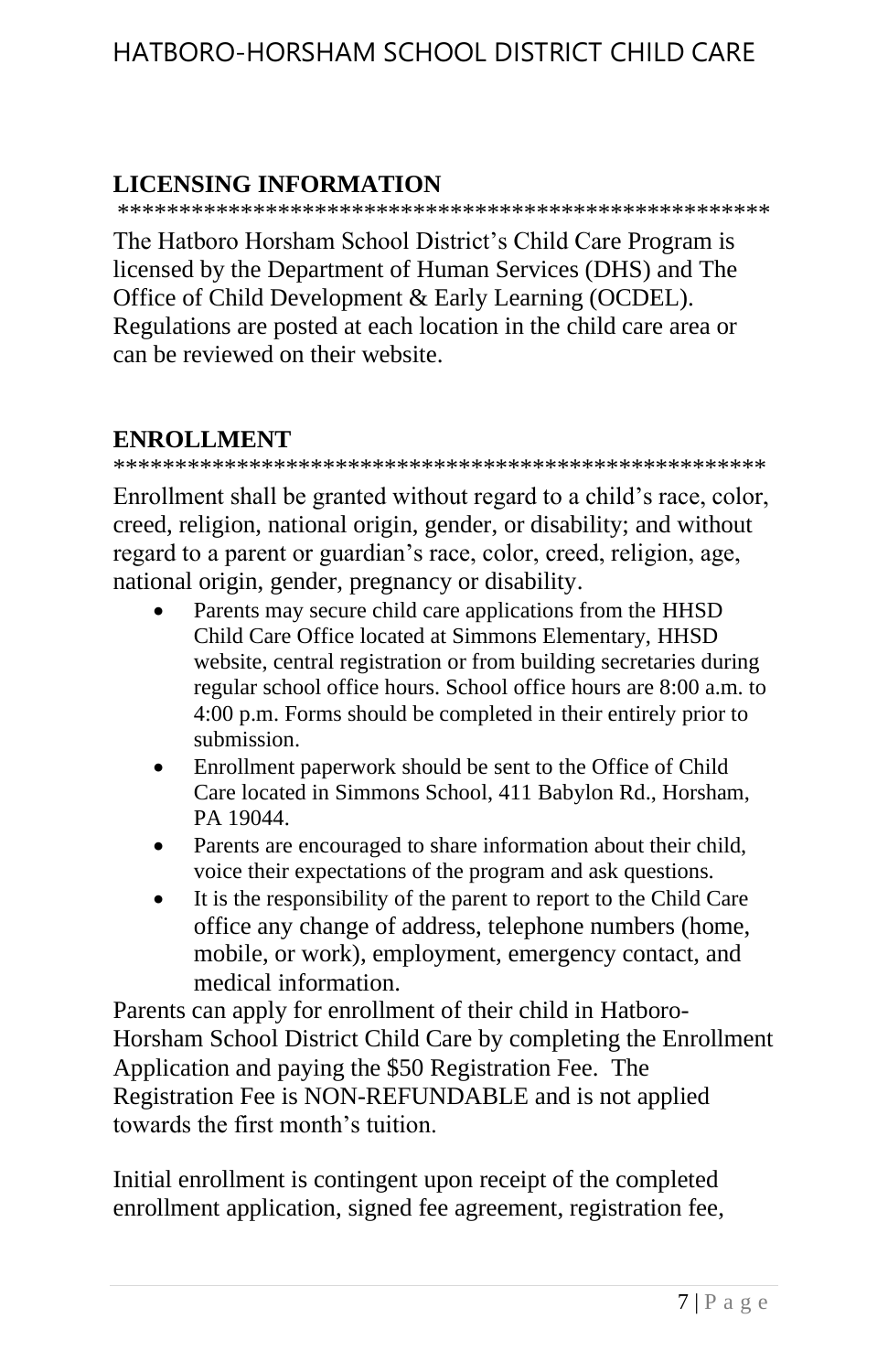deposit, immunization records and signed Parent Handbook receipt.

The Enrollment Application and Fee Agreements are not meant to serve as contracts guaranteeing service for any duration.

Hatboro-Horsham School District Child Care reserves the right to dismiss any parent or child at any time with or without cause.

Continued enrollment at Hatboro-Horsham School District Child Care is contingent upon the parent's, emergency contact persons' and child's adherence to the policies and procedures of Hatboro-Horsham School District Child Care as outlined in this handbook including, but not limited to, timely payment of all fees and tuition.

Parents are required to notify Hatboro-Horsham School District Child Care immediately, should any of the information collected at the time of enrollment or any time thereafter change. Failure to do so may result in the child being dis-enrolled from the program and forfeiture of any deposit.

#### **TUITION**

\*\*\*\*\*\*\*\*\*\*\*\*\*\*\*\*\*\*\*\*\*\*\*\*\*\*\*\*\*\*\*\*\*\*\*\*\*\*\*\*\*\*\*\*\*\*\*\*\*\*\*\*\*

All custodial parents and/or legal guardians are required to sign a Fee Agreement prior to enrollment of their child in Hatboro-Horsham School District Child Care. Parents are required to indicate to whom all billing information and correspondence are to be addressed.

At the time of enrollment, parents are required to sign a tuition agreement, pay a registration fee of \$50.00 and first month's tuition in advance. **THE REGISTRATION FEE IS NONREFUNDABLE**. The registration fee/tuition will also serve as a security deposit to secure a child's space in the program for a minimum of one (1) month

# **TUITION PROCEDURE**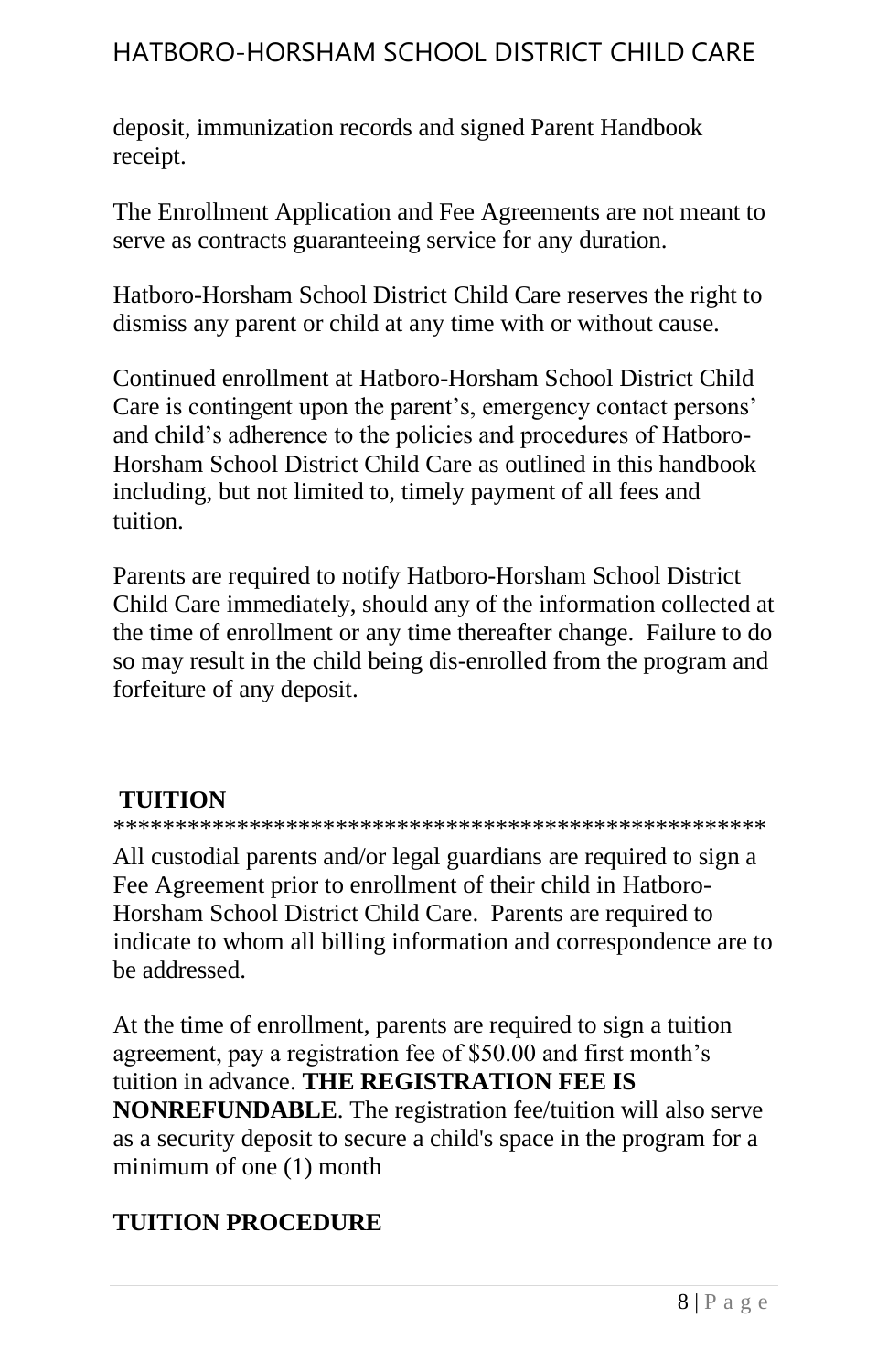Payment is to be received on or prior to the first day of service each month. Parents may use check, money order, or credit card may pay tuition. Hatboro-Horsham School District Child Care accepts Master Card, Visa and Discover Card via the Tuition Express Program. Receipts will be given for tuition payments upon written parent request. No cash payments will be accepted. There will be a \$25.00 fee charged for tuition checks returned by the bank. Returned Tuition checks will not be re-deposited. Parents will be responsible for re-issuing a second check. If at any future time the bank returns a parent's check, all future tuition payments must be made by certified check, money order or credit card.

### **LATE TUITION PAYMENTS**

Payments received after the  $5<sup>th</sup>$  day of the month will be subject to a \$25.00 late fee. Payment not received by the  $10<sup>th</sup>$  day of the month will result in exclusion from the program. If services are terminated due to non-payment, you will need to re-register your child for the program. There will be a \$50.00 re-enrollment fee. NOTE: Tuition is required if your child attends the child care program or does not attend, as long as the child is enrolled in the program. There is no credit given for vacations, scheduled school holidays, child illness, or for closings due to emergency situations, or inclement weather.

Timely payments are essential for continued enrollment at Hatboro-Horsham School District Child Care; however, if you anticipate difficulty with paying on time, please discuss the matter with the Director immediately. If alternative arrangements for payment are approved you will be notified by the Director.

#### **SUBSIDY/CCIS**

Hatboro-Horsham School District Child Care accepts child care subsidies. Parents must notify their subsidy case manager of their intent to enroll/transfer to Hatboro-Horsham School District Child Care. Once the subsidy case manager confirms the family will receive subsidies, the parent will be notified by the Director with the confirmed start date.

Parents of a subsidized child must complete all required paperwork on time to continue enrollment at Hatboro-Horsham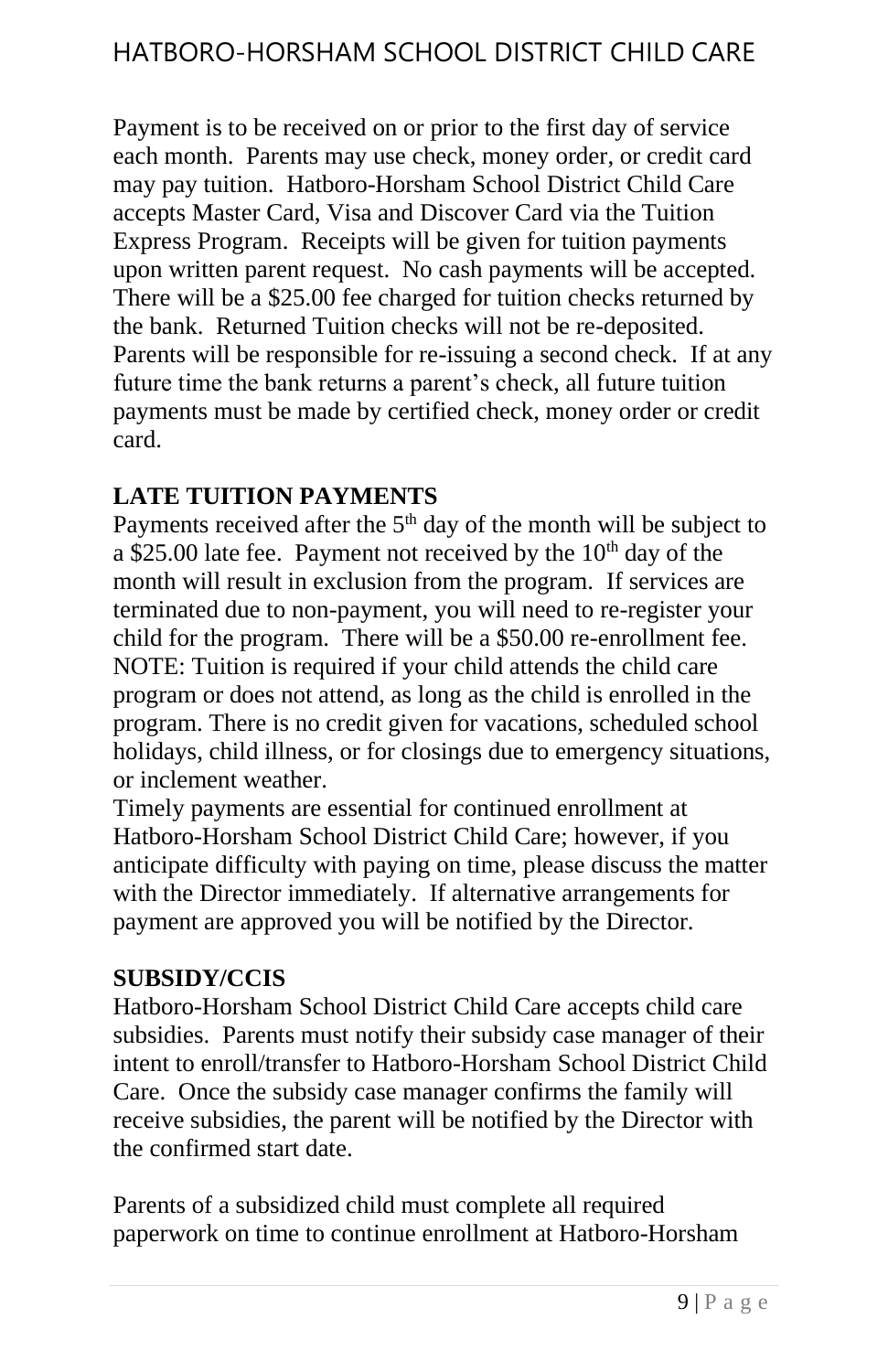School District Child Care. Parents of subsidized children are also required to sign a fee agreement, agreeing to be personally responsible for the payment of tuition, in the event they become ineligible to receive child care subsidies.

### **SCHOLARSHIP PROGRAMS**

Hatboro-Horsham School District Child Care does not offer a scholarship program.

#### **MULTIPLE CHILD DISCOUNT**

Hatboro-Horsham School District Child Care offers a multiple child discount for one or more siblings enrolled during the same school year. The youngest sibling pays the full tuition rate and each additional child's tuition is discounted 10% on tuition per child. Discounts are only applicable when tuition payments are made on time. The full tuition rate, plus any additional late fees will be charged when tuition payments are late as per the late tuition procedure stated above.

### **CONFIDENTIALITY**

\*\*\*\*\*\*\*\*\*\*\*\*\*\*\*\*\*\*\*\*\*\*\*\*\*\*\*\*\*\*\*\*\*\*\*\*\*\*\*\*\*\*\*\*\*\*\*\*\*\*\*\*\*

Within Hatboro-Horsham School District Child Care, confidential and sensitive information will only be shared with employees of Hatboro-Horsham School District Child Care who have a "need to know" in order to most appropriately and safely care for your child. Confidential and sensitive information about faculty, other parents and/or children will not be shared with parents, as Hatboro-Horsham School District Child Care strives to protect everyone's right of privacy. Confidential information includes, but is not limited to: names, addresses, phone numbers, disability information, and health related information of anyone associated with Hatboro-Horsham School District Child Care.

Outside of Hatboro-Horsham School District Child Care, confidential and sensitive information about a child will only be shared when the parent of the child has given express written consent, except where otherwise provided for by law. Parents will be provided with a document detailing the information that is to be shared outside of Hatboro-Horsham School District Child Care,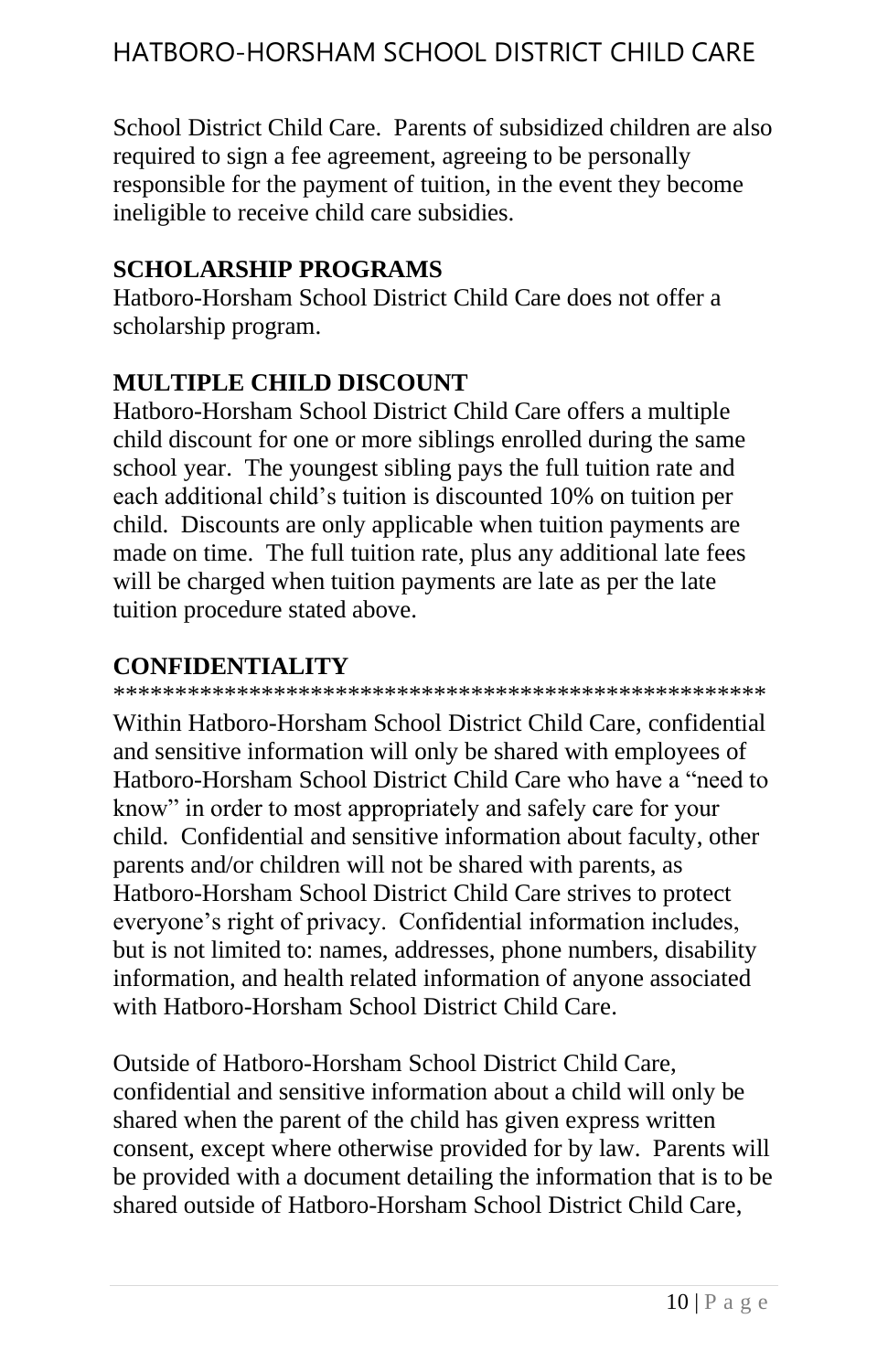persons with whom the information will be shared, and the reason(s) for sharing the information.

Any parent who violates the Confidentiality Procedure will not be permitted on the child care program property thereafter. Refer to the procedure regarding Parents Right to Immediate Access for additional information regarding dis-enrollment of a child when a parent is prohibited from accessing the child care program property.

You may observe children who are disabled or who exhibit behavior that may appear inappropriate (i.e. biting, hitting, and spitting). You may be curious or concerned about the other child. Our Confidentiality Procedure protects every child's privacy. Employees of Hatboro-Horsham School District Child Care are strictly prohibited from discussing anything about another child with you.

#### **INCLUSION**

Hatboro-Horsham School District Child Care believes in providing Care for all children ranging in ages from 4-12 years of age (PreK-5<sup>th</sup> grade) including children with disabilities and health, behavioral, or mental health concerns. All children are given rich experiences that are appropriate for their abilities and levels of development. All children with special needs are included in the daily routines and activities that are appropriate for their ability and levels of development. **If applicable, parents must provide the Child Care Administration Office with a copy of the child's IEP, 504, or other legal accommodation plan**. Students who receive services from outside agencies are encourage to share this information. All information will be kept confidential and will only be given to the specific staff members caring for the child. The staff will be informed so that they may provide reasonable accommodations when needed. Outside service are welcome to be administered during the school day and during morning and after care hours. Individualized lesson plans will developed for students needing additional supports.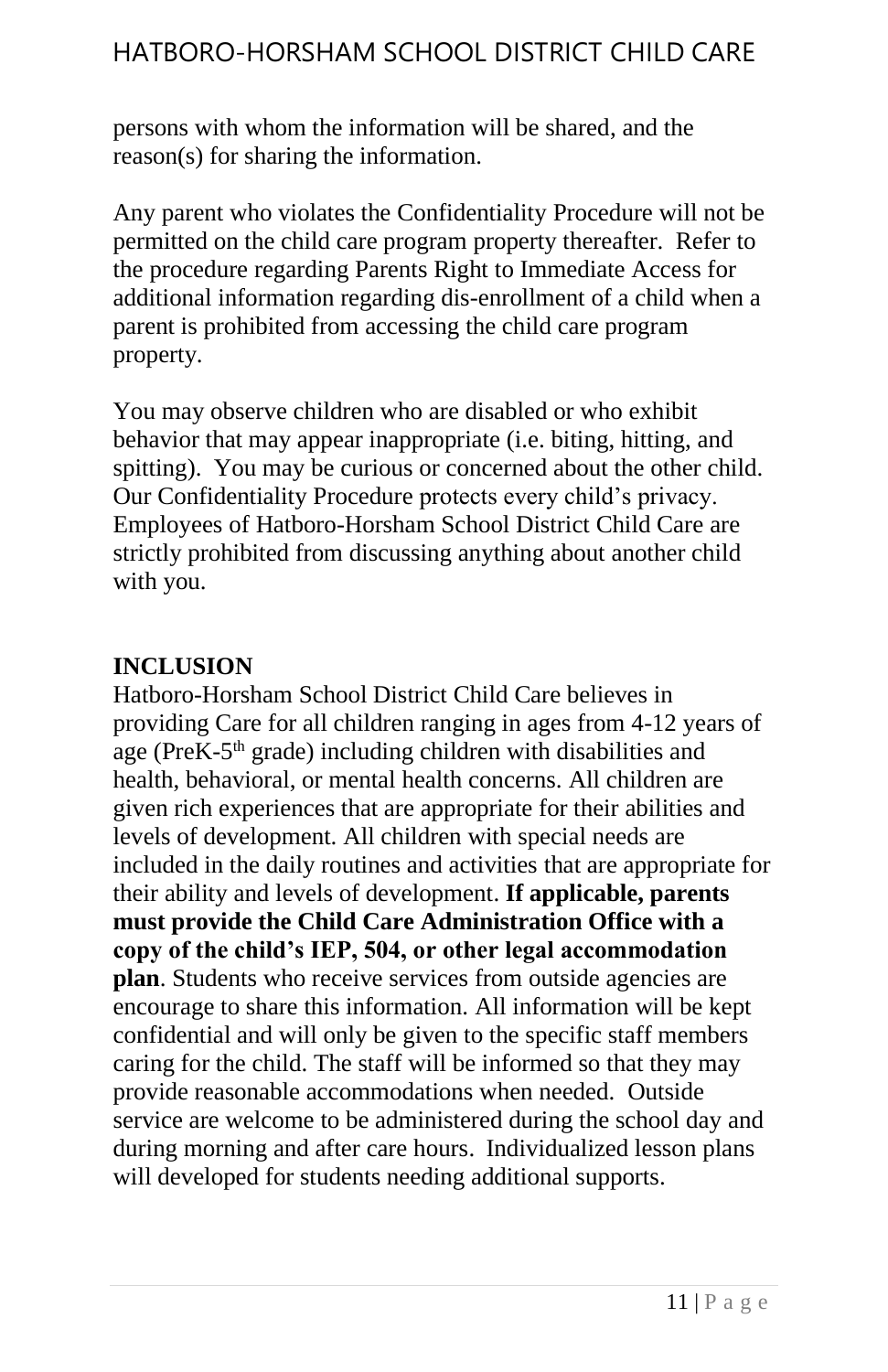#### **MANDATED REPORTING OF SUSPECTED CHILD ABUSE AND/OR NEGLECT**

\*\*\*\*\*\*\*\*\*\*\*\*\*\*\*\*\*\*\*\*\*\*\*\*\*\*\*\*\*\*\*\*\*\*\*\*\*\*\*\*\*\*\*\*\*\*\*\*\*\*\*\*\*

Under the Child Protective Services Act, mandated reporters are required to report any **suspicion** of abuse or neglect to the appropriate authorities. The employees of Hatboro-Horsham School District Child Care are considered mandated reporters, under this law. The employees of Hatboro-Horsham School District Child Care are not required to discuss their suspicions with parents prior to reporting the matter to the appropriate authorities, nor are they required to investigate the cause of any suspicious marks, behavior or condition prior to making a report. Under the Act, mandated reporters can be held criminally responsible if they fail to report suspected abuse or neglect. We at Hatboro-Horsham School District Child Care take this responsibility very seriously and will make all warranted reports to the appropriate authorities. The Child Protective Services Act is designed to protect the welfare and best interest of all children.

As mandated reporters, the staff of Hatboro-Horsham School District Child Care can not be held liable for reports made to Child Protective Services which are determined to be unfounded, provided the report was made in "good faith."

Causes for reporting suspected child abuse or neglect include, but are not limited to:

- Unusual bruising, marks, or cuts on the child's body
- Severe verbal reprimands
- Improper clothing relating to size, cleanliness, season
- Transporting a child without appropriate child restraints (e.g. car seats, seat belts, etc.)
- Dropping off or picking up a child while under the influence of illegal drugs or alcohol
- Not providing appropriate meals including a drink for your child
- Leaving a child unattended for any amount of time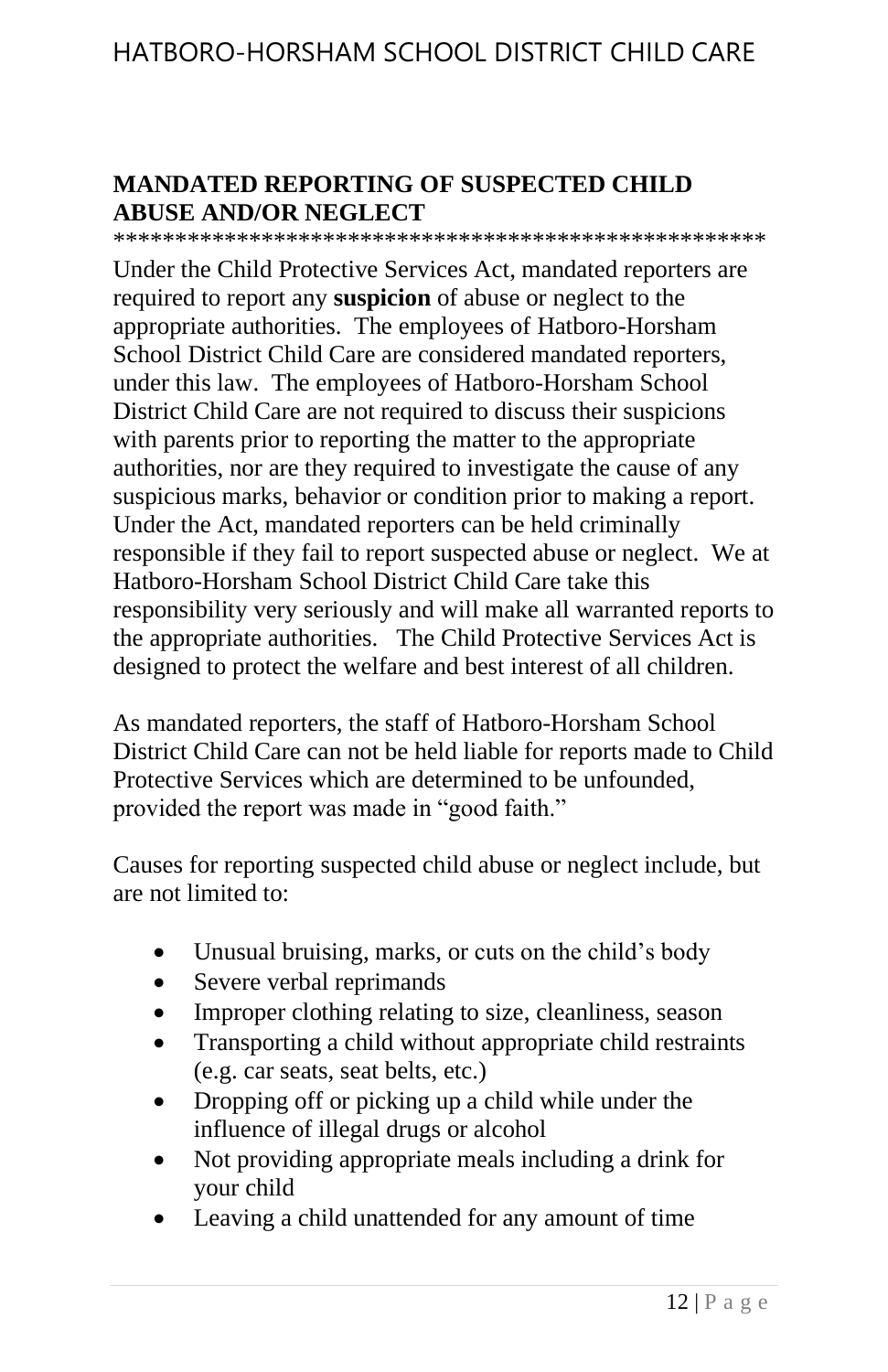- Failure to attend to the special needs of a disabled child
- Sending a sick child to school over medicated to hide symptoms, which would typically require the child to be kept at home until symptoms subside.
- Children who exhibit behavior consistent with an abusive situation

### **PARENT CODE OF CONDUCT**

\*\*\*\*\*\*\*\*\*\*\*\*\*\*\*\*\*\*\*\*\*\*\*\*\*\*\*\*\*\*\*\*\*\*\*\*\*\*\*\*\*\*\*\*\*\*\*\*\*\*\*\*\*

Hatboro-Horsham School District Child Care requires the parents of enrolled children to behave in a manner consistent with decency, courtesy, and respect. One of the goals of Hatboro-Horsham School District Child Care is to provide the most appropriate environment in which a child can grow, learn and develop. Achieving this ideal environment is not only the responsibility of the employees of Hatboro-Horsham School District Child Care but, is the responsibility of each and every parent or adult who enters the center. Parents are required to behave in a manner that fosters this ideal environment. **Parents who violate the Parent Code of Conduct will not be permitted on property thereafter.** Please refer to the Procedure on Parent's Right to Immediate Access for additional information regarding dis-enrollment of the child when a parent is prohibited from accessing the child care program property.

### **SWEARING/CURSING:**

No parent or adult is permitted to curse or use other inappropriate language on property at any time, whether in the presence of a child or not. Such language is considered offensive by many people and will not be tolerated. If a parent or adult feels frustrated or angry, it is more appropriate to verbally express the frustration or anger using non-offensive language. At NO time shall inappropriate language be directed toward members of the staff.

### **THREATENING OF EMPLOYEES, CHILDREN OTHER PARENTS OR ADULTS ASSOCIATED WITH HATBORO-HORSHAM CHILD CARE**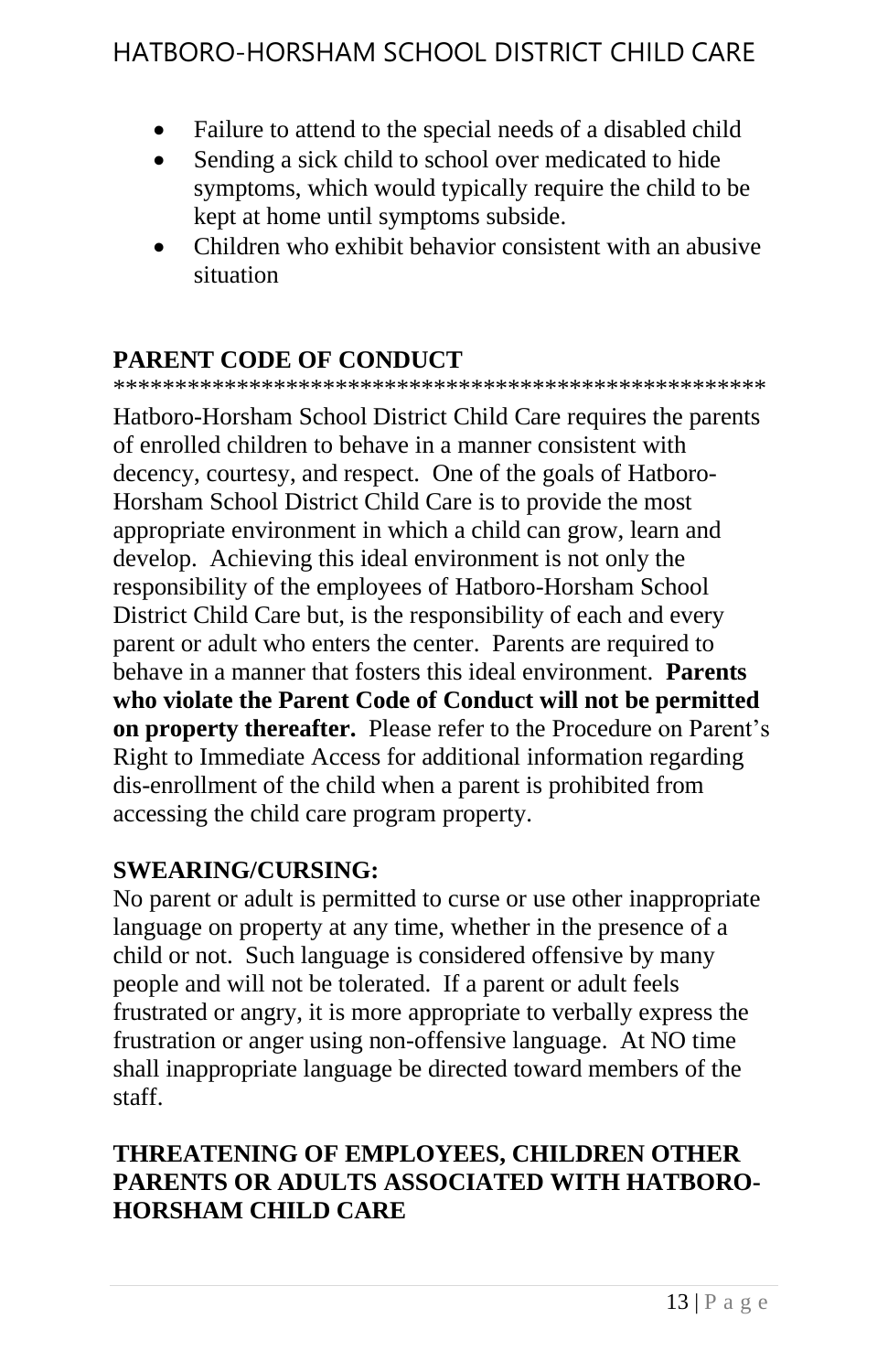Threats of any kind will not be tolerated. In today's society Hatboro-Horsham School District Child Care cannot afford to sit by idly while threats are made. In addition, all threats will be reported to the appropriate authorities and will be prosecuted to the fullest extent of the law. While apologies for such behavior are appreciated, the child care program will not assume the risk of a second chance. PARENTS MUST BE RESPONSIBLE FOR AND IN CONTROL OF THEIR BEHAVIOR AT ALL TIMES.

### **PHYSICAL/VERBAL PUNISHMENT OF YOUR CHILD OR OTHER CHILDREN AT HATBORO-HORSHAM CHILD CARE**

While verbal reprimands may be appropriate it is not appropriate for parents to verbally abuse their child. Doing so may cause undue embarrassment or emotional distress. Parents are always welcome to discuss a behavior issue with the teacher and to seek advice and guidance regarding appropriate and effective disciplinary procedures.

Parents are prohibited from addressing, for the purpose of correction or discipline, a child that is not their own. No parent or other adult may physically punish another parent's child. If a parent should witness another parent's child behaving in an inappropriate manner, or is concerned about behavior reported to them by their own child, it is most appropriate for the parent to direct their concern to the supervisor, teacher and/or Director.

Furthermore, it is wholly inappropriate for one parent to seek out another parent to discuss their child's inappropriate behavior. All behavior concerns should be brought to the child care staff or director's attention. At that point, the staff and/or director will address the issue with the other parent. Although you may be curious as to the outcome of such a discussion, teachers and/or the Director are strictly prohibited from discussing anything about another child with you. All children enrolled in our program have privacy rights and are further protected by our Confidentiality Procedure. You may be assured that we will not discuss anything about your child with another parent or adult visiting the center.

### **SMOKING:**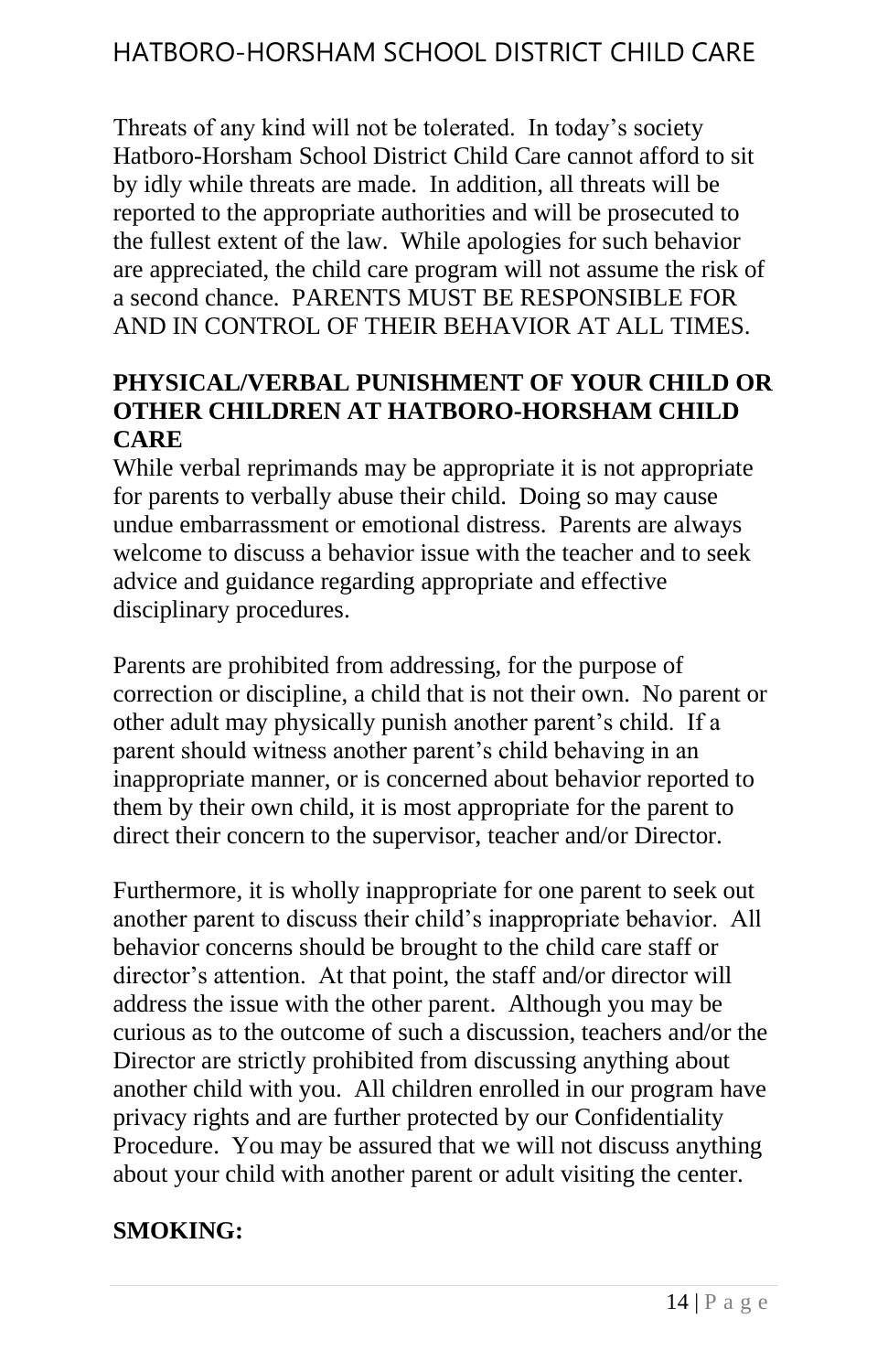The Hatboro-Horsham School District supports a national effort aimed at stopping smoking. The School Board has declared all its school buildings, and all spaces within them, to be officially smoke-free environments twenty-four hours a day. Smoking is also prohibited on all school grounds during regular school hours and regular school days.

The success of this policy will depend upon the thoughtfulness, consideration and cooperation of smokers and non-smokers. All individuals on school premises share in the responsibility for adhering to the enforcing of this policy. Any individual who observes a violation of this policy should report the violation to the Director of Child Care or any Hatboro-Horsham School District supervisory personnel.

The Board of School Directors supports Ordinance #113 of Horsham Township and Ordinance #681 of the Borough of Hatboro, which prohibits smoking or carrying a lighted pipe, cigar, cigarette or tobacco in any form in all school buildings or in school buses. Violators are subject to a fine by the magistrate.

#### **VIOLATIONS OF THE SAFETY PROCEDURE:**

Parents are required to follow all safety procedures at all times. These procedures are designed not as mere inconveniences, but to protect the welfare and best interest of the employees, children and associates of Hatboro-Horsham School District Child Care. Please be particularly mindful of Hatboro-Horsham School District Child Care entrance procedures. We all like to be polite. However, we need to be careful to not allow unauthorized individuals into the center. Holding the door open for the person following you may, in fact, be polite; however that person may not be authorized to enter the premises. Security procedures are only as strong as the weakest person in our organizational chain. Be alert and mindful. Immediately report any breaches to the Director.

### **CONFRONTATIONAL INTERACTIONS WITH EMPLOYEES, OTHER PARENTS OR ASSOCIATES OF HATBORO-HORSHAM SCHOOL DISTRICT CHILD CARE**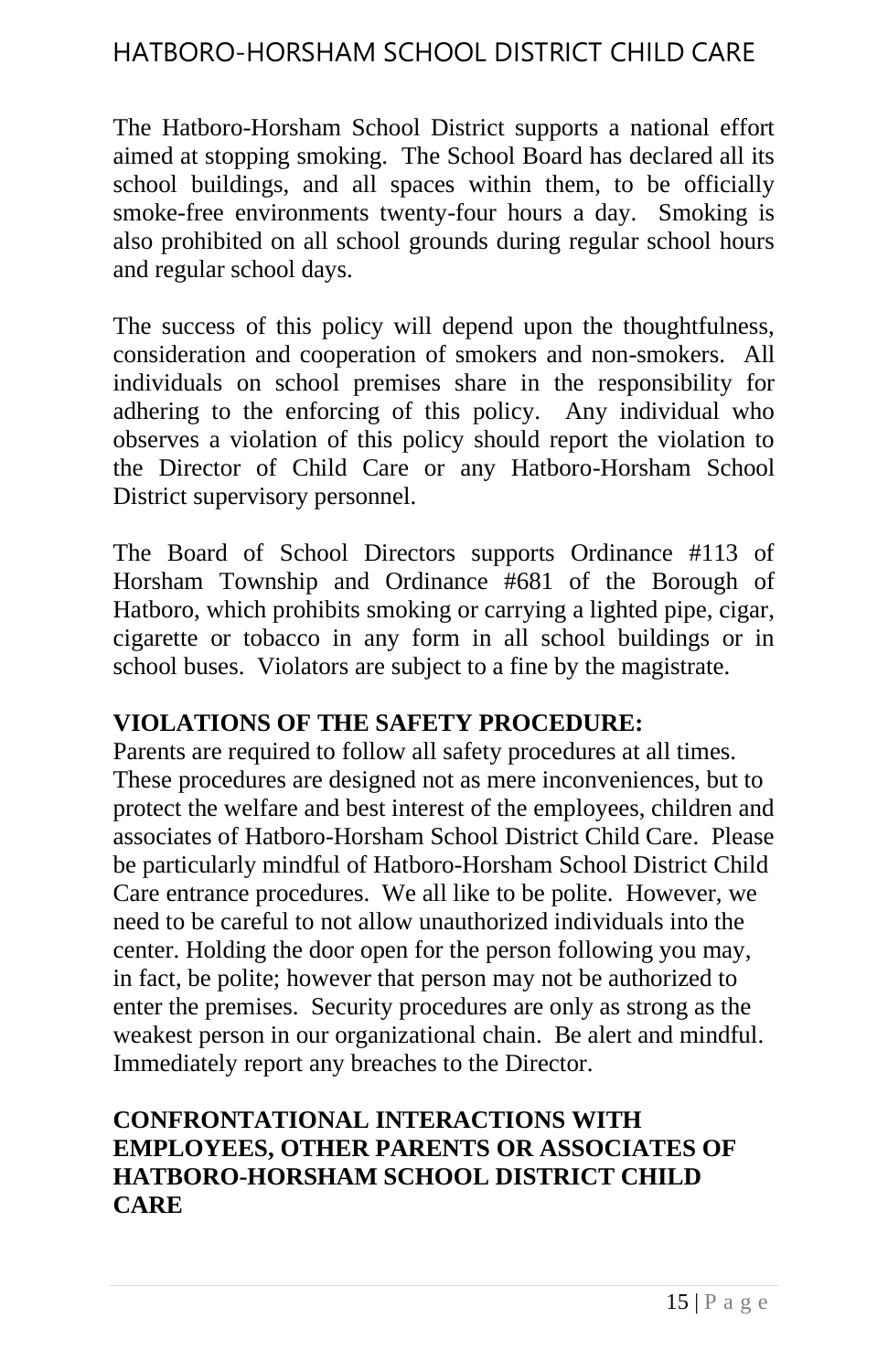While it is understood that parents will not always agree with the employees of Hatboro-Horsham School District Child Care or the parents of the other children, it is expected that all disagreements be handled in a calm and respectful manner. Confrontational interactions are not an appropriate means by which to communicate a point and are strictly prohibited.

### **VIOLATIONS OF THE CONFIDENTIALITY PROCEDURE:**

Hatboro-Horsham School District Child Care takes very seriously the responsibility of maintaining the confidentiality of all persons associated with the child care program. Parents must understand the implications of this responsibility. Parents need to recognize that the Confidentiality Procedure not only applies to their child or family, but all children, families and employees associated with Hatboro-Horsham School District Child Care. Any parent who shares any information considered to be confidential, pressures employees or other parents for information which is not necessary for them to know, will be considered to be in violation of the Confidentiality Procedure.

### **PARENT'S RIGHT TO IMMEDIATE ACCESS**

\*\*\*\*\*\*\*\*\*\*\*\*\*\*\*\*\*\*\*\*\*\*\*\*\*\*\*\*\*\*\*\*\*\*\*\*\*\*\*\*\*\*\*\*\*\*\*\*\*\*\*\*\*

Parents of a child in our care are entitled to immediate access, without prior notice, to their child whenever they are in care at Hatboro-Horsham School District Child Care, as provided by law.

In cases where the child is the subject of a court order (e.g., Custody Order, Restraining Order, or Protection from Abuse Order) Hatboro-Horsham School District Child Care must be provided with a **Certified Copy** of the most recent order and all amendments thereto. The orders of the court will be strictly followed unless the custodial parent(s) requests a more liberal variation of the order in writing. In the case where both parents are afforded shared/joint custody by order of the court, both parents must sign the request for more liberal interpretation of the order.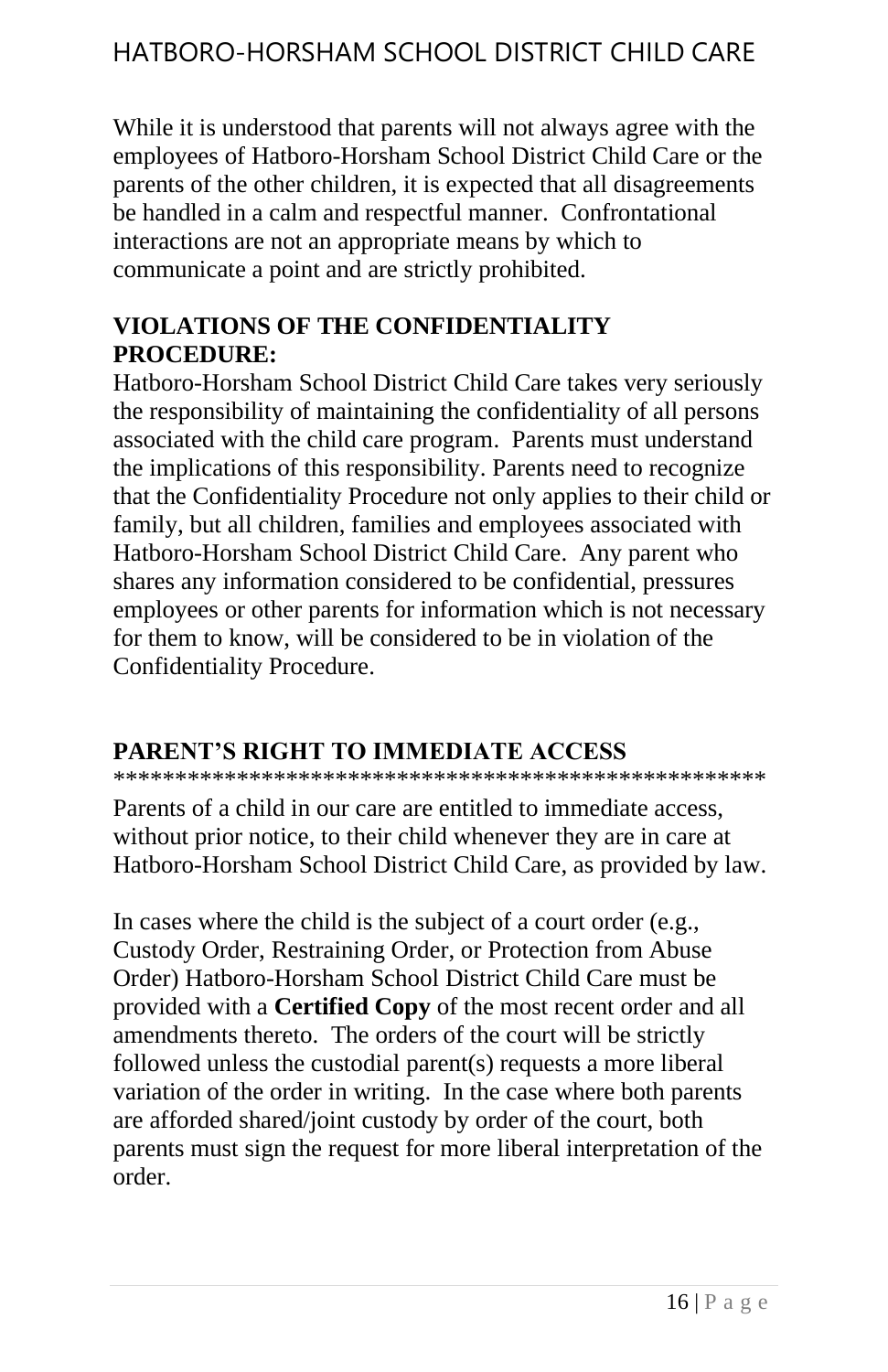**In the absence of a court order** on file with Hatboro-Horsham School District Child Care, **both** parents shall be afforded equal access to their child as stipulated by law. Hatboro-Horsham School District Child Care cannot, without a court order, limit the access of a one parent by request of the other parent, regardless of the reason. If a situation presents itself where one parent does not want the other parent to have access to their child, Hatboro-Horsham School District Child Care suggests that the parent keep the child with them until a court order is issued, since our rights to retain your child are secondary to the other parent's right to immediate access. Hatboro-Horsham School District Child Care staff will contact the local police should a conflict arise.

Visitors are asked to schedule appointments with the Director, and are allowed in the child care facility only at the discretion of the Director. An employee of Hatboro-Horsham School District Child Care will accompany visitors at all times, throughout the center.

Hatboro-Horsham School District Child Care will dismiss any child whose parent is prohibited from entering upon the child care program property. Due to the parents' right to immediate access procedure, as well as state and federal regulations, Hatboro-Horsham School District Child Care cannot have a child at the child care program when the child's parent is prohibited access. Hatboro-Horsham School District Child Care will not agree to any request to maintain a child's enrollment even if the parent agrees to stay out of the center. Such an agreement is a violation of the law and will not be entertained.

#### **COURT ORDERS EFFECTING ENROLLED CHILDREN**

\*\*\*\*\*\*\*\*\*\*\*\*\*\*\*\*\*\*\*\*\*\*\*\*\*\*\*\*\*\*\*\*\*\*\*\*\*\*\*\*\*\*\*\*\*\*\*\*\*\*\*\*\*

In cases where an enrolled child is the subject of a court order (ex. Custody Order, Restraining Order, or Protection from Abuse Order) Hatboro-Horsham School District Child Care must be provided with a **Certified Copy** of the most recent order and all amendments thereto. The orders of the court will be strictly followed unless the custodial parent(s) requests a more liberal variation of the order in writing. In the case where both parents are afforded shared/joint custody by order of the court, both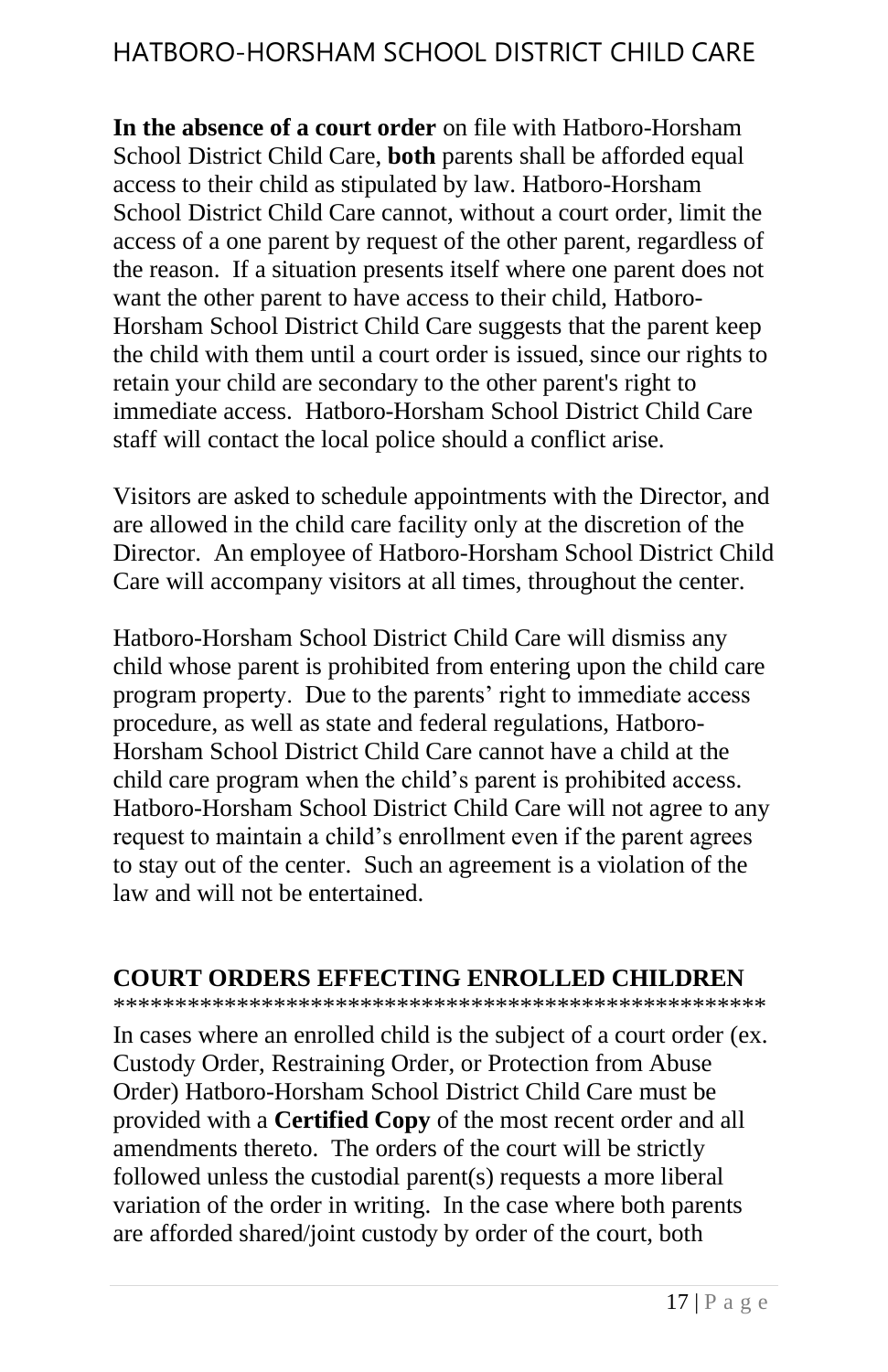parents must sign the request for more liberal interpretation of the order.

**In the absence of a court order on file with Hatboro-Horsham School District Child Care administration, both parents shall be afforded equal access to their child as stipulated by law.** Hatboro-Horsham School District Child Care cannot, without a court order, limit the access of a one parent by request of the other parent, regardless of the reason. If a situation presents itself, where one parent does not want the other parent to have access to their child, Hatboro-Horsham School District Child Care suggests that the parent keep the child with them until a court order is issued.

If conflicting court orders are presented, the most recently dated court order will be followed.

Once presented with a Protection from Abuse Order or a Restraining Order, Hatboro-Horsham School District Child Care is obligated to follow the order for the entire period it is in affect. Employees of Hatboro-Horsham School District Child Care cannot, at the request of anyone, except the issuing judge, allow a Protection from Abuse Order and/or a Restraining Order to be violated. Hatboro-Horsham School District Child Care will report any violations of these orders to the court.

### **PERSONS APPEARING TO BE IMPAIRED BY DRUGS/ALCOHOL AT PICK-UP**

\*\*\*\*\*\*\*\*\*\*\*\*\*\*\*\*\*\*\*\*\*\*\*\*\*\*\*\*\*\*\*\*\*\*\*\*\*\*\*\*\*\*\*\*\*\*\*\*\*\*\*\*\*

The staff of Hatboro-Horsham School District Child Care will contact local police and/or the other custodial parent should a parent appear to the staff of Hatboro-Horsham School District Child Care to be under the influence of drugs and/or alcohol. The parent's right to immediate access does not permit the the child care program from denying a custodial parent access to their child even if the parent is or appears to be impaired. However, Hatboro-Horsham School District Child Care staff will delay the impaired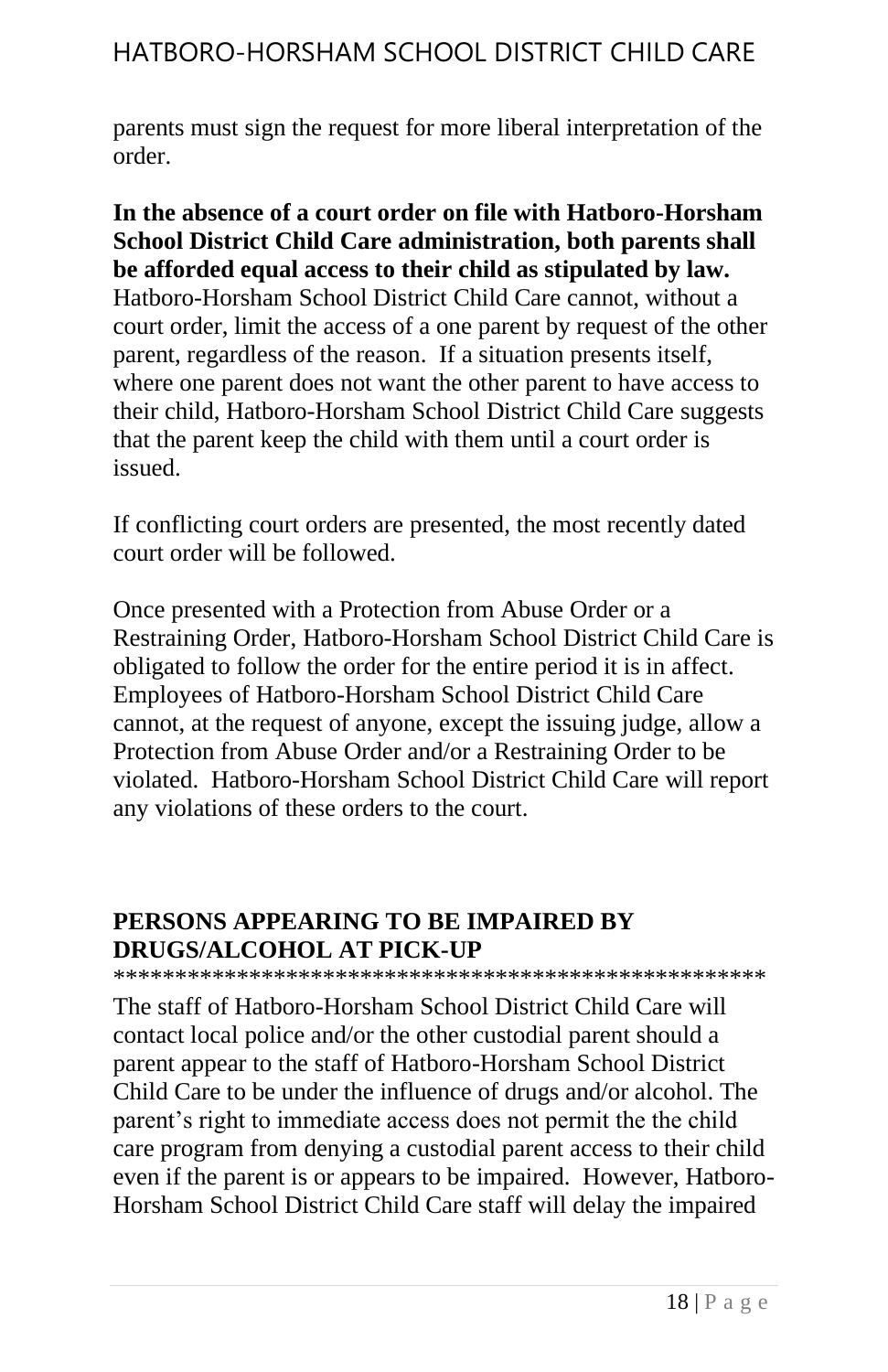parent as long as possible, while contacting the other parent, the local police and Child Protective Services.

Any other authorized person who attempts to pick-up a child, and appears to the staff of Hatboro-Horsham School District Child Care to be under the influence of drugs and/or alcohol will be denied access to the child. The staff of Hatboro-Horsham School District Child Care will contact the child's parents, local police and Child Protective Services to notify them of the situation.

### **EMERGENCY/ALTERNATE PICK-UP FORMS**

\*\*\*\*\*\*\*\*\*\*\*\*\*\*\*\*\*\*\*\*\*\*\*\*\*\*\*\*\*\*\*\*\*\*\*\*\*\*\*\*\*\*\*\*\*\*\*\*\*\*\*\*\*

At enrollment, parents will be presented with an Emergency/Alternate Pick-up form. Parents are encouraged to include on this form any, and all persons who, in the course of events, may at one time be asked to pick-up their child from Hatboro-Horsham School District Child Care. In an emergency situation the child's parents will be called first. If they cannot be reached staff will call the persons listed on this form until someone can be reached.

Should the staff contact a parent, and the parent is unable to pick up the child, it is then the responsibility of the parent to arrange for their child to be picked up by someone on the emergency list. Failure of the parent to make such arrangements will result in dismissal from the program.

Parents do not need to be listed on the Emergency Contact Form. The nature of the parental relationship affords the parents (in the absence of a court order indicating otherwise) the right to pick-up their child.

Parents will be asked to determine which persons (if any) on the Emergency/Alternate Pick-up Form have the right to act "In Loco Parentis." In Loco Parentis status affords the pickup person the right to discuss confidential information about the child's day including but not limited to, incident/accident reports, and behavior issues. In the absence of this designation the people on the Emergency/Alternate Pick up Form are only afforded the right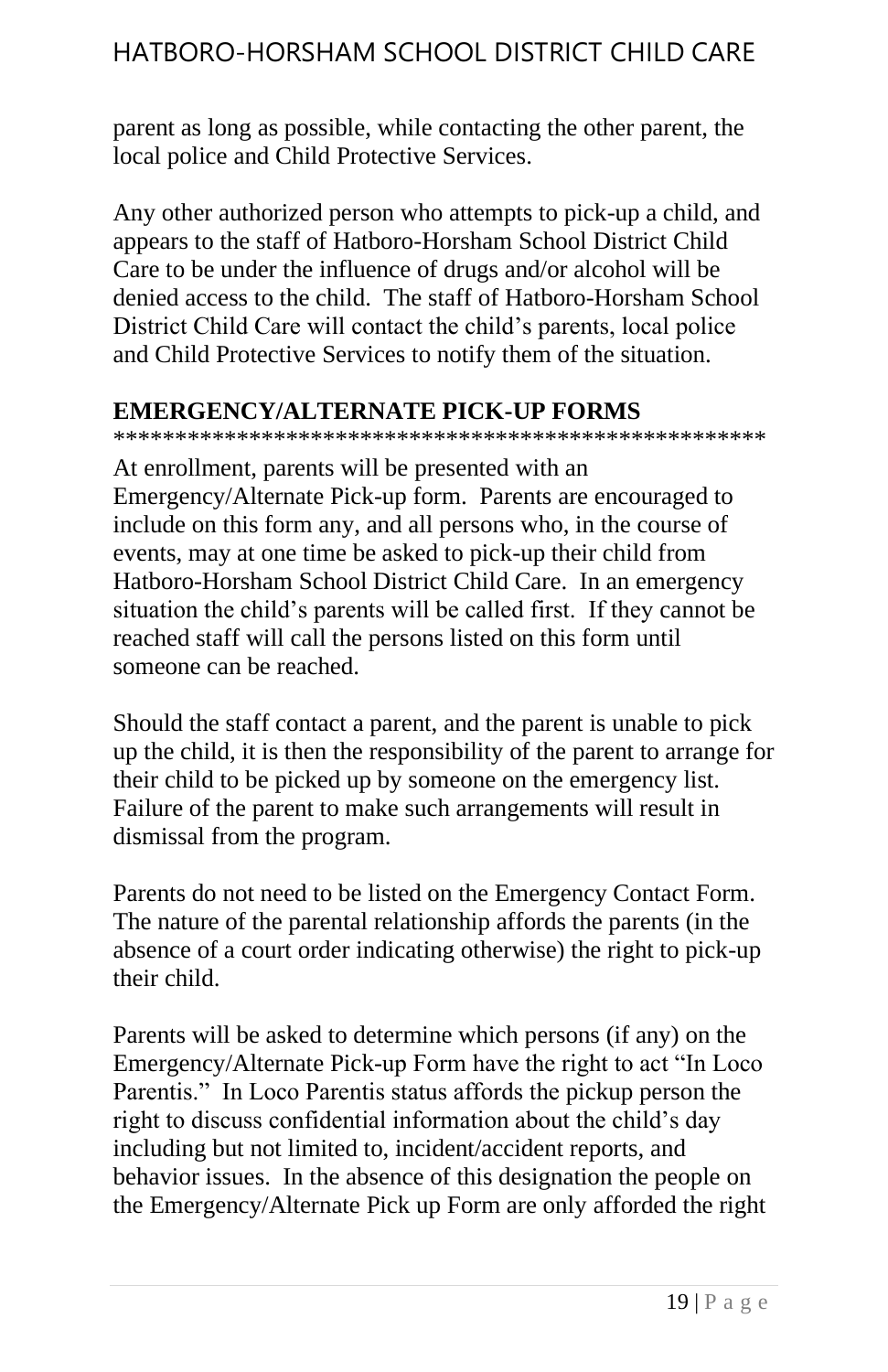to pick up the child. Staff is not permitted to discuss the child's day with them.

The persons on the Emergency/Alternate pick-up form will be required to provide photo ID prior to the child care program releasing the child. There will be no exceptions to this rule.

All changes and/or additions to the Emergency/Alternate Pick-up form must be made in writing and be dated and signed. Only custodial parents have the right to make changes or additions to this form.

Hatboro-Horsham School District Child Care serves the right to refuse/ban any person listed on the Emergency/Alternate Contact Form for any reason, including but not limited to violations of the policies/procedures contained herein. It is the responsibility of the enrolling parent(s) to inform each person on the Emergency/Alternate Form of the policies/procedures contained herein.

### **HEALTH AND SAFETY**

\*\*\*\*\*\*\*\*\*\*\*\*\*\*\*\*\*\*\*\*\*\*\*\*\*\*\*\*\*\*\*\*\*\*\*\*\*\*\*\*\*\*\*\*\*\*\*\*\*\*\*\*

### **PRE-ENROLLMENT REQUIREMENTS**

All children are required to have a complete up to date immunization record on file at the Hatboro-Horsham School District's Child Care Program. This is per our licensing regulations. If you have chosen not to have your child immunized, please ask the director for an immunization waiver form (see Form B). Immunizations may be waived for certain reasons. Please discuss this with the director to determine whether you have the right to be enrolled and not have your child immunized. Parents are required to have a wavier on file in place of an immunization record, so that the center can maintain compliance with licensing regulations.

All children are required to have a physical examination form filled out by a licensed medical professional, in order to attend Hatboro-Horsham School District's Child Care Program. The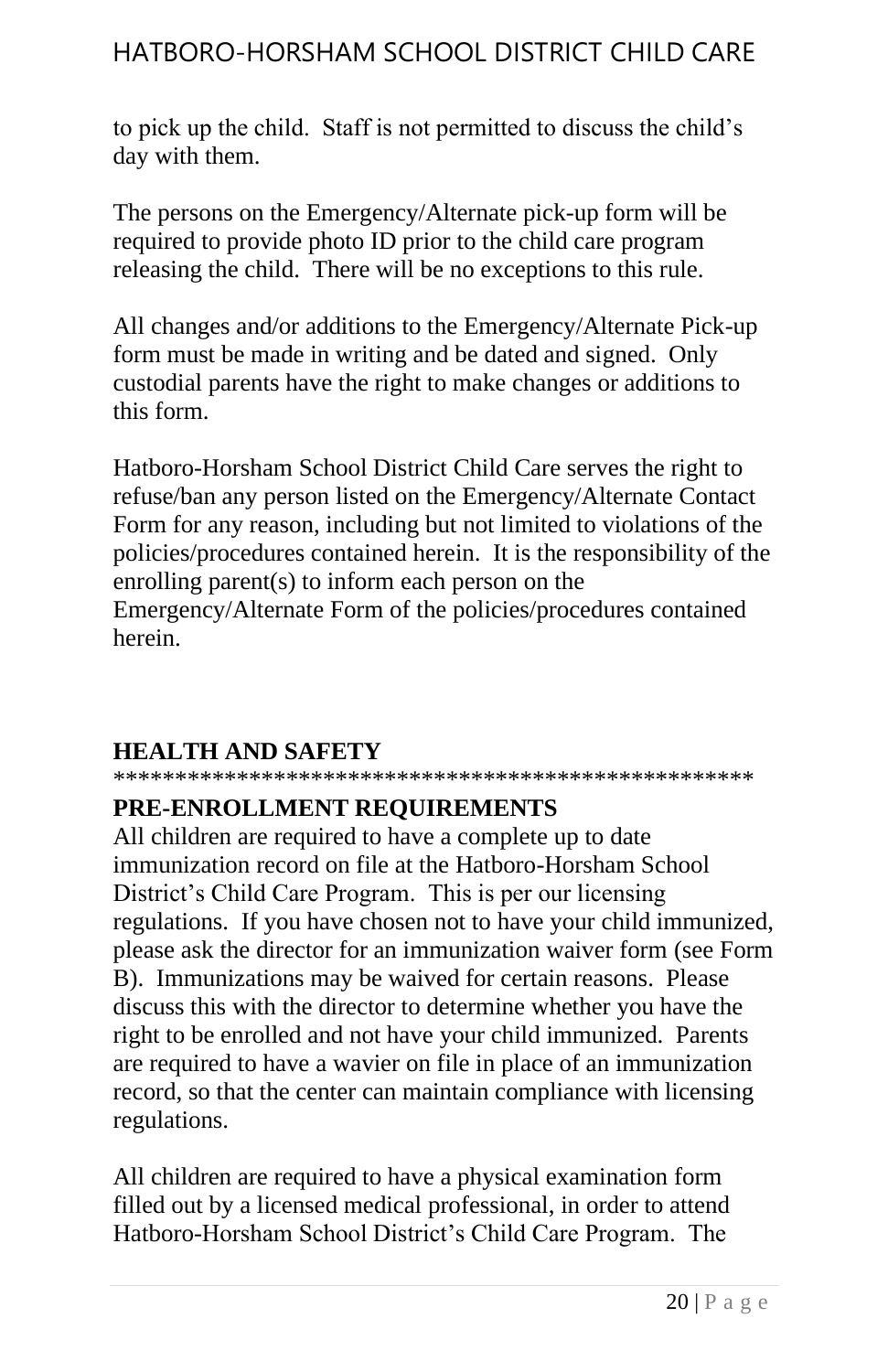Physical Examination Form, indicating the child's fitness to attend Hatboro-Horsham School District's Child Care Program, must be completed by a licensed healthcare professional and returned to the Center Director within the first 30 days of enrollment.

### **CHILDREN WITH SEVERE ALLERGIES**

For the safety of your child, parents and families are required to provide a signed copy of the "Authorization for Emergency Care for Children with Sever Allergies" form, detailing any allergies, food or otherwise, from which their child suffers, at the time of enrollment or when the allergy is discovered. This form must be completely filled out by the child's physician and parent(s) or legal guardian(s), and must be updated every six months, or more frequently, as needed. In addition to this form, parents and guardians must provide a copy of any additional physician's orders and procedural guidelines relating to the prevention and treatment of the child's allergy. This form can be obtained by request from the Director of Child Care.

Parents must also execute a "Release and Waiver of Liability for Administering Emergency Treatment to Children with Severe Allergies" form. This form releases Hatboro-Horsham School District Child Care from liability for administering treatment to children with severe allergies and taking other necessary actions set forth in the "Authorization for Emergency Care for Children with Severe Allergies" form, provided Hatboro-Horsham School District Child Care exercises reasonable care in taking such actions.

Any medication required to treat an allergic reaction must be provided in accordance with the "Authorization for Emergency Care for Children with Severe Allergies" form. It also must be up to date. All expired medicines will be sent home.

### **COMMUNICABLE DISEASES**

Hatboro-Horsham School District Child Care follows all health/communicable disease policies as outlined in the American Academy of Pediatrics Model Health Policies and Procedures Manual. A copy of this manual is on file with the Center Director and is available upon request for review.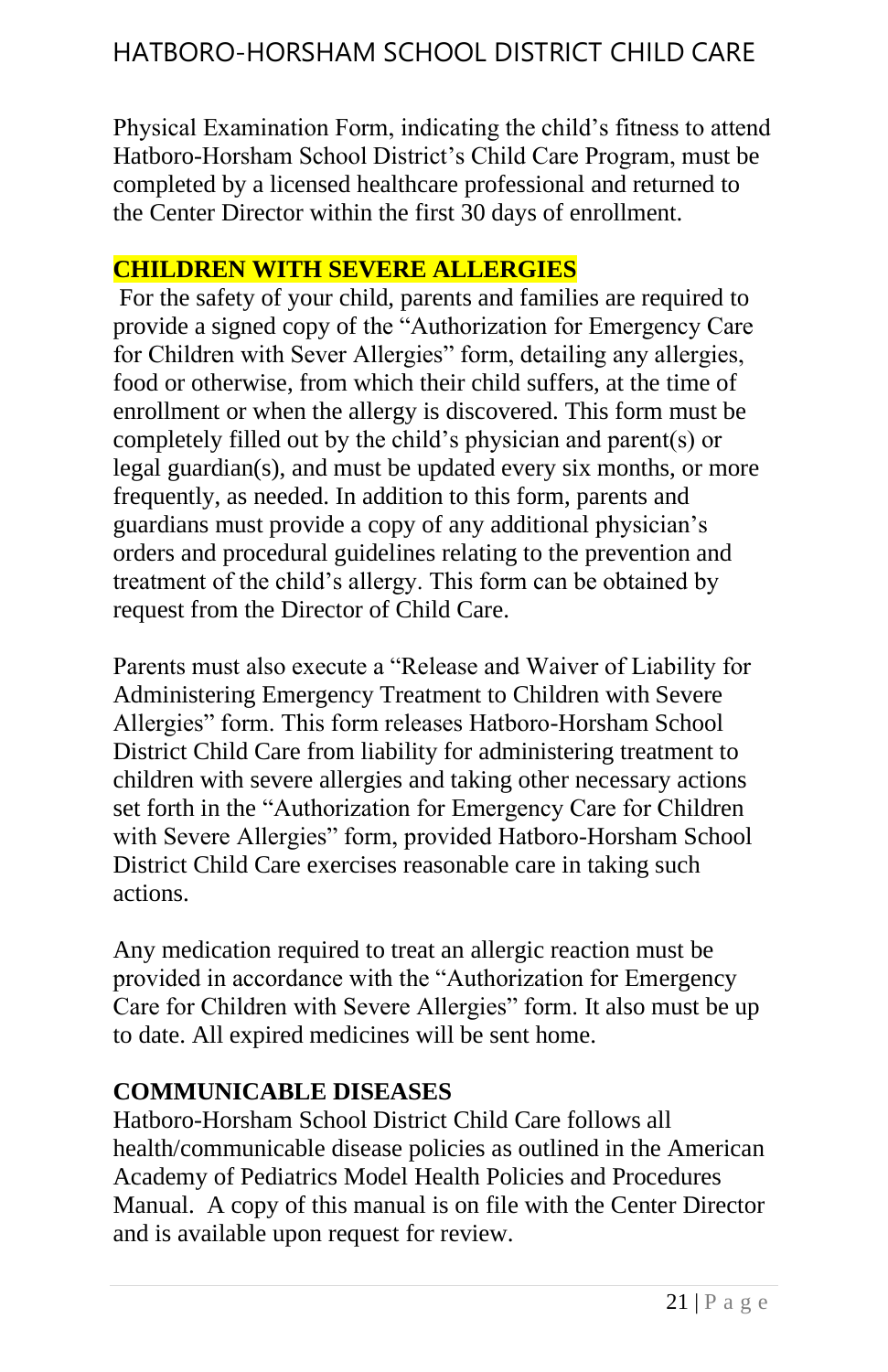Parents are required to pick up an ill child within 45 minutes of notification by phone. If a parent is reached, but cannot pick their child up within 45 minutes, it becomes the parent's responsibility to arrange for alternate pick up with someone listed on the child's emergency contact form. The staff will not continue to call those listed on the emergency contact list once a parent is reached. If a parent cannot be reached, the staff will begin to call the people listed on the emergency contact form, until arrangements can be made for the child to be picked up.

Children will be excluded from participation in the program if they exhibit symptoms of any communicable disease. They will not be permitted to return to the program until they are no longer contagious. Guidelines for determining the contagious period for a specific illness are based on the recommendations by the American Academy of Pediatrics. Children must present a doctor's note stating they are no longer contagious and can return to the program. Hatboro-Horsham School District Child Care reserves the right to refuse to allow a child to return if the center director or designee believes the child to be too ill to participate in the program.

| Return to School Chicken<br>Pox | 7 days after eruption of last<br>vesicles, all must be scabbed |
|---------------------------------|----------------------------------------------------------------|
|                                 | over                                                           |
| <b>Strep Throat</b>             | 24 hours after start of treatment                              |
| Scarlet fever                   | 24 hours after start of treatment                              |
| Pink Eye                        | 24 hours after start of treatment                              |
| Ringworm                        | 24 hours after start of treatment,                             |
|                                 | must be covered while in school                                |
| Impetigo                        | 24 hours after start of treatment,                             |
|                                 | must be covered while in school                                |
| <b>Scabies</b>                  | 24 hours after start of treatment                              |
| Measles                         | Return only with a doctor's note                               |
| Mumps                           | Return only with a doctor's note                               |

The following are communicable diseases that require exclusion from school: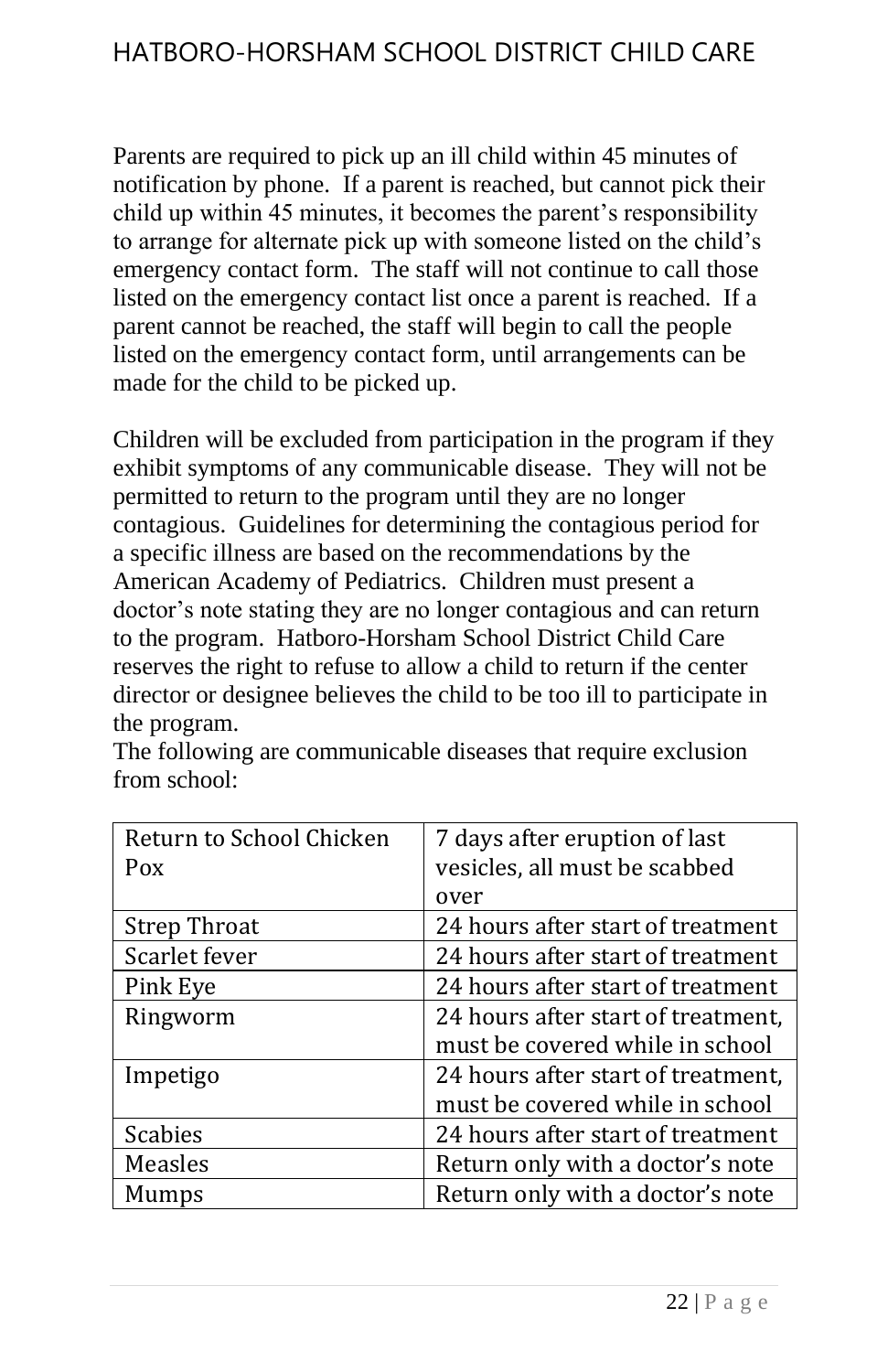Children excluded from the program due to a fever may not return to the program until they are fever free, without fever reducing medication, for 24 hours. If your child is sent home due to a fever, he/she is not permitted to return to the program the following day at a minimum. A fever is defined as a temperature reading on a thermometer of at least 101 degrees Fahrenheit or more as taken under the arm.

Children are required to be excluded from the program for lose bowels or diarrhea which occur 3 or more times in a 24 hours period of time. Children may return to the program when normal bowel movements resume.

If your child will be absent due to illness, we request that you notify the director. This enables our faculty to keep track of any illnesses, which may occur at our school. This information will only be shared with faculty on a "need to know" basis. If your child has a communicable disease, we ask that you share the diagnosis with the center director, so that the parents of the children in the school maybe notified that a communicable disease is present. Once again, only the communicable disease information will be shared. Hatboro-Horsham School District Child Care will take all measures necessary to protect your child's confidentiality. You are not required to disclose this information by law, and your continued enrollment will not be based whatsoever on your decision to share, (or not) the reason for your child's absence from school.

#### **LICE PEDICULOSIS**

Any student with an active case of pediculosis is excluded from school. The student may return to school after treatment and the hair is free of nits and lice, as determined by reexamination by the School Nurse.

#### **DISPENSING MEDICATION**

During the academic day 8:30-3:15 medication will be dispensed to students in preschool via the School District Medication Policy.

### **MEDICATION POLICY**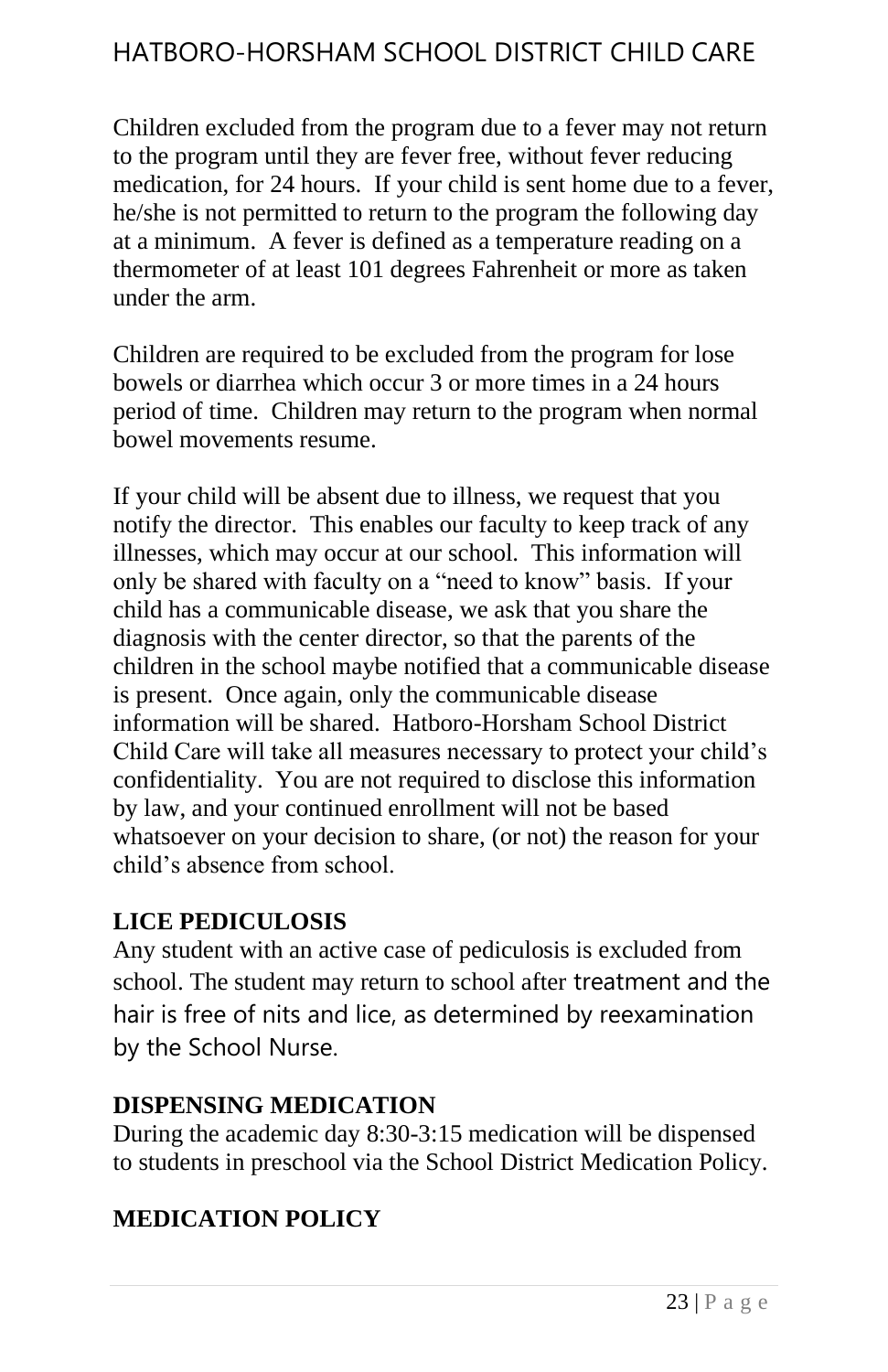The Hatboro-Horsham School District permits the administration of prescribed medication to a student during school hours only when failure to take such medication would jeopardize the health of the student or the student would not be able to attend school if the medication were not available during school hours. Parents should confer with the child's physician to arrange medication time intervals to avoid school hours whenever possible. No student is to keep any medication in his/her locker or school bag, lunch box or pockets unless authorized by the school nurse. Physician and parent permission are required for all medication dispensed in the health office. When medication absolutely must be given during school hours, these rules will be followed: 1. No medication will be administered in school without a physician's written order and parent permission. 2. All medication must be in the original container, properly labeled, with the student's name on it. No medication will be accepted in an envelope or baggy. 3. Under standing orders from the school physician, Tylenol (acetaminophen) and Tums (antacid) may be administered by the nurse according to the age and weight of the student. Permission for administering Tylenol or Turns (Ibuprofen at the high school only) must be signed by the parent/guardian on the EMERGENCY FORM. 4. All medications administered in school that requires a change in the dose, timing or frequency from the original physician order must be made by the physician in writing. Under no circumstances will a parent alone dictate a change in the medication regimen. 5. "One, two, or three times a day" medication should be given at home unless specifically ordered to be given at a certain time. A parent may come to school and administer medication to their child. 6. Medication administration will be recorded in the nursing sapphire program and paper administration form if necessary.

#### **SELF-ADMINISTERED MEDICATION**

If a student needs to keep an inhaler or an Epi-Pen on their person, in the classroom, or in the health room, the following requirements must be met:

1. Parent/guardian and physician must complete the medication permission form.

2. If the student is to administer the medication as needed, the physician must also sign the bottom portion of the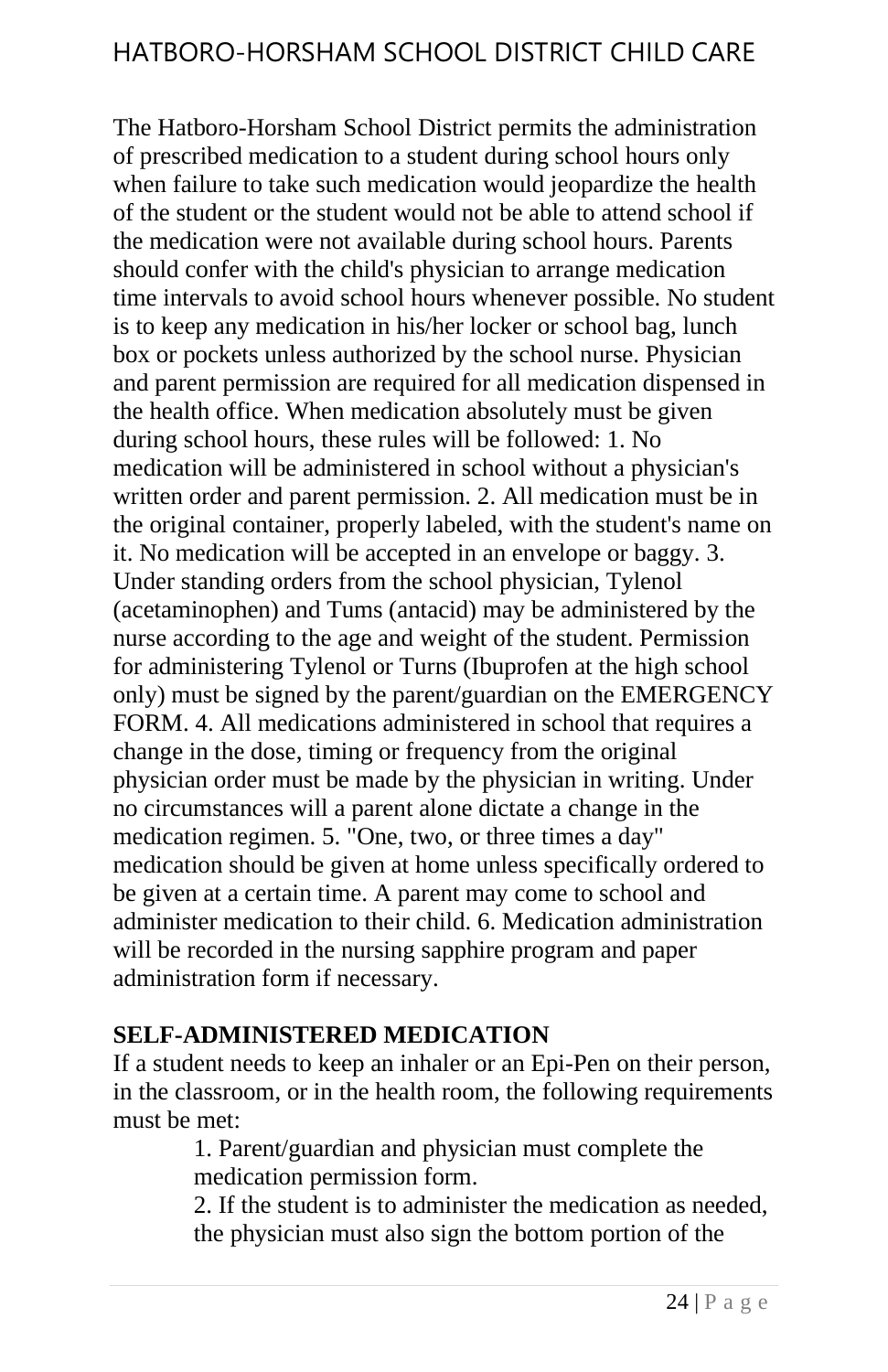form. This signature verifies that the student has been instructed on usage of the inhaler or Epi-Pen and is capable of administering the medication to him/herself. 3. School Nurse will review with the student and complete the student skills assessment sheet.

4. The student must tell the nurse as soon as possible when the medication was taken.

**\*\*\*IF AN EPI-PEN NEEDS TO BE ADMINISTERED, THE NURSE SHOULD BE CONTACTED IMMEDIATELY.**

### **TRANSPORTATION OF MEDICATION TO SCHOOL**

It is the responsibility of the parent or guardian to transport all medications to and from the school. Medications should be handed directly to the school nurse. No student should by carrying or transporting medications unless consent is given by the school nurse and students physician. \*\*\*Any medication left in the nurses' office at the end of the school year will be discarded.

### **FIRE/EMERGENCY DRILLS**

Hatboro-Horsham School District Child Care conducts bi-monthly fire and emergency/evacuation drills. Parents, staff and children will not be made aware of drill dates or times, as this is the most effective way to assess the effectiveness of fire and emergency/evacuation plans.

During a fire/emergency drill or real fire/emergency situation, parents may not sign children into or out of the program. Parents must wait until the drill is complete and children have returned to the building to sign their child into the program. Parents may feel free to wait with the child's class in the designated safe-zone outside of the building until the drill is complete.

In the event of a real fire/emergency situation, the director or designate will inform each classroom teacher that the school will be closing. At this time any parents waiting to sign their child in will have to leave the premises with their child. All other parents or emergency contact persons will be notified by telephone of the situation. As with the sick child pick up procedure, children must be picked up within 45 minutes of the telephone call.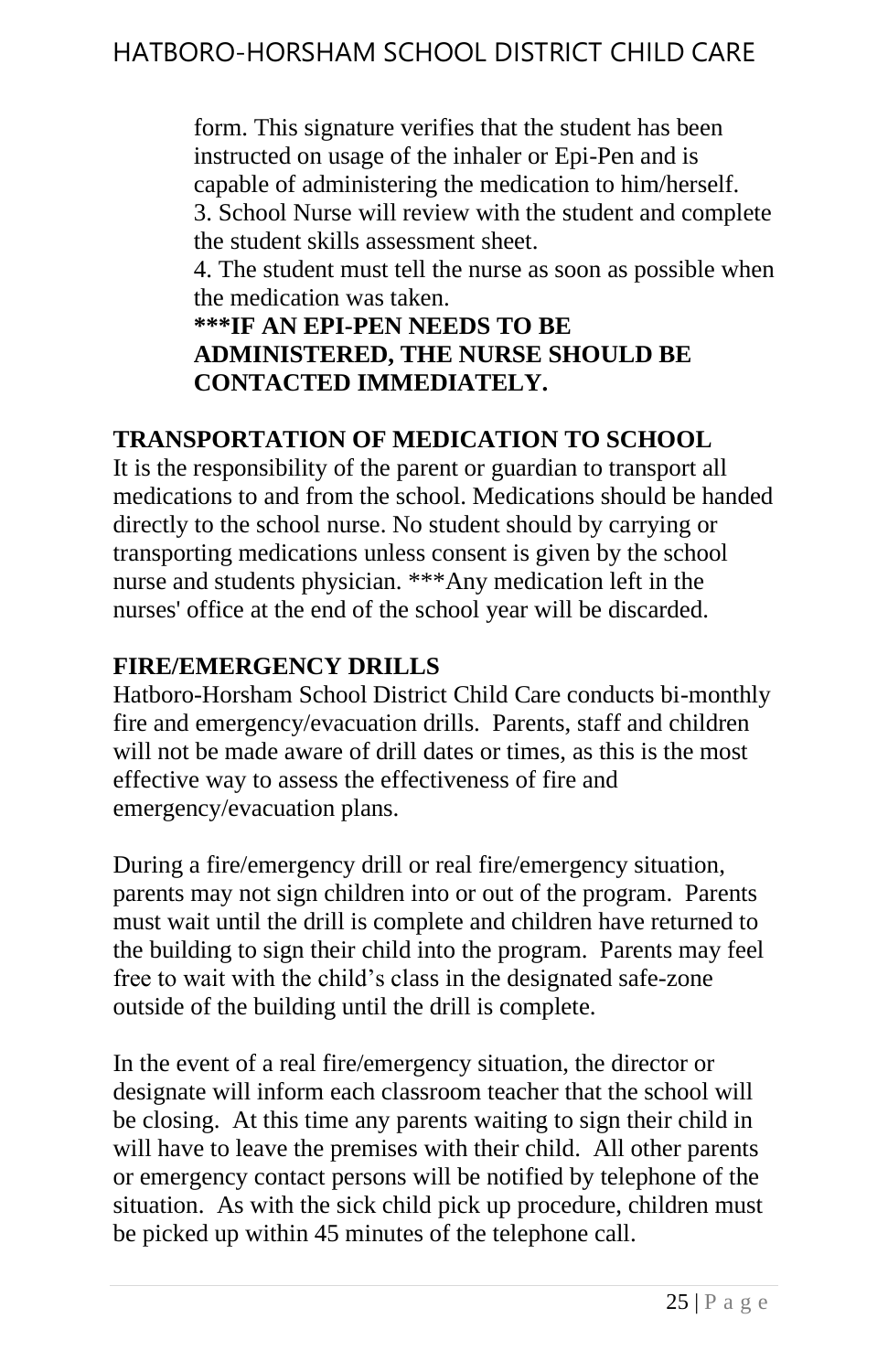Parents wishing to sign their child out of the program during a fire/emergency drill or real fire/emergency situation are expected to have patience with the staff as they are trying to maintain order during a often hectic and dangerous situation. If the center is in the midst of a fire/emergency drill, parents will be required to wait until the drill is completed and the staff and children are returned to the building to sign their child out of the program. If the center is having a real fire/emergency situation, parents will be asked to wait until the director or designee has accounted for all staff and children and gives the staff permission to release children. Once again, it is important for parents and staff to work together, remain calm, and cooperate with the fire/emergency personnel and center administration during these important and critical situations.

#### **ALTERNATE SAFE LOCATION**

Should the administration of Hatboro-Horsham School District Child Care or any emergency services personnel determine the building which houses the children and staff in the child care program to be too dangerous to be occupied, the staff and children will be taken to the Hatboro-Horsham High School. Once the children are assembled here, the staff will begin contacting parents/guardians or emergency contact persons for pick up. As stated before, children must be picked up within 45 minutes of the telephone call.

#### **INCIDENT/ACCIDENT REPORTS**

Should your child be involved in an incident/accident during the course of the school day, a staff member will complete an Incident/Accident Report. The Incident/Accident Report will be placed in a sealed envelope and left at the pickup table or in the child's backpack. If a child attends the Preschool Program his or her teacher will email or phone the parent to notify them of the incident.

Parents or persons designated to act "in loco parentis" are required to sign any incident/accident reports from the day at pick-up However, should you feel it necessary to have an in depth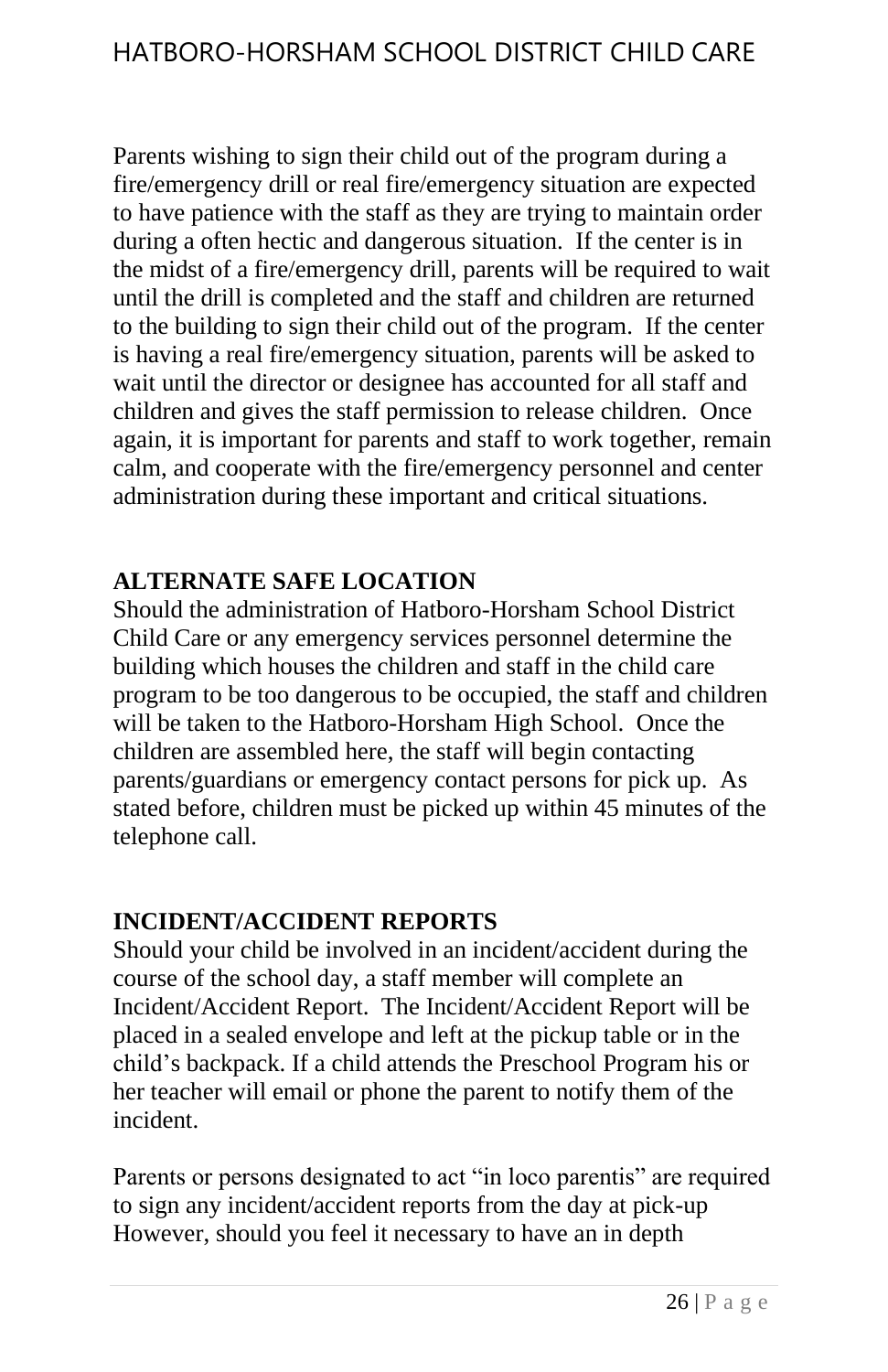discussion or meeting, it is most appropriate to schedule the meeting for a later date because the teacher is responsible for supervising the remaining children in the classroom. A telephone conference may be scheduled if the parent(s) is unable to meet at the school during the course of the day.

Should a person other than the parent or one designated to act "in loco parentis" pick-up the child, a parent or person designated to act "in loco parentis" must sign the Incident/Accident Report and return a copy to the center director within 24 hours. Failure to sign and return an Incident/Accident in this time period will result in your child's exclusion from the program until such time as the Report is returned signed.

#### **FOODS**

All food items must be labeled with your child's name. Hatboro-Horsham School District Child Care does not permit children to share or exchange food items.

For the safety of your child, parents are required to provide notification, in the form of a doctor's note, of any allergies (food or otherwise), with instruction for treatment should a child have an allergic reaction. Please refer to the Health and Safety Policies contained herein for further information.

Parents are required to provide written notification of any food/dietary restrictions. (i.e. lactose intolerance, vegetarian diets, wheat free/gluten free diets)

Hatboro-Horsham School District Child Care never uses food as a punishment. Children will never be denied participation in lunch or snack time for behavior reasons.

#### **Supervision of Children**

Children on facility premises shall be supervised at all times. Staff will be assigned responsibility for specific children in their care. Outdoor play space used by the facility is considered part of the outdoor premises. A facility person may not use any form of physical punishment, including spanking a child. A facility person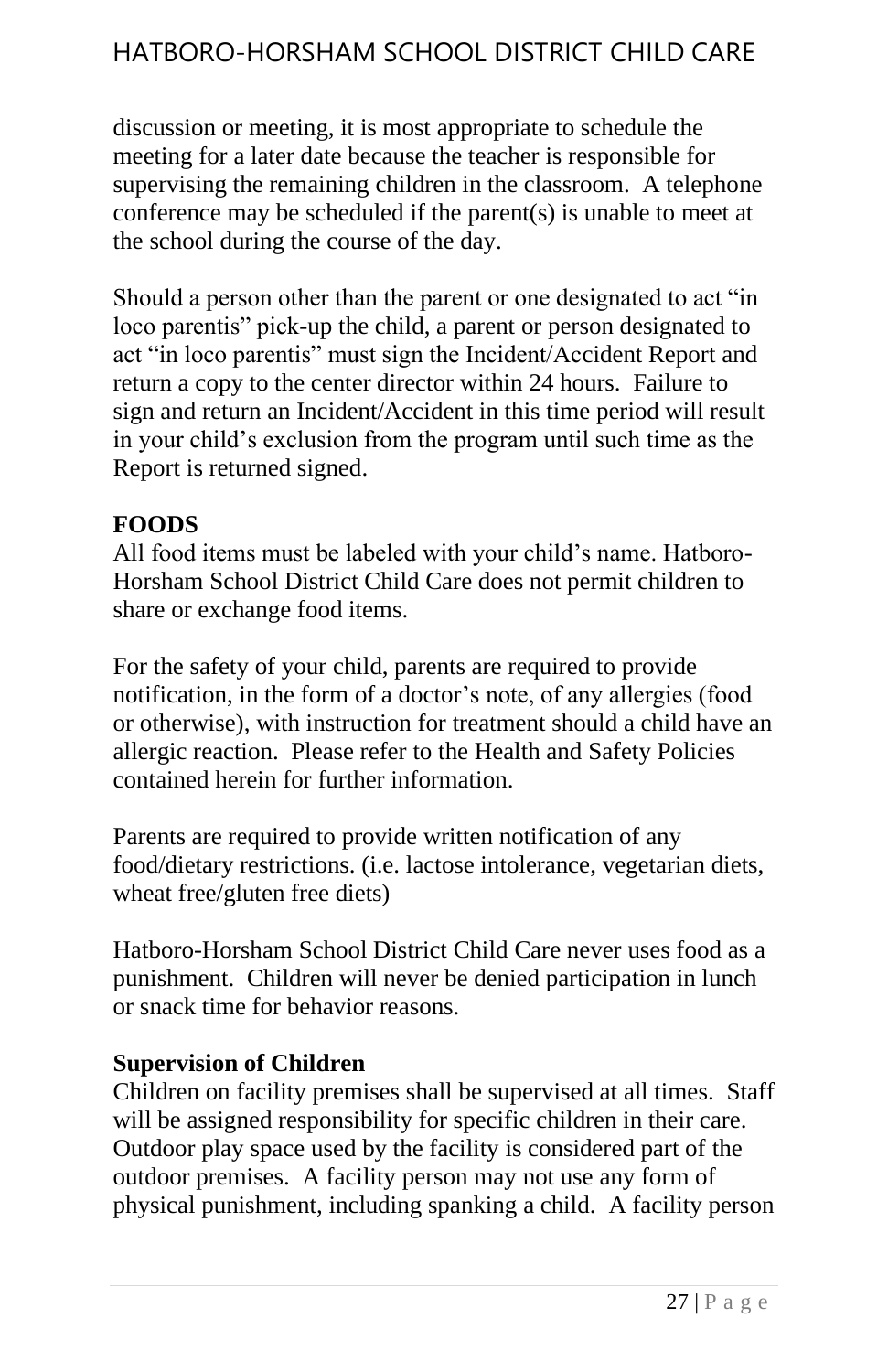may not use harsh, demeaning or abusive language in the presence of children.

#### **TRANSPORTATION**

\*\*\*\*\*\*\*\*\*\*\*\*\*\*\*\*\*\*\*\*\*\*\*\*\*\*\*\*\*\*\*\*\*\*\*\*\*\*\*\*\*\*\*\*\*\*\*\*\*\*\*\*\*

The Hatboro Horsham School District does not provide transportation to or from child care. Parents are responsible for transportation to and from child care.

#### **SCHOOL CALENDAR**

\*\*\*\*\*\*\*\*\*\*\*\*\*\*\*\*\*\*\*\*\*\*\*\*\*\*\*\*\*\*\*\*\*\*\*\*\*\*\*\*\*\*\*\*\*\*\*\*\*\*\*\*\*

The Hatboro-Horsham School District Child Care Program follows the school district calendar. Child care services are provided at specified locations on Full Day In-services and School District Holidays. Child care is provided at their home school/on Early Dismissal days.

### **EMERGENCY CLOSING AND INCLEMENT WEATHER INFORMATION**

\*\*\*\*\*\*\*\*\*\*\*\*\*\*\*\*\*\*\*\*\*\*\*\*\*\*\*\*\*\*\*\*\*\*\*\*\*\*\*\*\*\*\*\*\*\*\*\*\*\*\*\*\*

In the event of an emergency closing and/or inclement weather, parents will be notified of the closing by phone blast and is also posted on the district calendar. On two hour delay, the child care program will open at 8:30.

Should the school need to close in the middle of the day, the school staff will attempt to reach the child's parents first to arrange for pick up. Should the staff be unable to reach the parents, the persons listed on the emergency contact form will be called until pick up arrangements can be made. Staff will notify the parents or emergency contact person at the time of the call, of the pickup location should the children need to be evacuated from the child care center. Parents or emergency contact persons should report directly to the alternate location if one is indicted.

### **DISCIPLINE**

\*\*\*\*\*\*\*\*\*\*\*\*\*\*\*\*\*\*\*\*\*\*\*\*\*\*\*\*\*\*\*\*\*\*\*\*\*\*\*\*\*\*\*\*\*\*\*\*\*\*\*\*\*

By authority of Pennsylvania SchoolCodeChapter12, The Hatboro-Horsham School Board has adopted Policy 218 which states a Code of Student Conduct will govern student discipline, and students shall not be subject to disciplinary action because of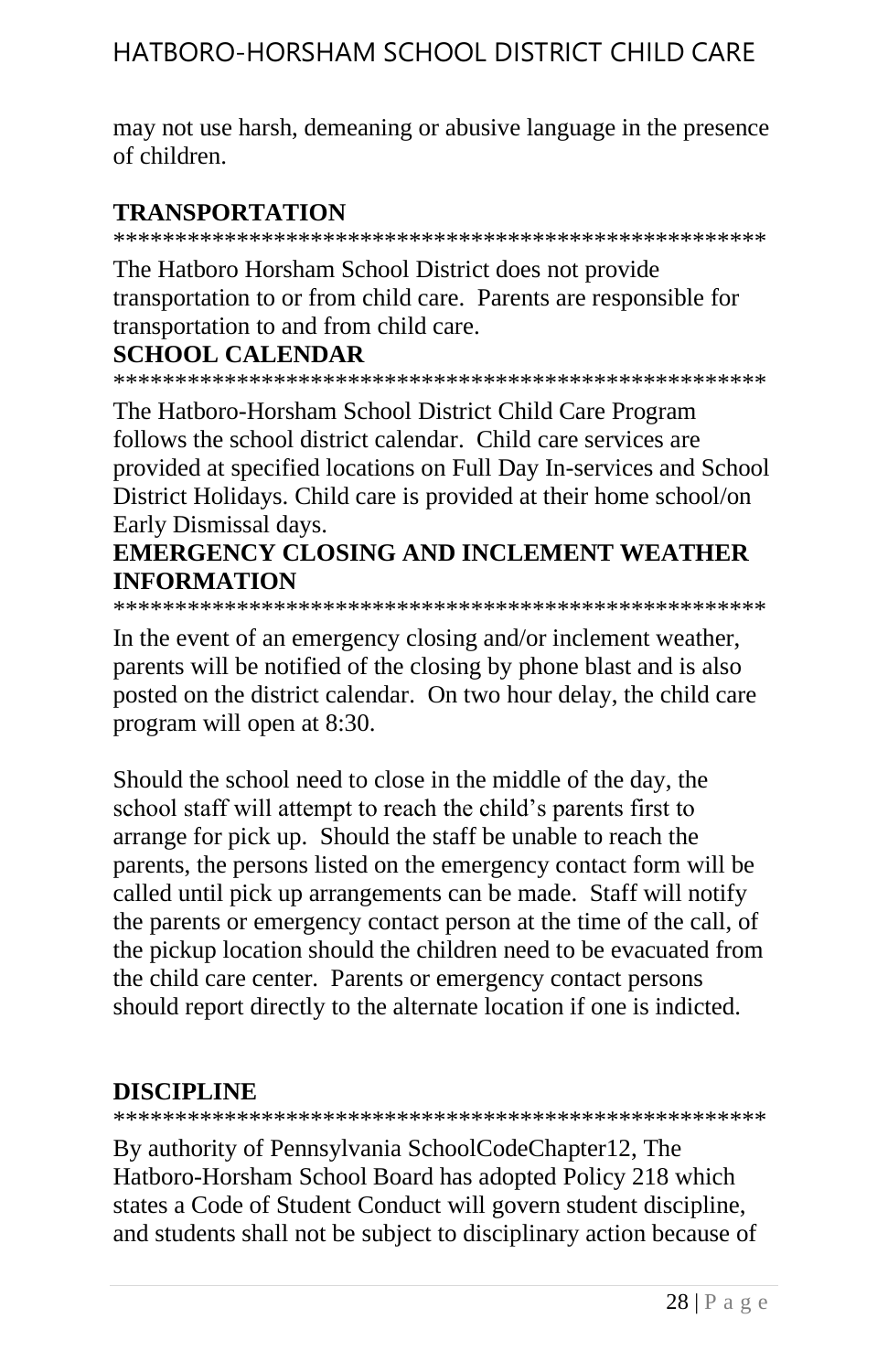race, gender, color, religion, sexual orientation, national origin or handicap/disability. All examples, procedures, and disciplinary responses are applicable in school, on school buses, while traveling to and from school, during school sponsored field, trips, including school activities. Any student misconduct committed on school district property or at school related activities or that substantially interferes with normal school functions or educational process at any time including weekends and/or evenings is subject to disciplinary action. Principals and assistant principals will exercise discretion in dealing with offenses involving primary students (K-3) and special education students following consultation with the Assistant Superintendent and the Director of Special Education. All Board approved Policies can be accessed on the Districts web-site at www.Hatboro-Horsham.org and the Principal's office at each school.

For more details, please refer to the Hatboro-Horsham School District Parent Handbook disciplinary policy chart.

#### **Suspension and Expulsion Policy**

The child care program follows the Hatboro-Horsham School District's Code of Conduct for School-Age Children. Infractions that meet Level I-III Behaviors will receive immediate intervention, including parent conference and a plan developed for behavioral modifications in the child care setting. If continuation of behaviors exist, the children care program will request technical assistance for the Southeast Regional Key. If after observation and implementation of mediation plan does not bring about behavioral changes, the director will meet with the family to discuss alternative care option.

#### **DISMISSAL**

\*\*\*\*\*\*\*\*\*\*\*\*\*\*\*\*\*\*\*\*\*\*\*\*\*\*\*\*\*\*\*\*\*\*\*\*\*\*\*\*\*\*\*\*\*\*\*\*\*\*\*\*\*

Hatboro-Horsham School District Child Care reserves the right to dismiss any child at any time, with or without cause.

Parents will be refunded any unused tuition within one month of the dismissal. The child care program check will be mailed to the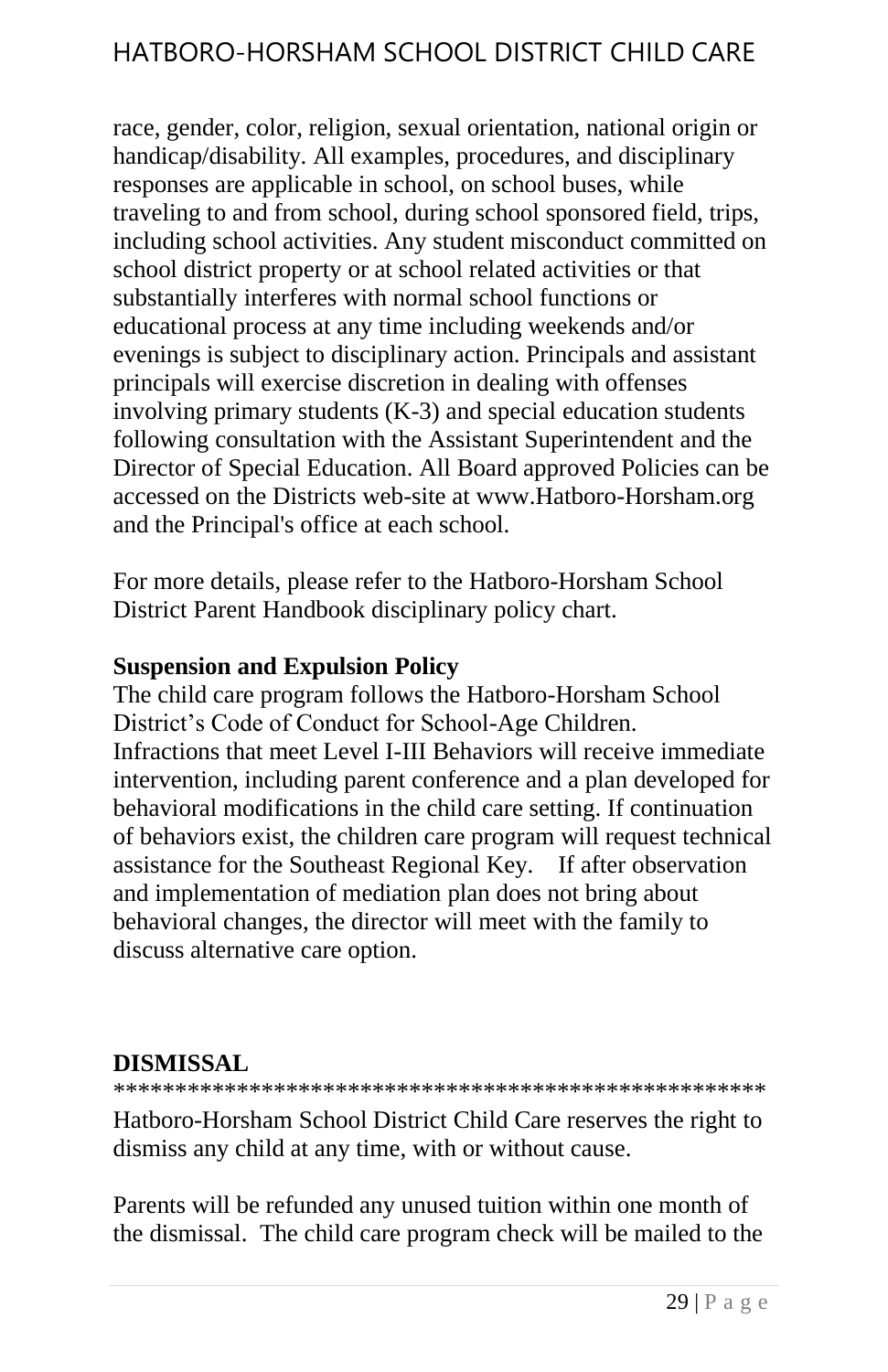address indicated in the child's file. Any past due balances must be paid within 30 days of the dismissal. An invoice detailing the past due balance will be forwarded to the address indicated in the child's file within one week of the dismissal. Any balances remaining after the 30 day period will be referred to the child care program's legal counsel for collection.

#### **THE CHILD CARE PROGRAM'S RIGHT TO REFUSE ADMISSION**

Hatboro-Horsham School District Child Care reserves the right to refuse admission to any child at any time with or without cause.

Possible reasons for the refusal of admission include but are not limited to:

- 1. Staff/nurse deems the child too ill to attend.
- 2. Parents' failure to maintain accurate, up to date records.
- 3. Parents' failure to complete and return required documentation in a timely fashion.

Parents will not be reimbursed tuition for days when their child is absent from the program.

### **WITHDRAW**

\*\*\*\*\*\*\*\*\*\*\*\*\*\*\*\*\*\*\*\*\*\*\*\*\*\*\*\*\*\*\*\*\*\*\*\*\*\*\*\*\*\*\*\*\*\*\*\*\*\*\*\*\*

Two weeks written notice is required when withdrawing a child for any reason. If the proper notice is given, any unused tuition will be refunded within thirty days of the withdrawal. If the required notice is not given, parents will be charged tuition for two additional weeks.

Parents who wish to change their child's days or times of enrollment at Hatboro-Horsham School District Child Care, must submit a request to do so two weeks in advance of the proposed change. A schedule change will not be considered to be final until a new fee agreement is signed.

#### **PROCEDURE: STAFF EMPLOYMENT BY CLIENT'S**

\*\*\*\*\*\*\*\*\*\*\*\*\*\*\*\*\*\*\*\*\*\*\*\*\*\*\*\*\*\*\*\*\*\*\*\*\*\*\*\*\*\*\*\*\*\*\*\*\*\*\*\*\*

The staff of Hatboro-Horsham School District Child Care is **prohibited** from being employed by any client (current or former).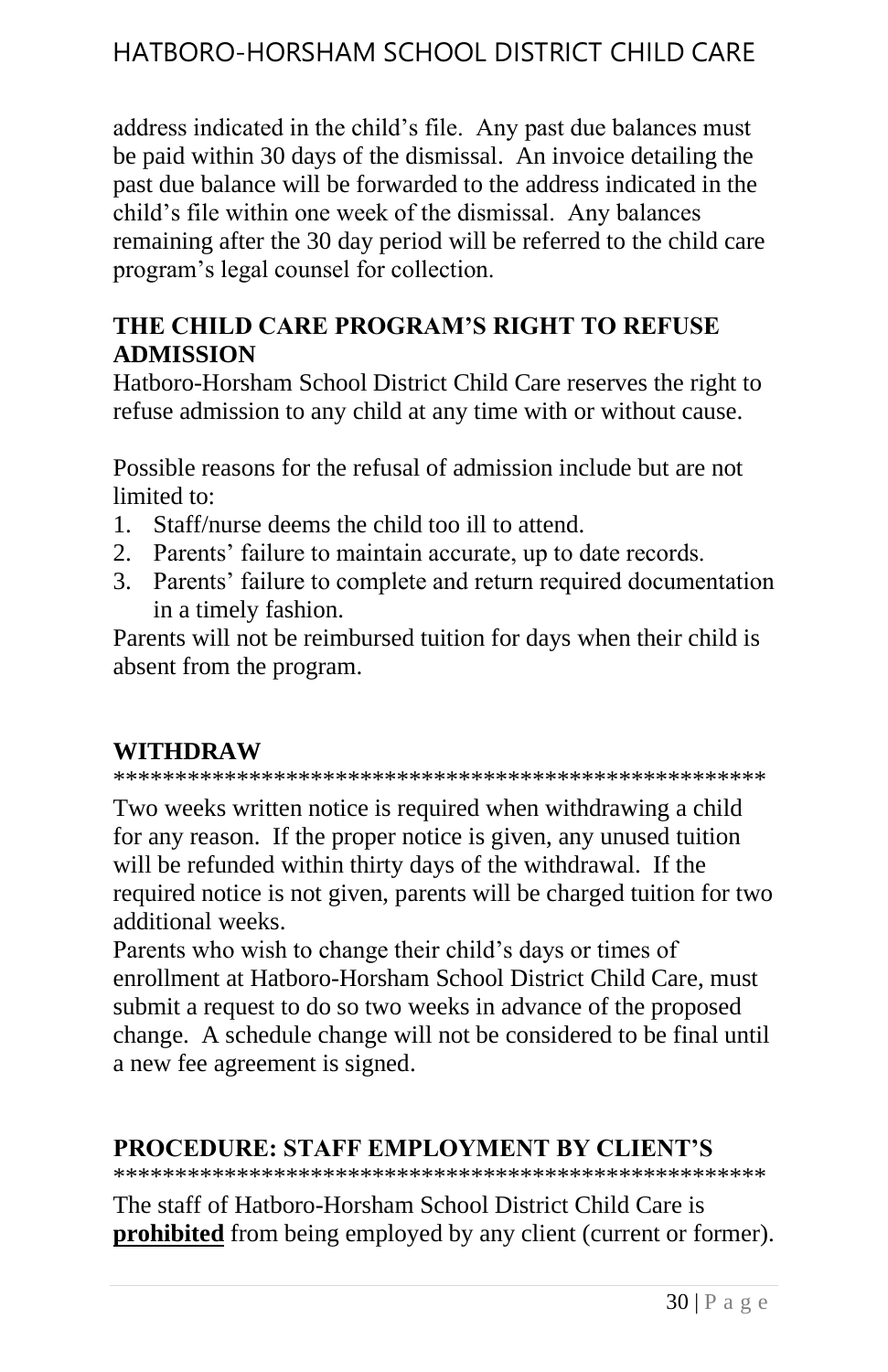Parents are prohibited from soliciting any staff member for the purpose of employment. Parents who employ Hatboro-Horsham School District Child Care staff will have their services terminated and any deposits will be forfeited. Staff who become employed by current or former clients of Hatboro-Horsham School District Child Care will have their employment with Hatboro-Horsham School District Child Care terminated.

Employment refers to any relationship outside of the child care program's services which involves an employee of Hatboro-Horsham School District Child Care to interact with a current of former clients of Hatboro-Horsham School District's Child Care Program. Such relationships include but are not limited to, babysitting, house-sitting, mother's helper, nanny services, and carpooling regardless of whether or not those services are voluntary or paid.

#### **CHILD CARE SITE CONTACT INFORMATION**

\*\*\*\*\*\*\*\*\*\*\*\*\*\*\*\*\*\*\*\*\*\*\*\*\*\*\*\*\*\*\*\*\*\*\*\*\*\*\*\*\*\*\*\*\*\*\*\*\*\*\*\*\*

Hatboro, PA 19040 Hatboro, PA 19040 215-420-5230 215-420-5333

200 Maple Avenue 130 Spring Avenue Horsham, PA 19044 Hatboro, PA 19040 215-420-5929 215-420-5420

Simmons Elementary

Blair Mill Elementary Crooked Billet Elementary 109 Bender Road 101 Meadowbrook Road

Hallowell Elementary Pennypack Elementary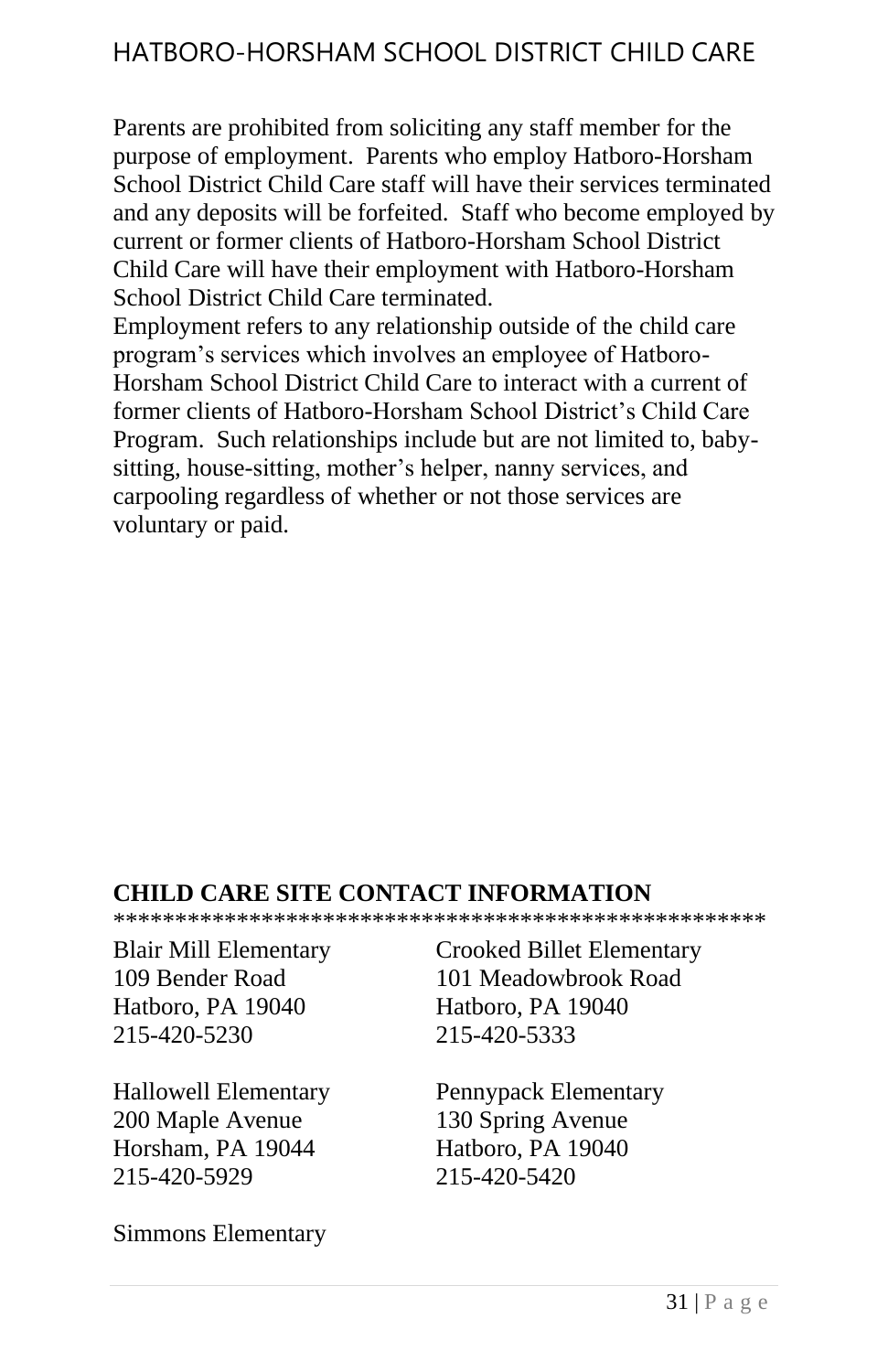411 Babylon Rd Horsham, PA 19044 215-420-5713

# **PRESCHOOL PROGRAM INFORMATION**

#### **PRESCHOOL CURRICULUM**

\*\*\*\*\*\*\*\*\*\*\*\*\*\*\*\*\*\*\*\*\*\*\*\*\*\*\*\*\*\*\*\*\*\*\*\*\*\*\*\*\*\*\*\*\*\*\*\*\*\*\*\*\*

The Hatboro- Horsham School District Four-Year-Old Preschool Program utilized the same curriculum (or aligned curriculum) the students will be utilizing upon entry into Kindergarten.

**CLI BLUE PRINTS:** Blueprint is a pre-kindergarten (Pre-K) early literacy curriculum. Blueprint's lesson plans help teachers make each included children's book a launching pad for teaching essential early literacy skills in whole group, small group and individual settings. Blueprint's content and skills are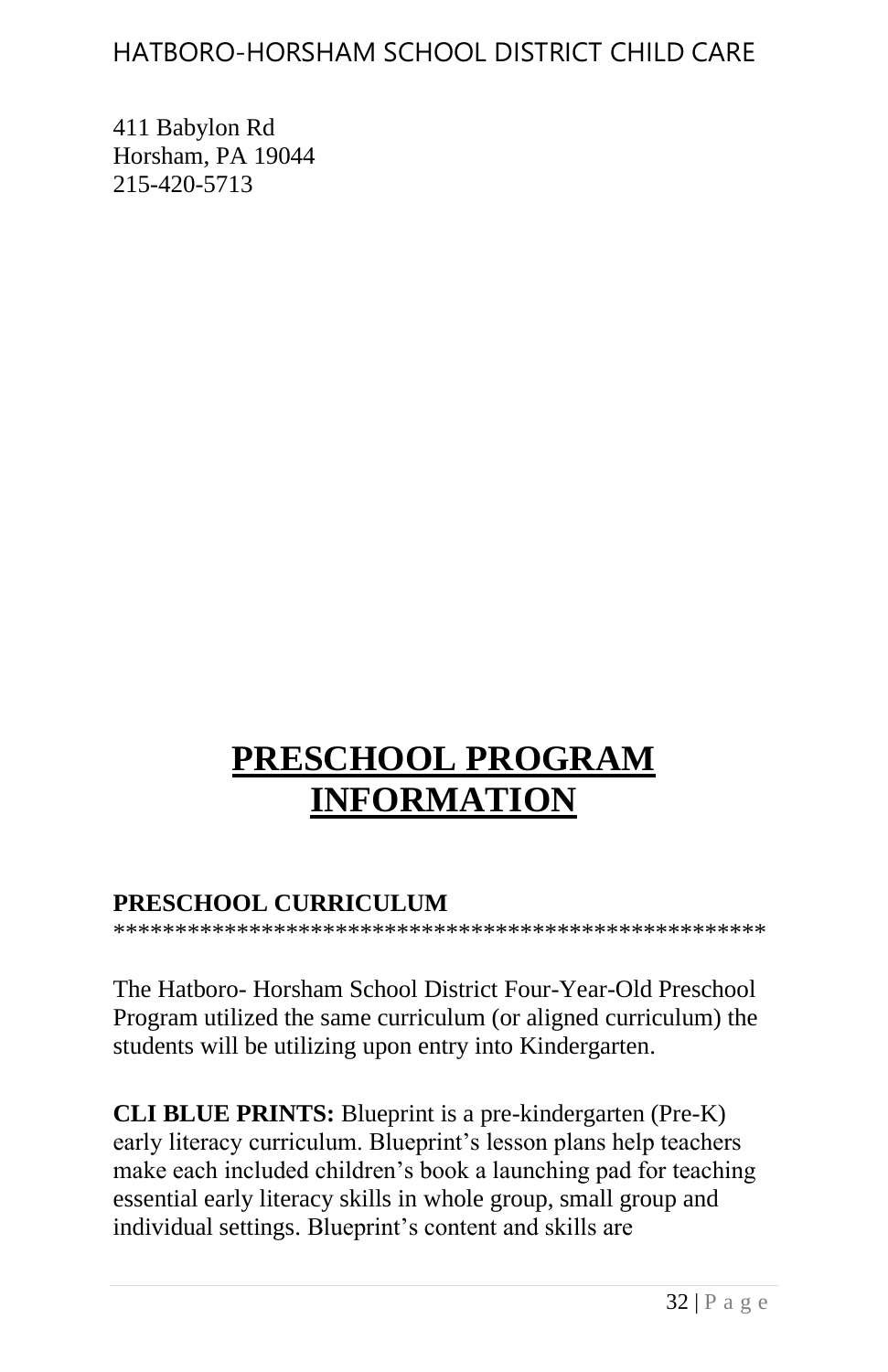developmentally appropriate and grow from recommended state and federal standards, according to the findings of the National Reading Panel and a joint position statement from NAECY and IRA.

> Intentional Read Aloud and Modeled Writing/Shared Reading lessons are designed with general teaching moves, the detailed language you might use with children to meet each learning objective and the books that are behind the lessons. These can be used in large-group or small-group arrangements. Each day's lesson includes a song, rhyme or chant, a set of related activities and classroom, family, and ELL tips.

Themes are intentionally structured and sequential, growing from an examination of children's own lives to their neighborhoods and communities, to the natural world around them, and then to the wider world.

<http://www.cli.org/blueprint>

**EVERYDAY MATH:** Everyday Mathematics is a comprehensive Pre-K through Grade 6 mathematics program engineered for the Common Core State Standards. Developed by The University of Chicago, School Mathematics Project, the Everyday Mathematics spiral curriculum continually reinforces abstract math concepts through concrete real-world applications.

**FOSS SCIENCE**: FOSS (Full Option Science System) is a research-based science curriculum developed at the Lawrence Hall of Science, University of California, Berkeley. FOSS has evolved from a philosophy of teaching and learning that has guided the development of successful active-learning science curricula for more than 40 years. The FOSS Program bridges research and practice by providing tools and strategies to engage students and teachers in enduring experiences that lead to deeper understanding of the natural and designed worlds.

> The best way for students to appreciate the scientific enterprise, learn important scientific and engineering concepts, and develop the ability to think well is to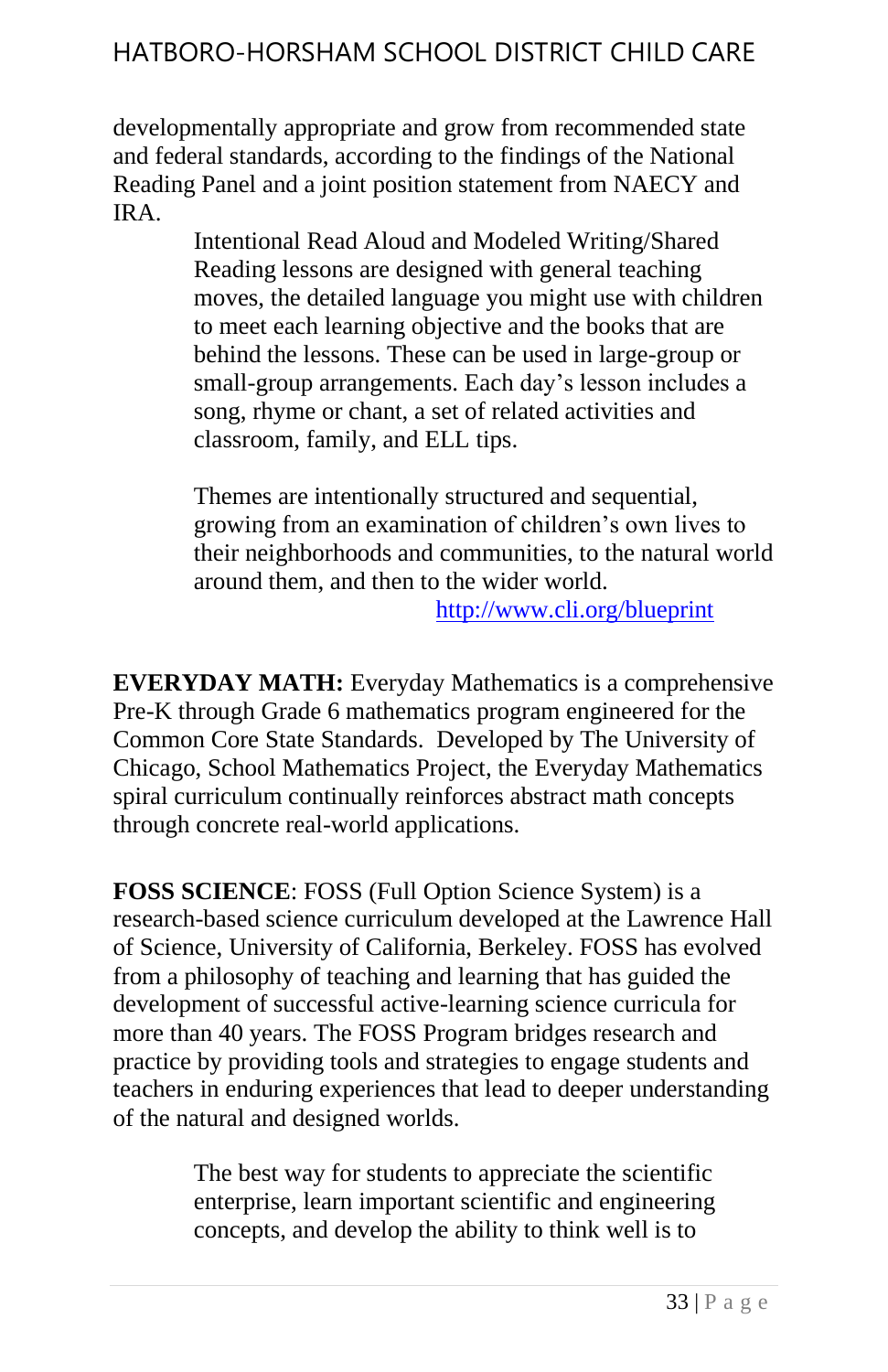actively participate in scientific practices through their own investigations and analyses. The FOSS Program was created specifically to provide students and teachers with meaningful experiences through engaging with this active participation in scientific practices.

http://www.fossweb.com/what-is-foss

### **GOALS**

Goals are developed for children based on observation and assessment of children while engaged in hands-on activities and play. Teachers differentiate instruction based on their observation of students and students' developmental needs. Teachers review and implement specific goals for children based of IEP and 504 plans.

### **TEACHING STRATEGIES**

Content will be delivered through various teaching modalities, small group and whole group instruction, hands on exploration of materials to enhance independent learning. Students will be encouraged to explore and try all activities.

### **ENVIRONMENT**

Classroom are set up in interest areas. Interest areas include; but are not limited to Dramatic Play, Art, Mathematics, Literacy, Science, Sensory, Blocks, Library, and Fine Motor. Additional materials will be added to areas to promote exploration and learning. Areas will be altered to promote themes. Classrooms are arranged for large group, small group and individual learning opportunities.

### **STAFF TO CHILD RATIOS**

All classrooms have at least one head teacher with a Bachelor's Degree or higher in Early Childhood or Elementary Education. All classrooms also have at least one assistant teacher with an Associate's degree or higher.

We adhere to the ratios set by DHS/OCDEL 1:10 Preschool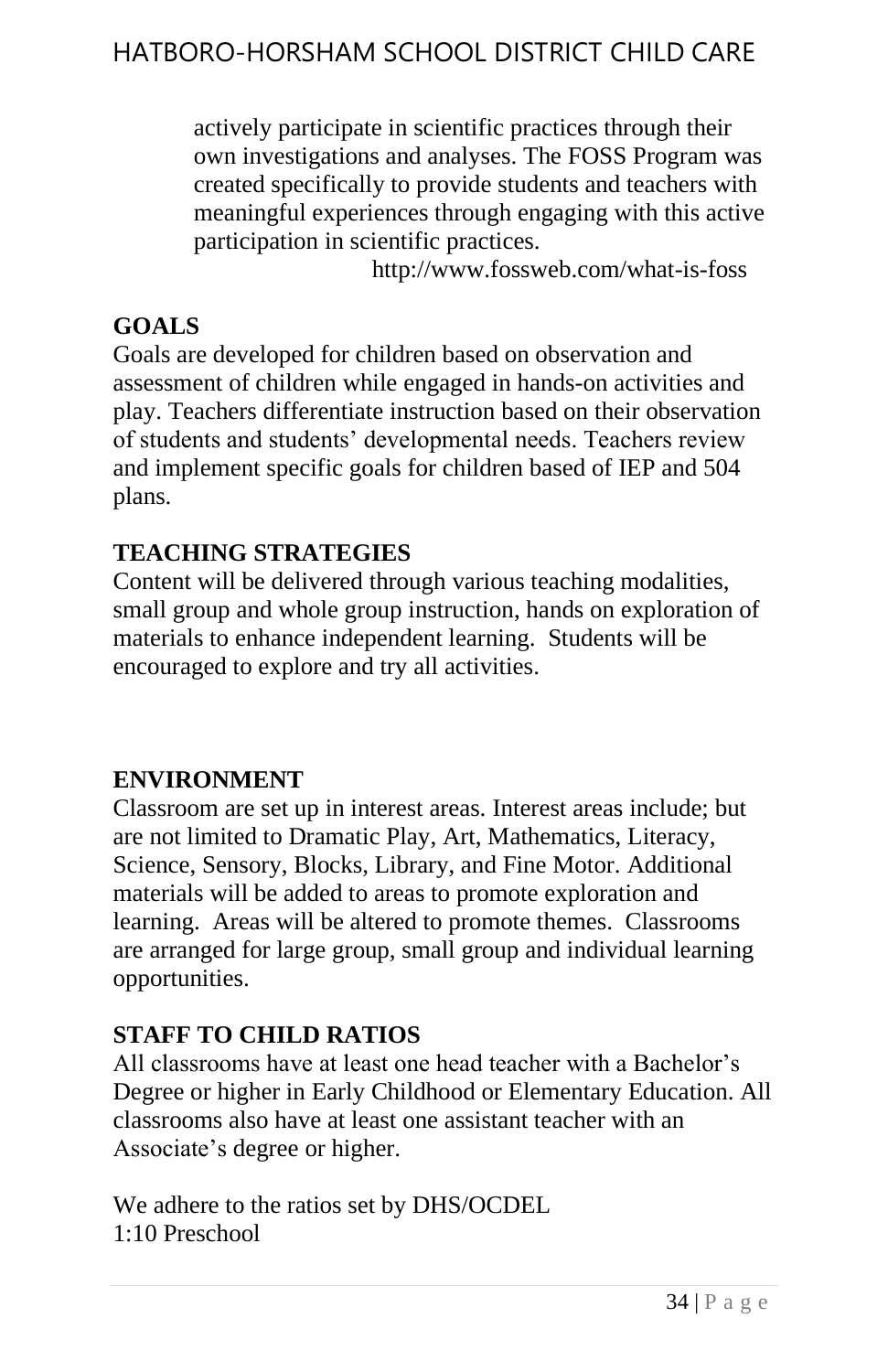### **LEARNING STANDARDS**

Teachers utilize the Pre-K Learning Standards in their lesson plans to ensure the content is reflective of all the Key Learning Areas. Each classroom has a copy of the standards within.

#### **ASSESSMENTS**

Assessments are on-going and communicated with parent at conferences. Ages and Stages, portfolios and work sampling are utilized.

#### **RESOURCES**

Teacher will utilize curriculum resources from Everyday Math, Foss Science and Blue prints to ensure quality programming to meet the needs of our preschool learners.

#### **PROFESSIONAL DEVELOPMENT**

Hatboro-Horsham School District supports teachers' ongoing learning so teachers can provide optimal learning experiences for the children while enriching their background knowledge. Staff will be encouraged to participate in self chosen professional development opportunities with a minimum of 24 hours of mandatory professional development.

### **FAMILY PARTNERSHIPS**

\*\*\*\*\*\*\*\*\*\*\*\*\*\*\*\*\*\*\*\*\*\*\*\*\*\*\*\*\*\*\*\*\*\*\*\*\*\*\*\*\*\*\*\*\*\*\*\*\*\*\*\*\*

### **PARENT/TEACHER COMMUNICATION**

Families are encouraged to be active participants in their child's learning! We have an open communication policy. Each day, teachers will send a Daily Email Blast to families explaining the events of the day. In addition, a monthly calendar will be sent home to families explaining all special events and activities. Parents are always welcome to call, email or schedule conference with teachers. The program offers 3 conferences per year to discuss their children's learning. In addition, Parents will be able to attend our Family Engagement Days which allow families to be involved in academic and social activities with in the classroom.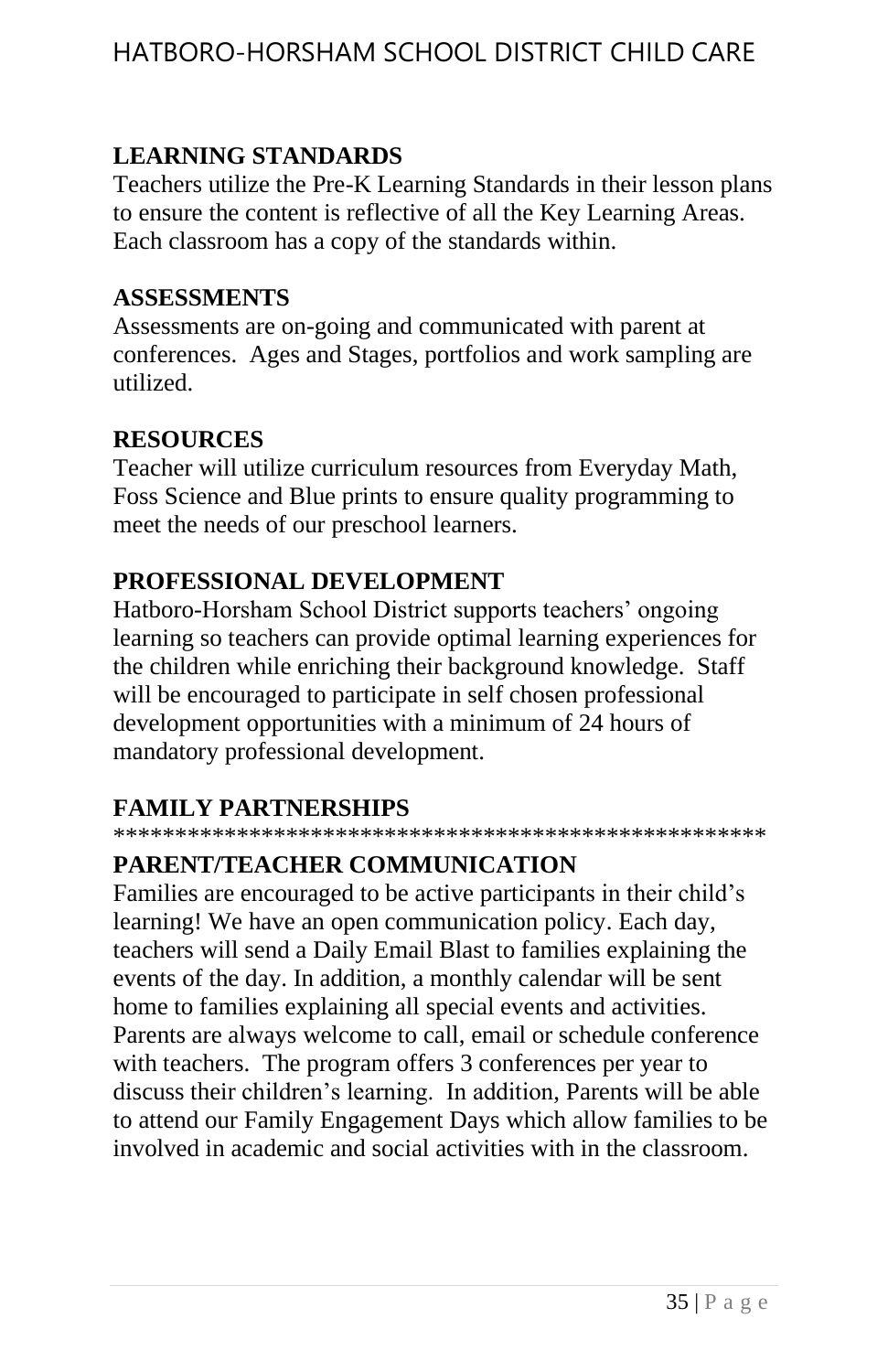### **VOLUNTEER BADGES**

Parents and family members who would like to participate or volunteer in our school MUST have a Hatboro-Horsham School District Volunteer Badge. Volunteer Badges can be received after Volunteer Clearances are completed. Volunteer Badges can be obtained through the Administration Building. Please see the link below for directions and details.

Parents with court orders detailing custodial arrangements will only be permitted to volunteer on days in which they are afforded custody (joint/shared custody arrangement) as per the court order.

### **<https://www.hatboro-horsham.org/Page/12218>**

### **COMMUNITY AND SCHOOL PARTNERSHIPS:**

\*\*\*\*\*\*\*\*\*\*\*\*\*\*\*\*\*\*\*\*\*\*\*\*\*\*\*\*\*\*\*\*\*\*\*\*\*\*\*\*\*\*\*\*\*\*\*\*\*\*\*\*\*

The program participates in the school district's Home and school Association (HSA). Parents will receive information to join the HSA upon enrollment in the program.

### **FIELD TRIPS**

The Hatboro Horsham Preschool Program partners with the Jarrett Nature Center and the Horsham Library for Walking Field Trips and events.

### **In House Preschool Transition Plan**

Transition from Preschool to Kindergarten:

Preschool students, along with the Preschool Teachers, will be given an opportunity to spend some time in one of our Kindergarten Classrooms. During this time, child will get to meet one of the Hatboro-Horsham School District Kindergarten teachers. The Kindergarten teacher will share a story and students with engage in a follow up activity. This will provide preschool students exposure to the routines of the Kindergarten Day.

In May, students will go through the Kindergarten Screening Process, during the Preschool day. During this time, students will meet a Literacy Specialist, OT and PT teachers, each will assess the child's current ability in each area.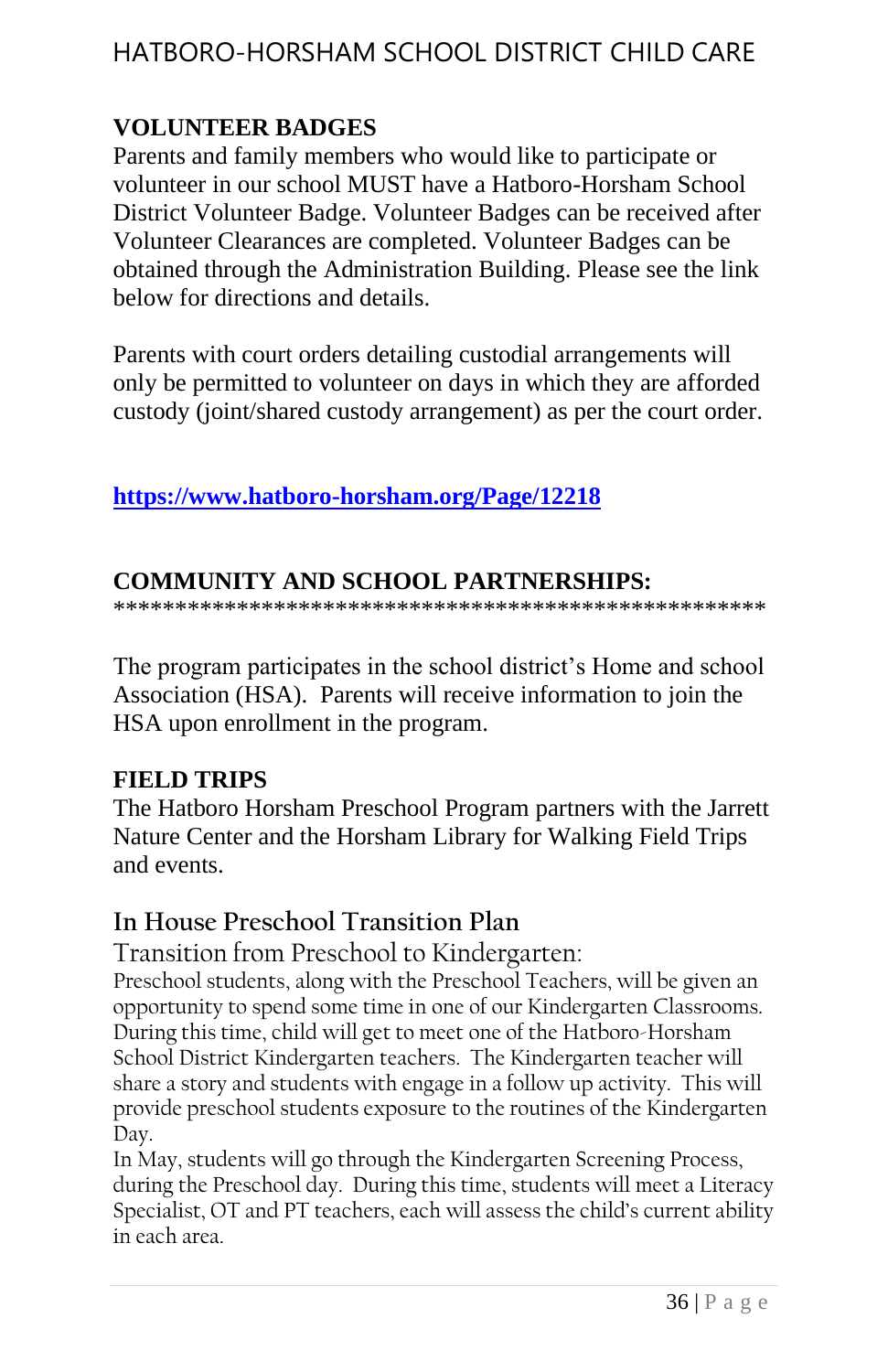In August, families will have the opportunity to attend an Open House. At this event, Families have the opportunity to see school, meet the staff and learn more about the Kindergarten Programming. Additionally, students will have the opportunity to enrolling in the Rising Kindergarten Camp. During this time, students will have an opportunity to work on kindergarten readiness concepts.

#### **BIRTHDAY/HOLIDAY CELEBRATIONS**

\*\*\*\*\*\*\*\*\*\*\*\*\*\*\*\*\*\*\*\*\*\*\*\*\*\*\*\*\*\*\*\*\*\*\*\*\*\*\*\*\*\*\*\*\*\*\*\*\*\*\*\*\*

Your child's teacher will provide information regarding bringing in treats for birthday/ holiday celebrations. Teachers will notify parents as to food items not allowed due to severe allergies.

### **TOYS FROM HOME**

\*\*\*\*\*\*\*\*\*\*\*\*\*\*\*\*\*\*\*\*\*\*\*\*\*\*\*\*\*\*\*\*\*\*\*\*\*\*\*\*\*\*\*\*\*\*\*\*\*\*\*\*\*

Due to the risk of damage, sharing issues, and loss, children are not permitted to bring in toys from home, unless specifically requested by the classroom teacher for use as part of the curriculum. Parents are responsible for enforcing this procedure with their child. Parents are encouraged to consult the classroom teacher should they find their child is having difficulty with this procedure.

If the parents fail repeatedly to enforce this procedure with their children, the staff will call the parents and require that they come to the school and remove the toy.

All toys brought in for use as part of the curriculum, and/or for a special event will be inspected by Hatboro-Horsham School District Child Care staff for safety and appropriateness, and may be prohibited at the sole discretion of Hatboro-Horsham School District's Child Care Program.

#### **DRESS CODE**

\*\*\*\*\*\*\*\*\*\*\*\*\*\*\*\*\*\*\*\*\*\*\*\*\*\*\*\*\*\*\*\*\*\*\*\*\*\*\*\*\*\*\*\*\*\*\*\*\*\*\*\*\*

Clothing: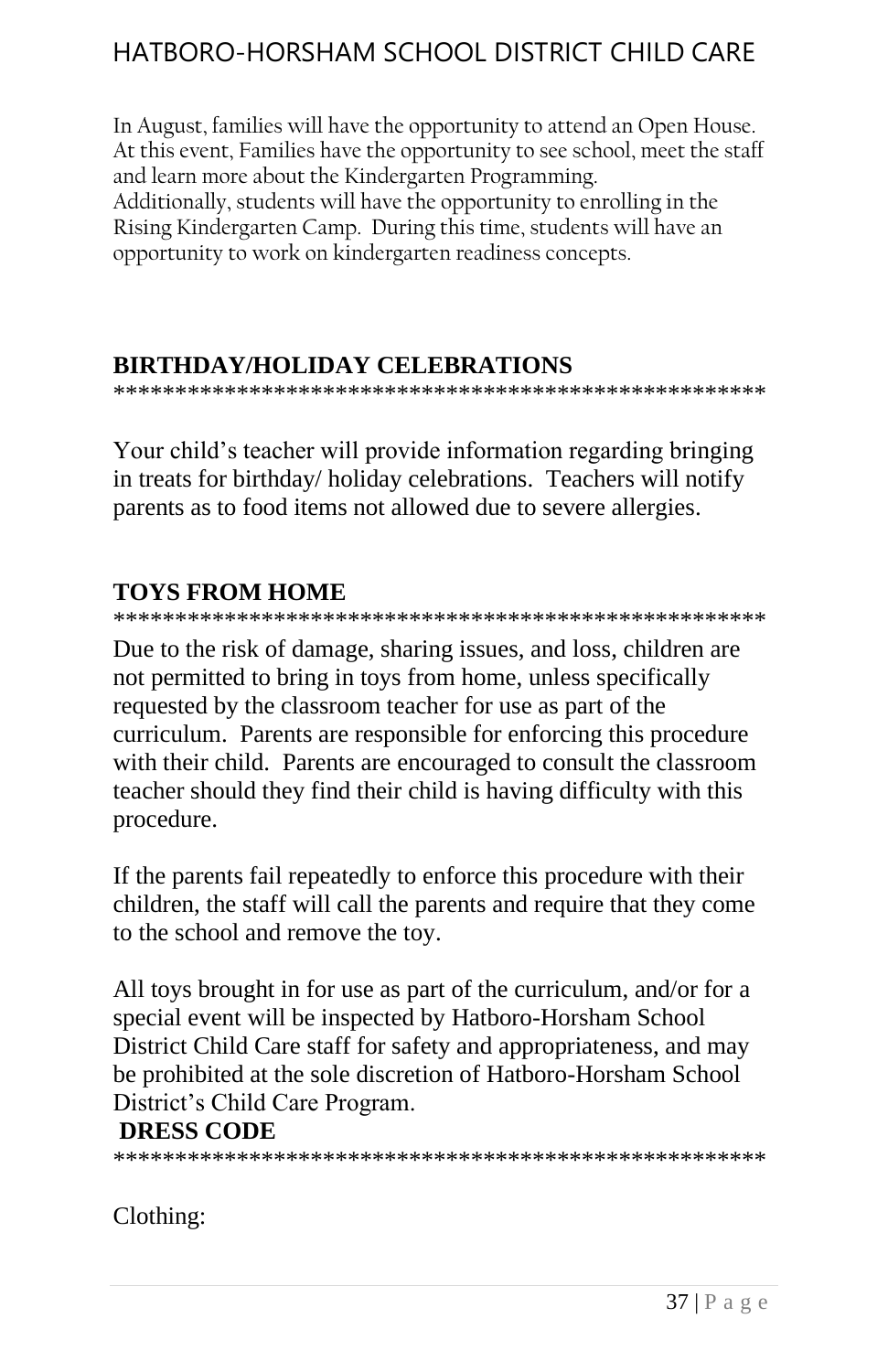Children are engaged in various activities during the course of the day; some of these activities can be messy, and/or athletic in nature. Additionally, children are engaged in outdoor play daily, weather permitting. Due to these activities, children are required to be dressed in seasonably appropriate, comfortable, and clothing.

Coats, hats, gloves, scarves and winter boots must be provided in the winter months. It is not necessary for the children to wear their winter boots to school. Teachers will change the children into their winter boots when they go outdoors.

Children are not permitted to wear open toed, and/or open backed shoes. The most appropriate type of shoes for participation in school activities are rubber-soled, sneakers/tennis shoes.

Children ages 3 through 5 are required to have **two** seasonably and size appropriate complete change of clothing at the center at all times. A complete change of clothing includes, shirt, pants, underwear, socks, and shoes. Teachers will post reminders for parents to update changes of clothing as the weather begins to change.

All clothing items must be clearly labeled with the child's first and last name. This includes, coats, hats, gloves, scarves, and boots. Hatboro-Horsham School District Child Care is not responsible for lost or damaged items of clothing.

Hatboro-Horsham School District Child Care is not responsible for damage to or loss of and articles of clothing.

#### **MEAL TIMES**

\*\*\*\*\*\*\*\*\*\*\*\*\*\*\*\*\*\*\*\*\*\*\*\*\*\*\*\*\*\*\*\*\*\*\*\*\*\*\*\*\*\*\*\*\*\*\*\*\*\*\*\*\*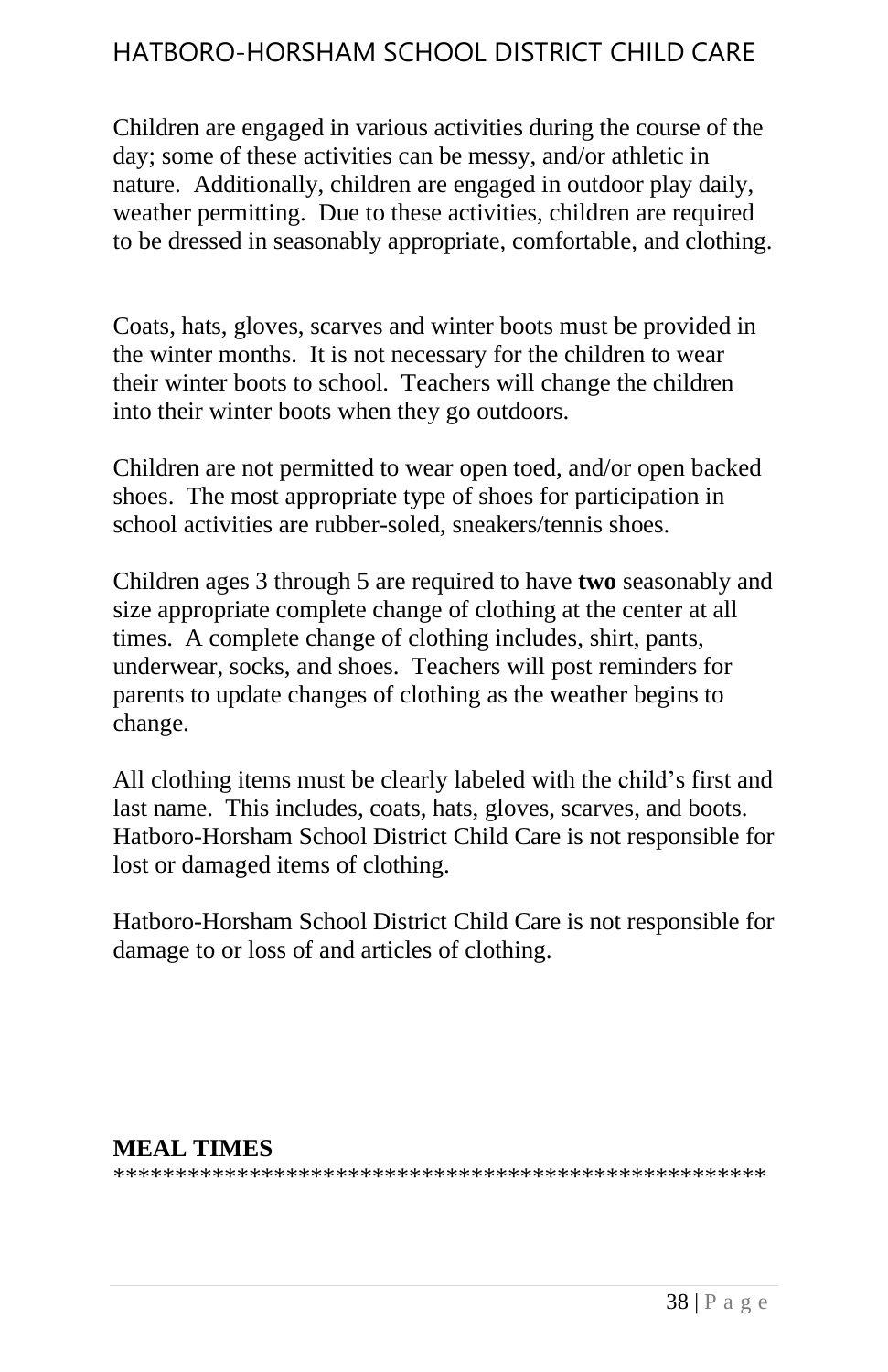Hatboro-Horsham School District Child Care curriculum focuses on developing healthy, well-balanced eating habits. Therefore, parents are required to provide a full, healthy lunch for their children each day they are in attendance. Lunches should include a sandwich (or main entrée item), snack(s) and a drink. Hatboro-Horsham School District Child Care will provide water for children who wish to have it with lunch. When preparing your child's lunch please refer to the Peanut Free Procedure that follows. All uneaten food will be placed back in the child's lunch so parents can see what items and how much their child consumed during the day.

Hatboro-Horsham School District Child Care offers children a morning snack at approximately 9:00 a.m., a half-hour lunch at approximately 12:00 noon and an afternoon snack at approximately 2:45 p.m.

Students with a peanut or nut allergy will be able to sit at the Peanut/Nut Free table during meal times.

Lunches will not be heated for children.

# **BEFORE SCHOOL AND AFTER SCHOOL CARE INFORMATION**

### **CURRICULUM INFRORMATION**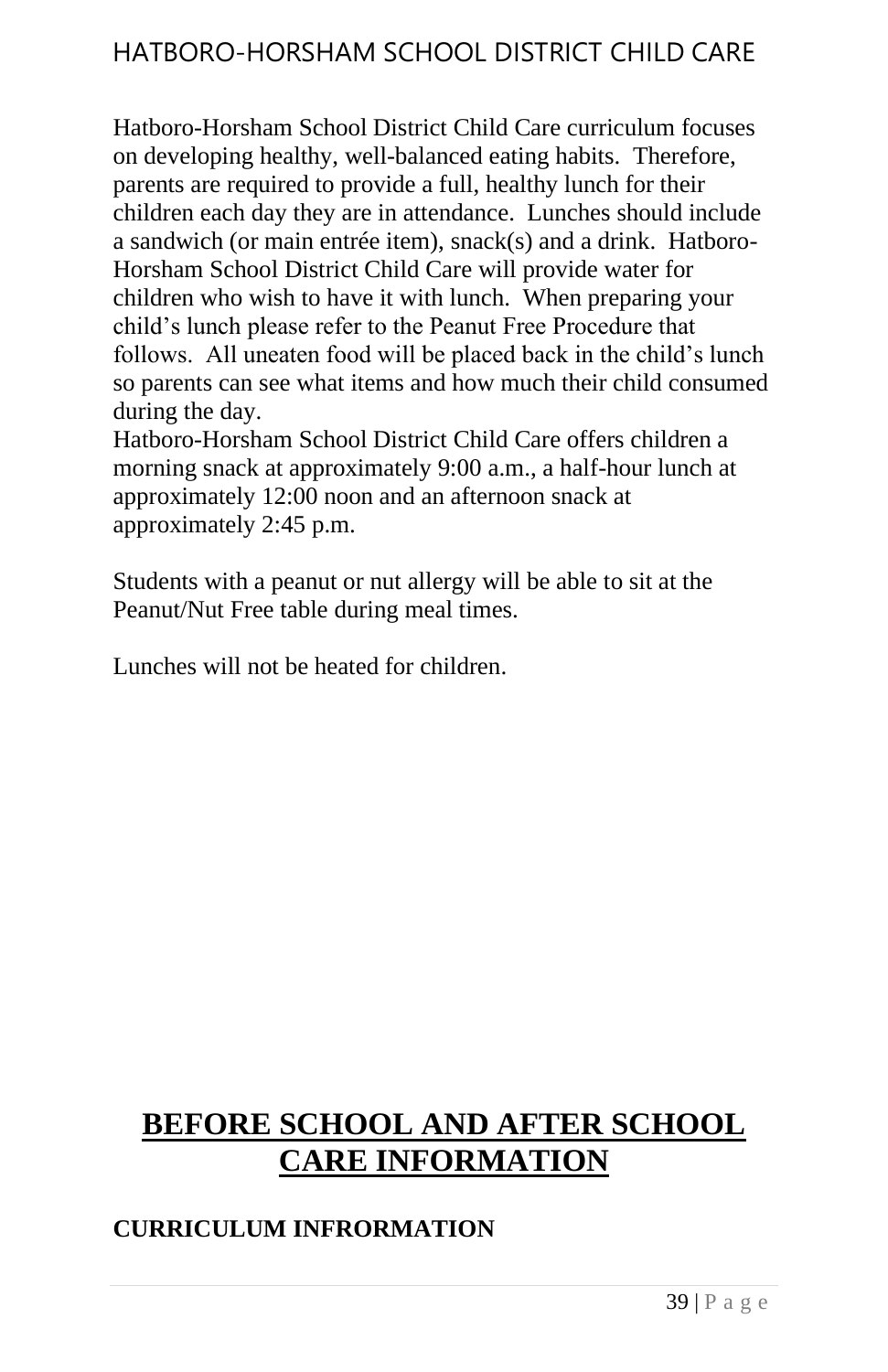#### \*\*\*\*\*\*\*\*\*\*\*\*\*\*\*\*\*\*\*\*\*\*\*\*\*\*\*\*\*\*\*\*\*\*\*\*\*\*\*\*\*\*\*\*\*\*\*\*\*\*\*\*\*

The Hatboro-Horsham School District School-age Program provides children with a variety of cognitive based exploration in an environment that is rich in materials and developmentally appropriate opportunities to converse, socialize, work and play in an inviting atmosphere.

- STEAM is an acronym which represents the academic disciplines of Science, Technology, Engineering, Art and Math. Children learn to work collaboratively with their peers to solve real-world problems. Children engage in science inquiry, investigation, problem solving, and logical reasoning in the context of integrated units of instruction.
- Children will be provided with a 30 minute homework block where they will have the opportunity to complete assignments in a calm and quiet environment. Children are not required to complete their homework during this time but can read, draw or work on a silent activity as an alternative. Staff do not provide 1 on 1 instruction during this homework block and parents are encouraged to review homework.
- In our care children will participate in developmentally appropriate small and whole group gross motor activities. Interest areas are also set up in designated locations for children to have free choice of what they would like to participate in. No child will be required to participate in specific activities.

#### **DAILY SCHEDULE OF ACTIVITIES**

Information is posted at each child care location. Parents may obtain a copy of the schedule by contacting the Site Coordinator or Group Supervisor.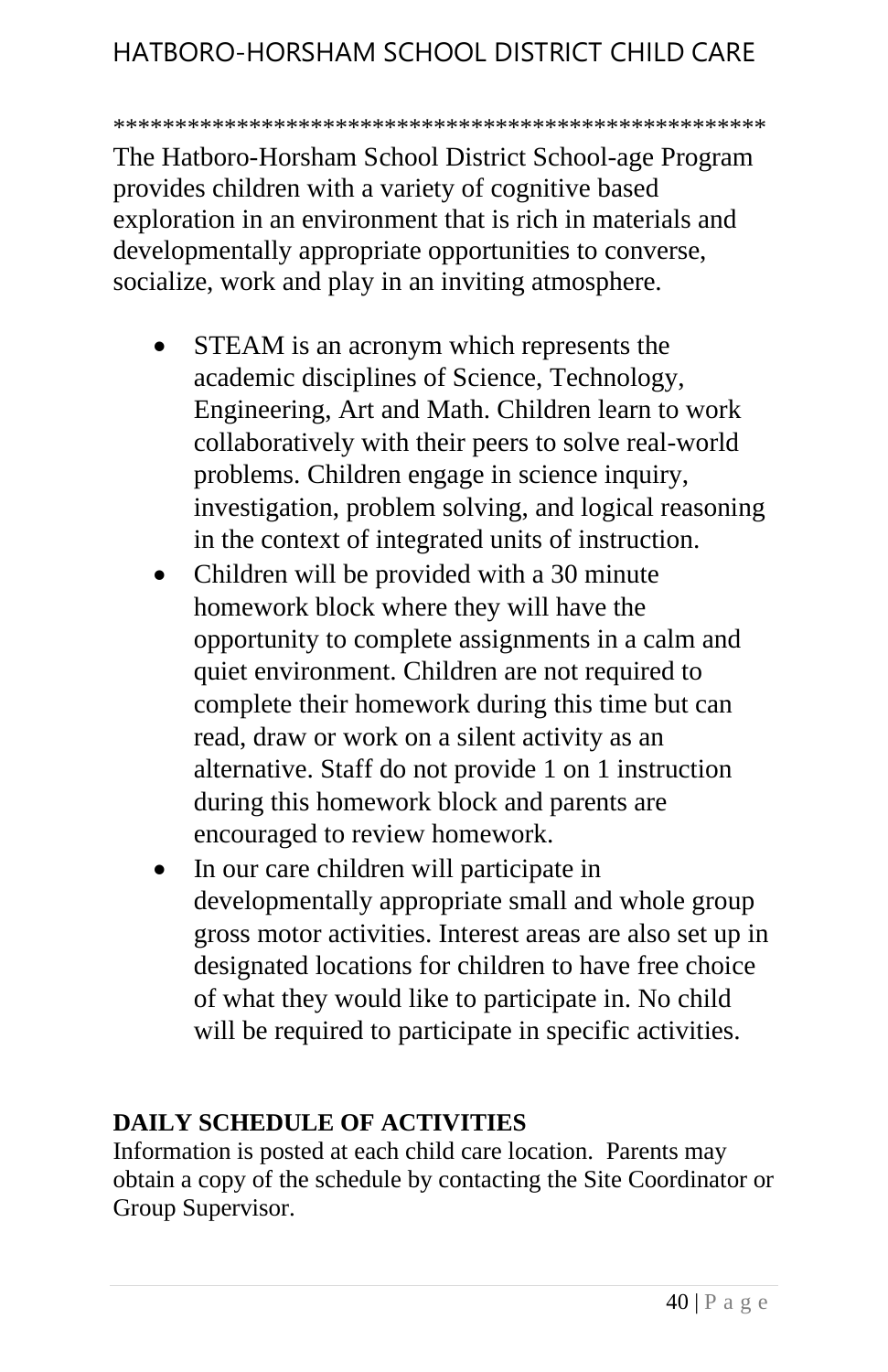### **CLASS ASSIGNMENTS**

Children are grouped according to grade level. Groups may contain multiple grade levels.

### **STAFF TO CHILD RATIOS**

We adhere to the ratios set by DHS/OCDEL. 1:10 Preschool 1:12 Kindergarten through Third Grade 1:15 Fourth Grade through Fifth Grade

### **ARRIVAL PROCEDURES**

\*\*\*\*\*\*\*\*\*\*\*\*\*\*\*\*\*\*\*\*\*\*\*\*\*\*\*\*\*\*\*\*\*\*\*\*\*\*\*\*\*\*\*\*\*\*\*\*\*\*\*\*\*

Upon arrival at Hatboro-Horsham School District Child Care, the parents or guardian dropping the child off must sign the child into care on the sign-in sheet located in the monthly parent sign in sheet binder. Children are required to be escorted by their parent or the adult dropping them off, to the child care entrance of the building. Children are required by law to be supervised at all times while in the child care facility.

Parents are required to notify the staff of any special instructions or needs for the child's day. The parent must present the special instructions in the form of a letter and verbally discuss them with either the staff or Director. These special instructions include but are not limited to: Early Pick Up, Alternative Pick up Person, health issues over the previous night which need to be observed and/or any general issues of concern which the child care providers should be aware to best meet the needs of your child throughout the day.

Hatboro-Horsham School District Child Care does not serve or provide breakfast in the morning; however, children can purchase breakfast from the cafeteria. The cost of breakfast is determined by the Food Service Department. You may contact your home school cafeteria in regards to questions related to breakfast.

### **NOTIFICATION OF ABSENCE**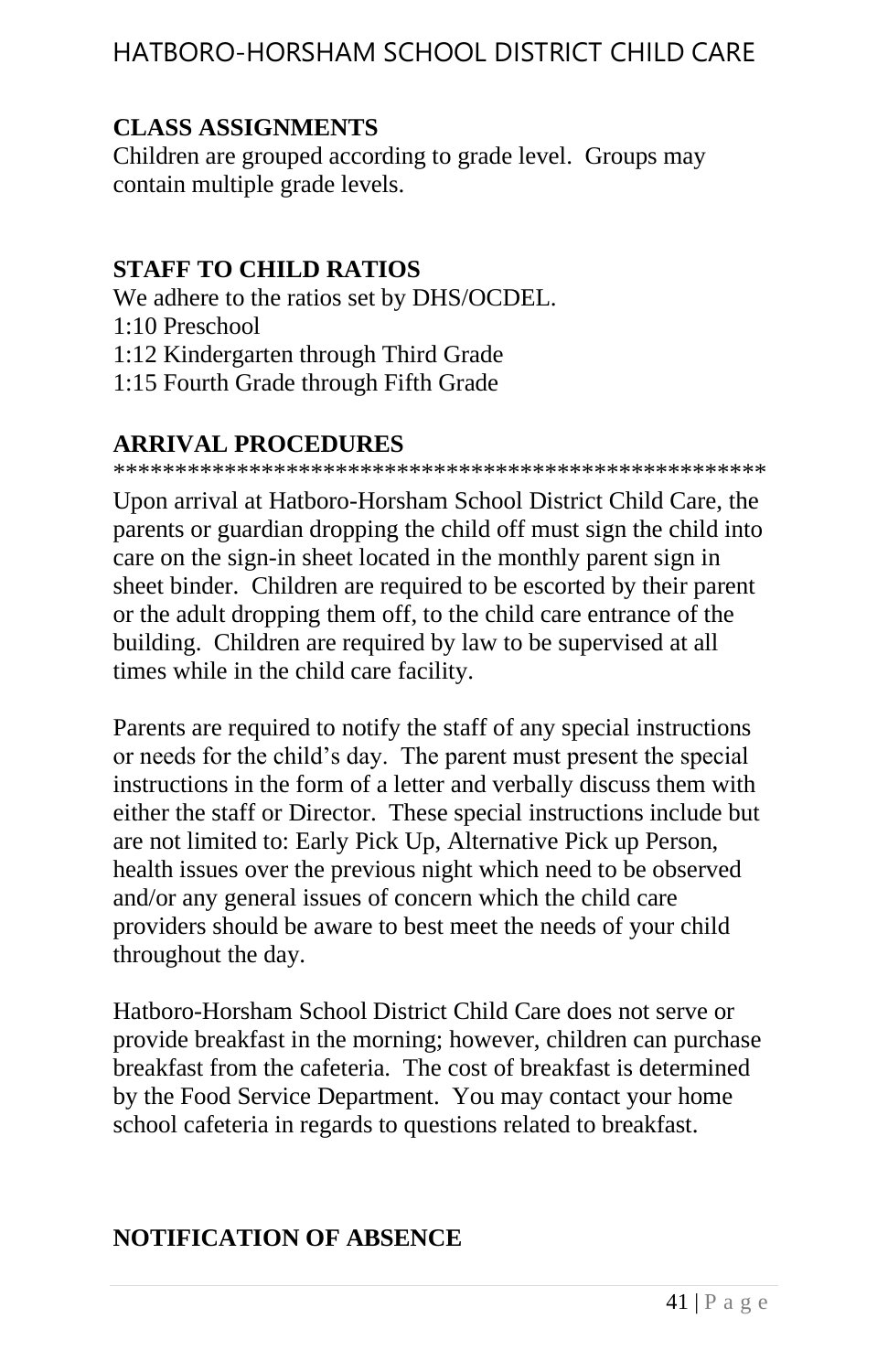#### \*\*\*\*\*\*\*\*\*\*\*\*\*\*\*\*\*\*\*\*\*\*\*\*\*\*\*\*\*\*\*\*\*\*\*\*\*\*\*\*\*\*\*\*\*\*\*\*\*\*\*\*\*

Parents are required to inform the school/child care program in writing if a child will not be attending after school care on a scheduled day. Parents who fail to give proper notice of an absence may result in the child being dismissed from the program.

#### **PICK UP PROCEDURES**

\*\*\*\*\*\*\*\*\*\*\*\*\*\*\*\*\*\*\*\*\*\*\*\*\*\*\*\*\*\*\*\*\*\*\*\*\*\*\*\*\*\*\*\*\*\*\*\*\*\*\*\*\*

Parents or other authorized adult are required to sign their child out of care on the sign-out sheet located in the monthly parent sign in/out binder. Once a parent signs their child out, the parent is then solely responsible for supervising their child while on the child care program premises. The parent may not allow a child to wander through the hallways, bathrooms, other classrooms and/or playground. Parents are required to handle all business issues prior to signing out their child, and are required to directly exit the building once they have signed their child out of care. Parents may not return their child to the program once sign out without approval from the Director.

Parents or persons designated to act "in loco parentis" are required to sign any incident/accident reports from the day at pick-up. The supervisor will be able to briefly discuss the matter with you or other authorized adult at pick-up. However, should you feel it necessary to have an in depth discussion or meeting, it is most appropriate to schedule the meeting for a later date because the supervisor is responsible for supervising the remaining children in the program. A telephone conference may be scheduled for later in the day or for the next day if the parent(s) is unable to meet at the center during the course of the child care hours of operation.

#### **LATE PICK-UP:**

Parents are required to pick up children by the close of the program at 6:30 pm. On In-service days, child care closes at 6:00 pm. All measurements of time are to be according to the Hatboro-Horsham School District Child Care clock located in cafeteria.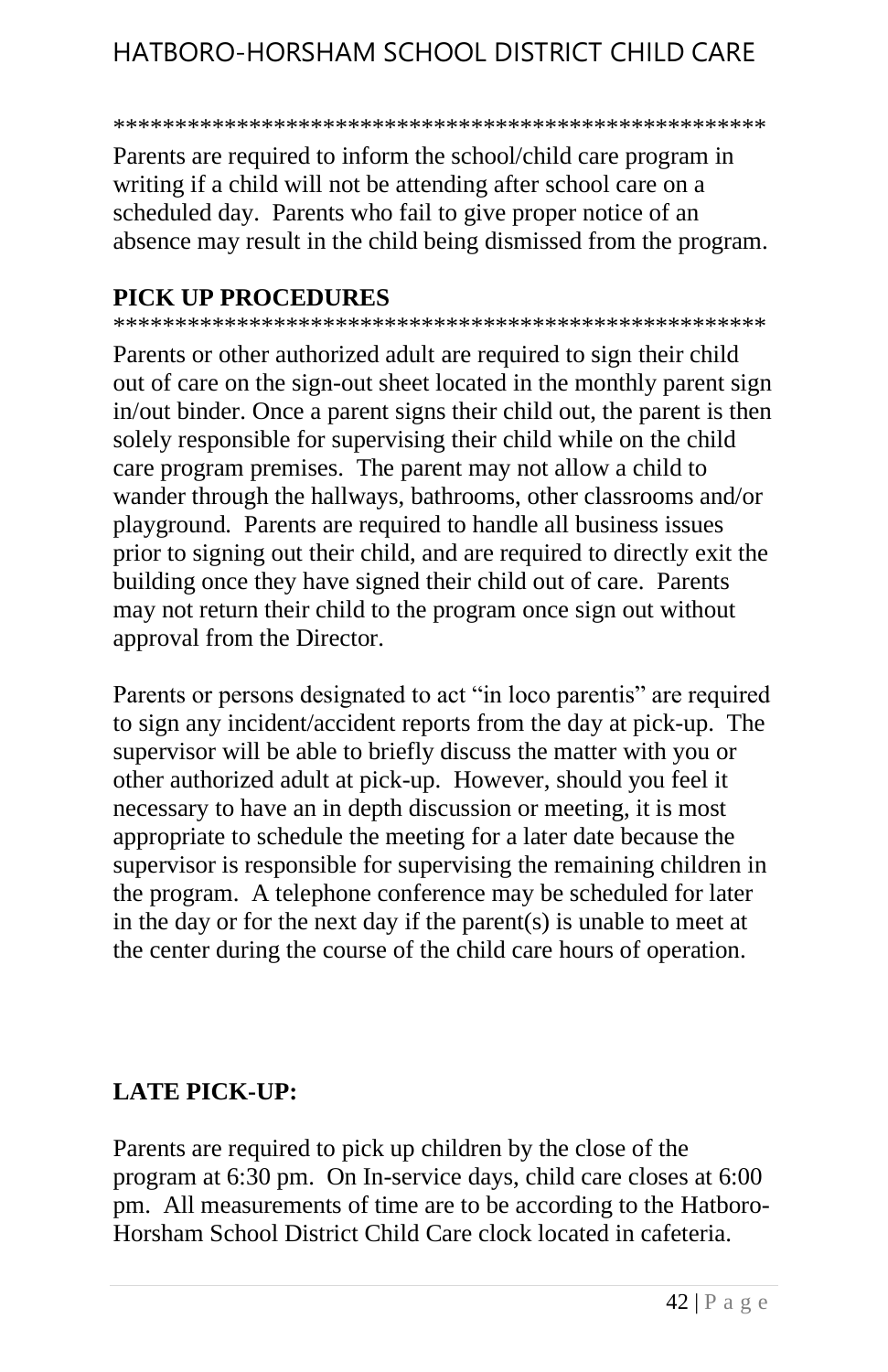Parents will be charged \$1.00 per minute for late pick up:

\*\*Phone calls to notify of late arrival will not exempt a late fee charge. Accounts will be billed.

A child's services may be terminated should the child be pickedup late on three occasions in one school year regardless of the reasons for the late pick-up. It is the parent's responsibility to ensure that someone (either a parent or Emergency/Alternate pickup person) is available to pick up the child on time.

# **MEAL TIMES**

\*\*\*\*\*\*\*\*\*\*\*\*\*\*\*\*\*\*\*\*\*\*\*\*\*\*\*\*\*\*\*\*\*\*\*\*\*\*\*\*\*\*\*\*\*\*\*\*\*\*\*\*\*

Breakfast is available for children to purchase through their MySchoolBucks account during Before Care around 8:00am.

Hatboro-Horsham School District Child Care will provide an afternoon snack and drink for all children in after care after 3:30pm.

Students with a peanut or tree nut allergy will be able to sit at a Peanut Free table during breakfast or snack.

### **FORMS**

Form A: Signature Page(s) (One for each Custodial Parent and/or Legal Guardian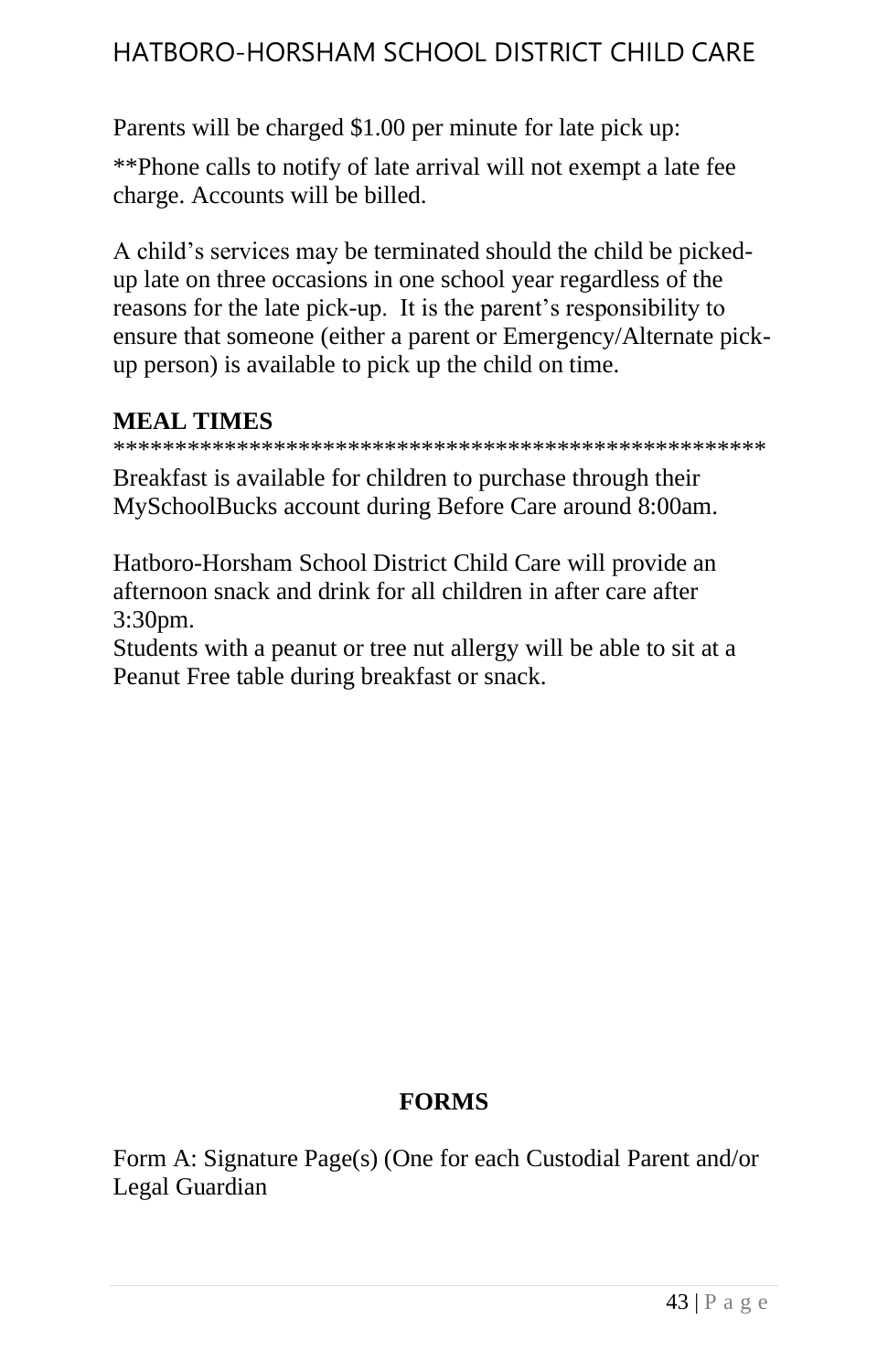Form B: Authorization for Emergency Care of Children with Severe Allergies

Form C: Release and Waiver of Liability for Administering Emergency Care to Children with Severe Allergies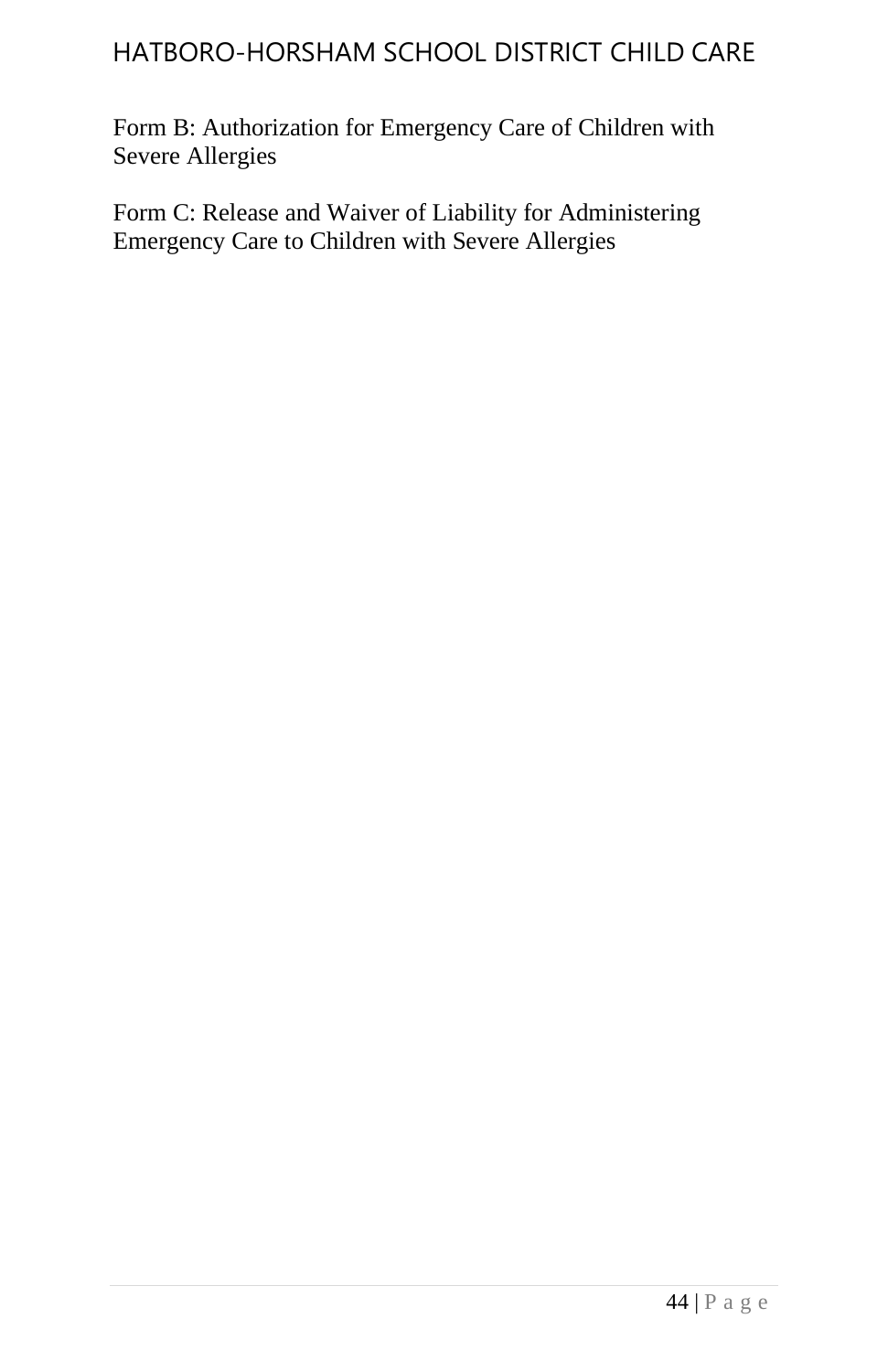#### FORM A

#### I/We,

, the parent(s)/legal guardian(s) of , acknowledge that I/We have received a copy of Hatboro-Horsham School District's Child Care Program's Parent Handbook and have been given the opportunity to read the manual and ask questions about and understands the policies contained

therein. Furthermore, I/We agree to abide by the policies set forth in the manual.

I/We understand that the policies described in the Parent Handbook are not conditions of enrollment, and the language does not create a contract between Hatboro-Horsham School District Child Care and the parents. Hatboro-Horsham School District Child Care reserves the right to alter, amend, or otherwise modify these guidelines, in its sole discretion, without prior notice.

I/We acknowledge that this Parent Handbook is the property of Hatboro-Horsham School District's Child Care Program, and must be returned to Hatboro-Horsham School District Child Care when the aforementioned child is no longer enrolled at Hatboro-Horsham School District's Child Care Program. I/We acknowledge that our failure to return the Parent Handbook to Hatboro-Horsham School District's Child Care Program, within 5 business days following the end of enrollment, will result in [INDICATE AMOUNT] being deducted from the deposit taken at the time of enrollment.

| Date: $\qquad \qquad$ |  |
|-----------------------|--|
| Print Name:           |  |
| Signature:            |  |
| Print Name:           |  |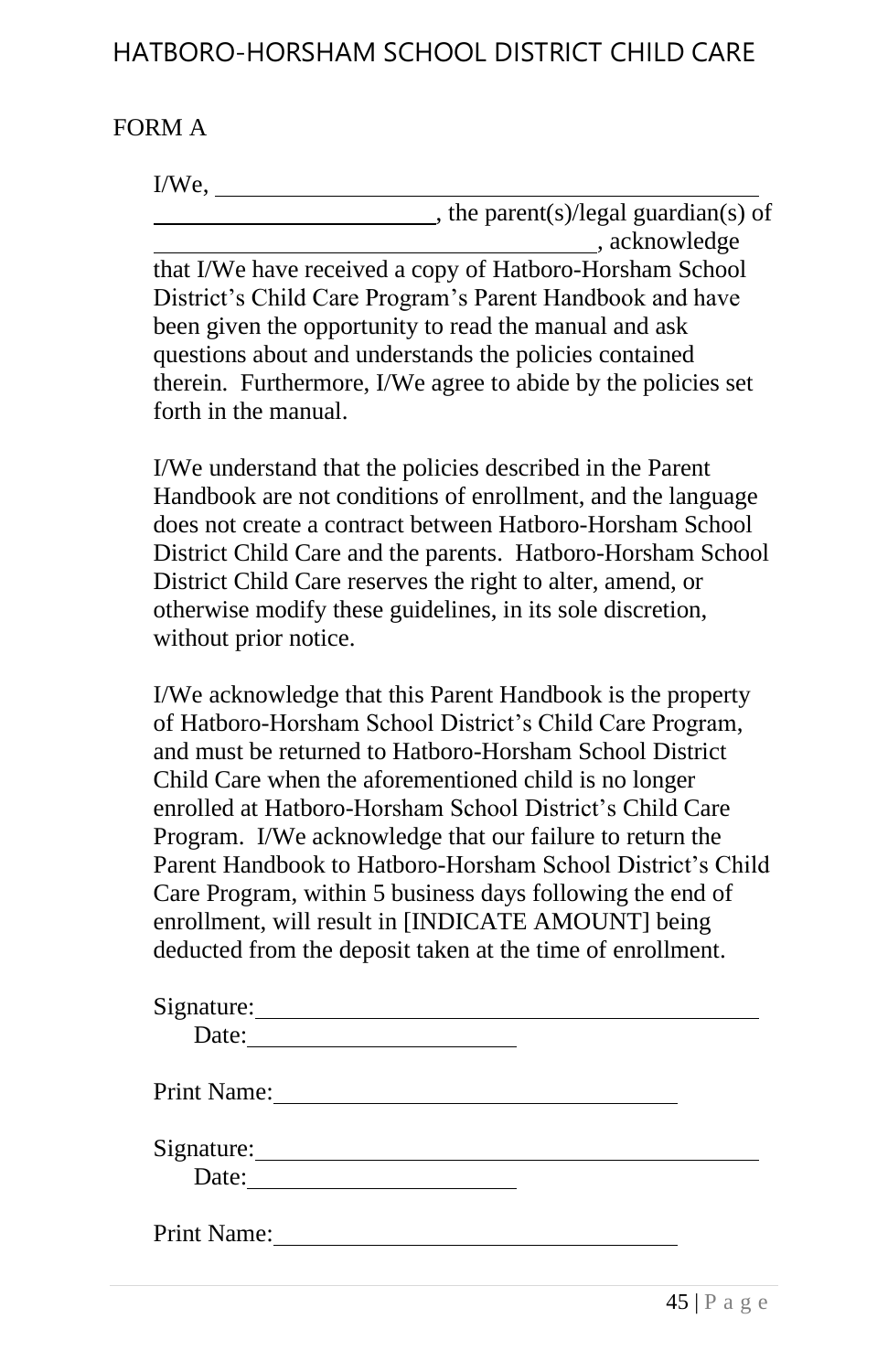### FORM B

**CENTRE CONTROL** 

| Name <sup>4</sup> 2008 2008 2012 2022 2022 2023 2023 2024 2022 2023 2024 2022 2023 2024 2022 2023 2024 2022 2023 2024 2023 20 | Birthdate                                                                                                     |
|-------------------------------------------------------------------------------------------------------------------------------|---------------------------------------------------------------------------------------------------------------|
| Address                                                                                                                       | Parent or Guardian Parent of Guardian                                                                         |
|                                                                                                                               |                                                                                                               |
| Please Circle Present Grade                                                                                                   | K 1 2 3 4 5 6 7 8 9 10 11 12 Other                                                                            |
|                                                                                                                               | STATEMENT OF EXEMPTION TO IMMUNIZATION LAW                                                                    |
|                                                                                                                               | MEDICAL EXEMPTION                                                                                             |
| The physical condition of the above-named child is such that immunization would endanger life or health.                      |                                                                                                               |
| Signed <u>Communications</u>                                                                                                  | Date                                                                                                          |
|                                                                                                                               |                                                                                                               |
|                                                                                                                               | <b>RELIGIOUS EXEMPTION</b>                                                                                    |
|                                                                                                                               | (Includes a strong moral or ethical conviction similar to a religious belief.)                                |
| immunizations.                                                                                                                | Parent or guardian of the above-named child adheres to a religious belief whose teachings are opposed to such |
|                                                                                                                               |                                                                                                               |
|                                                                                                                               |                                                                                                               |
|                                                                                                                               |                                                                                                               |
| Signed<br>(PARENT OR GUARDIAN)                                                                                                | Date                                                                                                          |
|                                                                                                                               |                                                                                                               |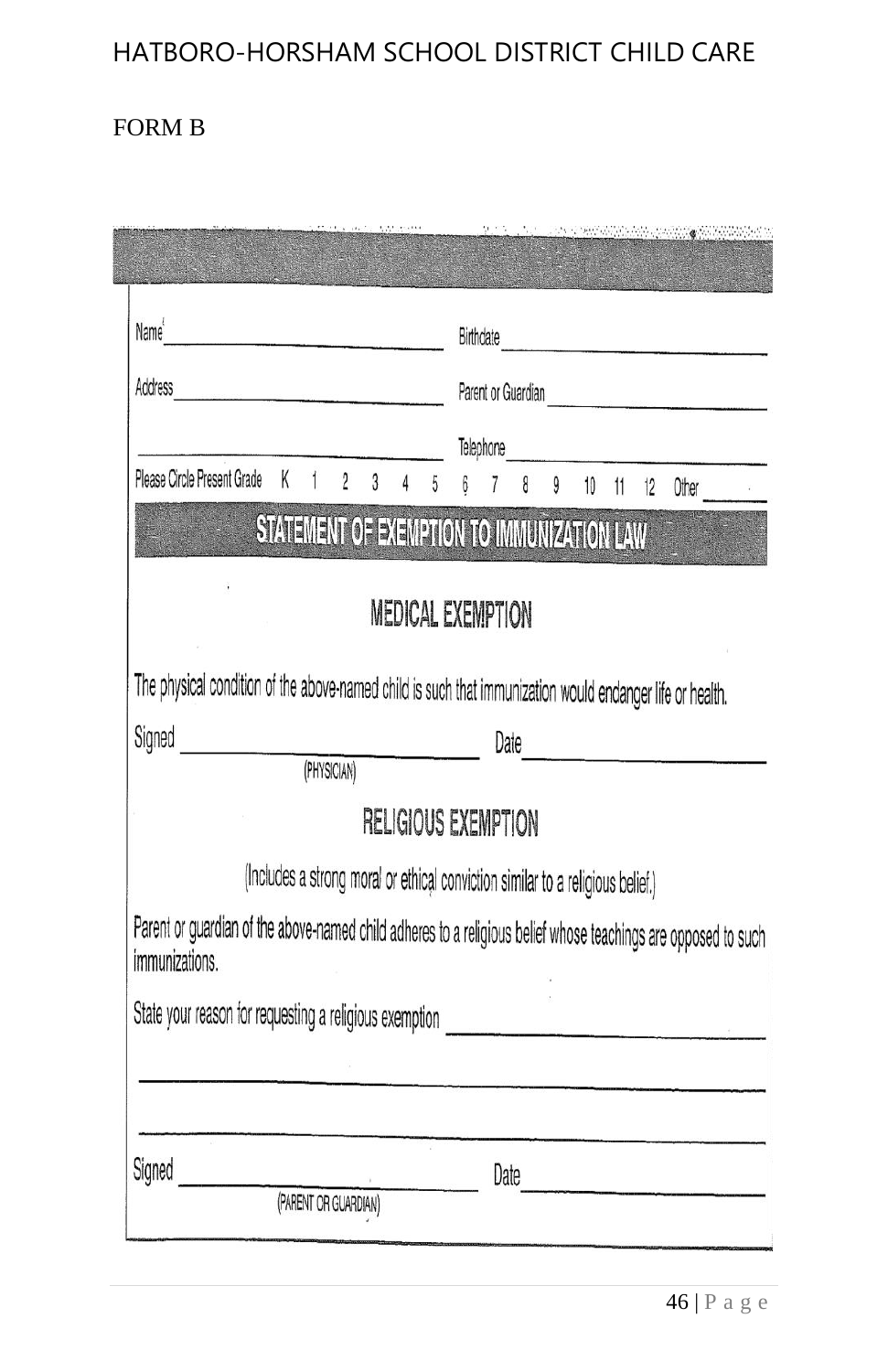Date:

Dear Health Care Provider,

#### Your patient,

is enrolled in Hatboro-Horsham School District Child Care and we have been requested to provide certain emergency care for the prevention of anaphylaxis in the event the child comes into contact with a certain allergen(s), as described below. Please complete Part I of this instruction record. This record will remain in the child's file at Hatboro-Horsham School District Child Care so we may assist with the allergy care and needs of the child. If you need to provide further instructions or clarifications, please do so on a separate sheet of paper, which will become a part of this record and will be kept with this form in the child's file at Hatboro-Horsham School District's Child Care Program.

#### **PART I (to be completed by a Licensed Health Care Provider)**

| Child's Name: |  | Child's |
|---------------|--|---------|
| Birth Date:   |  |         |

**Known Allergens:** (Please provide a complete list of all events and/or substances that may trigger a severe allergic reaction (i.e. Anaphylactic shock) in the child.)

| Bee Sting                                                 |
|-----------------------------------------------------------|
| Other Insect Bite $(s)$ : (identify):                     |
| Animal(s): (identity):                                    |
| Food Allergy: (identify all foods or groups of foods that |
| must be avoided):                                         |
| Other: (identify):                                        |

**SYMPTOMS:** (Please provide a complete list of all symptoms) that indicate the child has come into contact with an allergen and requires emergency treatment.)

- Shortness of Breath
- Swelling of the Face or Lips
- Hives
- Vomiting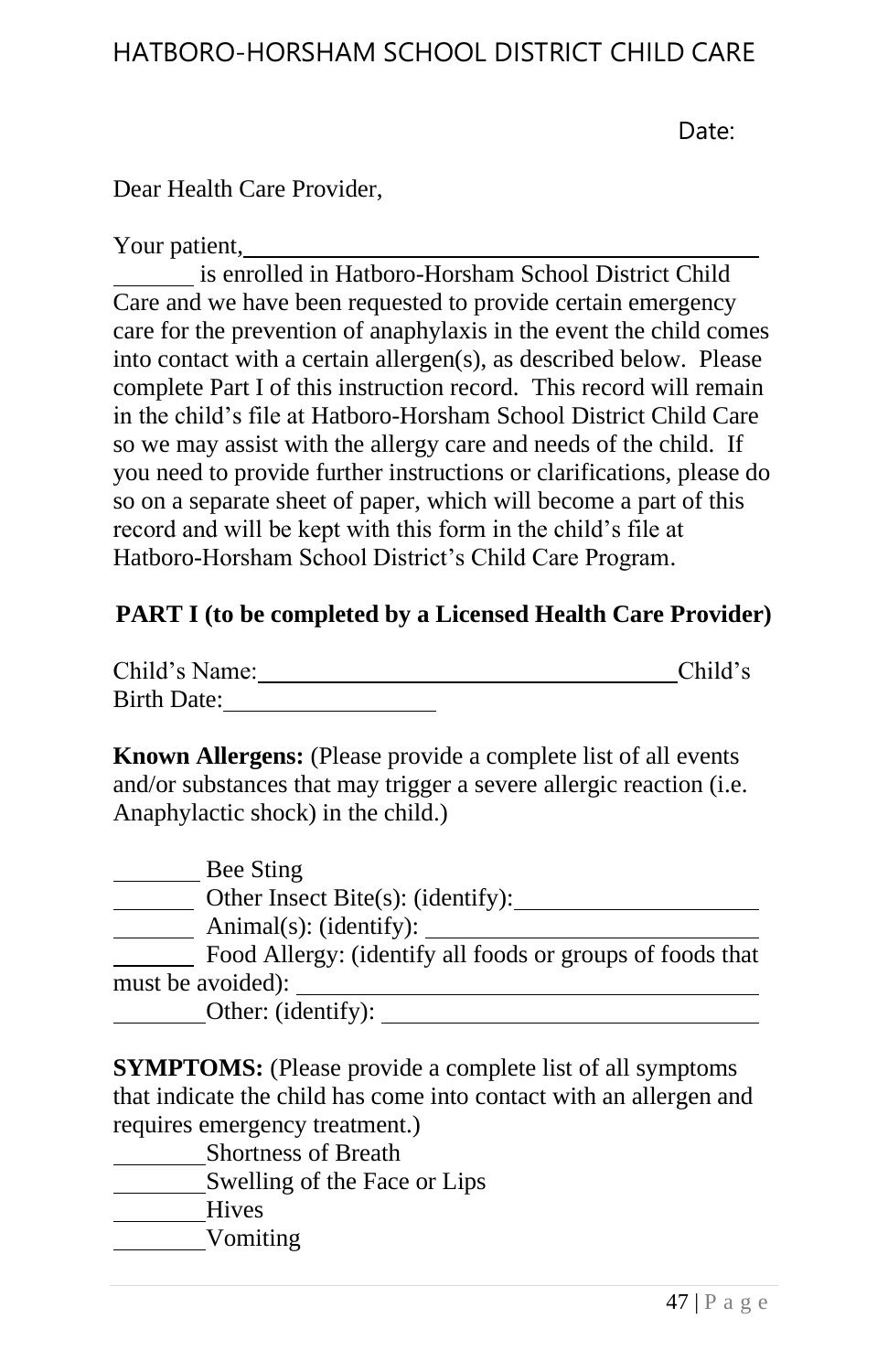| Diarrhea          |
|-------------------|
| Other: (explain): |

**PROCEDURES:** (Please indicate all steps necessary and the order in which they should be taken.)

 Administer the following Medication: (provide name, dosage, and method of administration):

 Administer EPI-PEN: (provide instructions for administration) Call Emergency Medical Services (911) Call the child's parent or guardian Other (explain): DO NOT administer medication in the absence of KNOWN exposure to allergen

#### **RECREATIONAL ACTIVITIES:**

- 1. The child may participate in recreational activities. [ ] yes [ ] no
- 2. Recreational Activity Restrictions: [ ] none [ ] some restrictions

(explain recreational activity restrictions):

#### **HEALTH CARE PROVIDER INFORMATION:**

| Office:    |           |  |
|------------|-----------|--|
| Name:      |           |  |
| Address:   |           |  |
| Phone #:   | Fax $#$ : |  |
| Signature: | Date:     |  |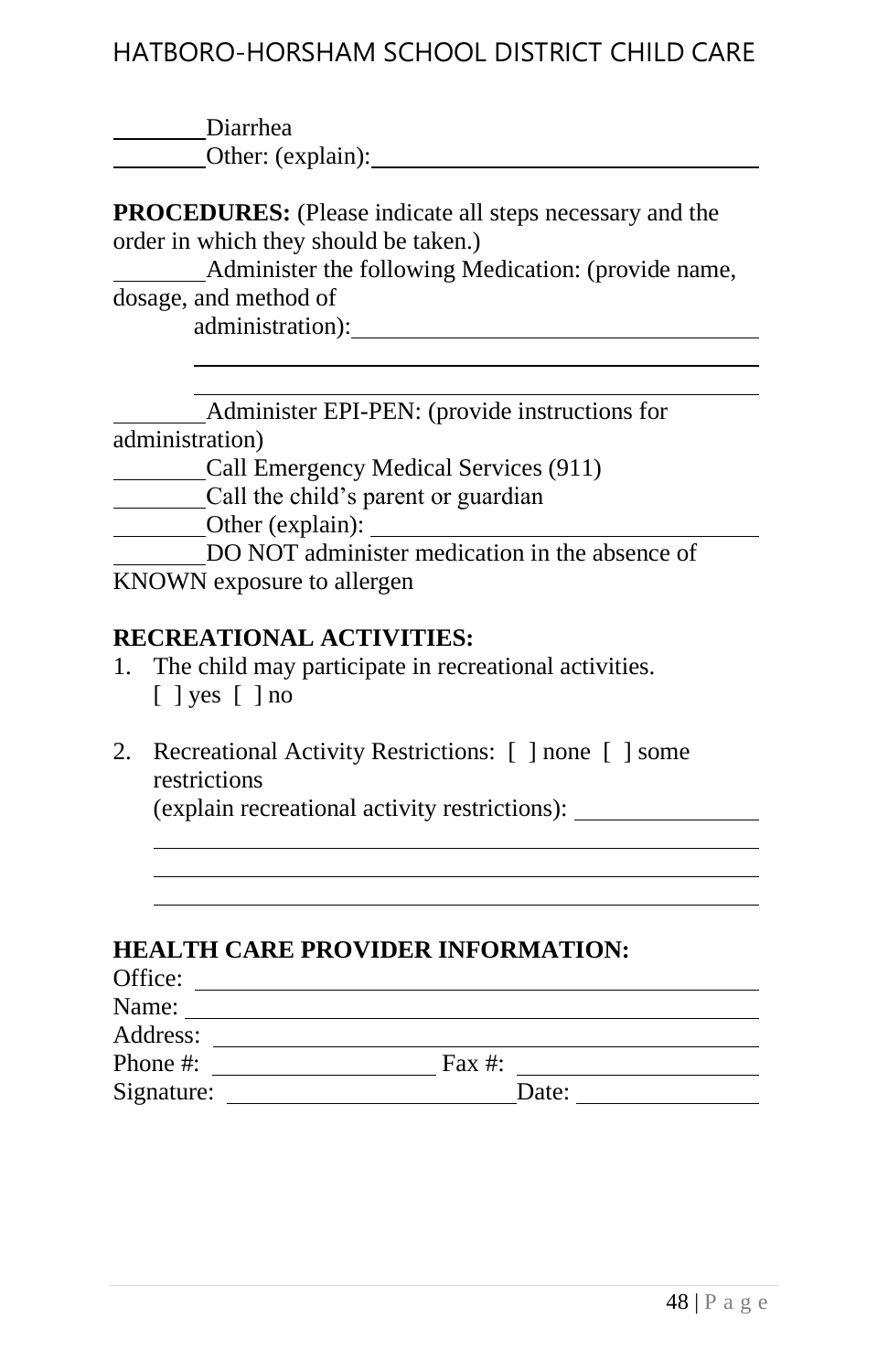### **PART II: (to be completed by the child's Parent(s) and/or Legal Guardian)**

**By signing this form, I/We authorize Hatboro-Horsham School District Child Care to follow the instructions contained in this Authorization for Emergency Care of Children with Severe Allergies Form. I/We agree to update this form every six (6) months, or sooner if my/our child's needs change.**

| PARENT(S)/LEGAL GUARDIAN(S): |                                                                                                                                                                                                                                                              |
|------------------------------|--------------------------------------------------------------------------------------------------------------------------------------------------------------------------------------------------------------------------------------------------------------|
|                              | Relationship: ________                                                                                                                                                                                                                                       |
|                              |                                                                                                                                                                                                                                                              |
|                              |                                                                                                                                                                                                                                                              |
|                              |                                                                                                                                                                                                                                                              |
|                              |                                                                                                                                                                                                                                                              |
|                              |                                                                                                                                                                                                                                                              |
|                              | Name: <b>Name:</b> Relationship:                                                                                                                                                                                                                             |
|                              |                                                                                                                                                                                                                                                              |
|                              |                                                                                                                                                                                                                                                              |
|                              |                                                                                                                                                                                                                                                              |
|                              |                                                                                                                                                                                                                                                              |
|                              |                                                                                                                                                                                                                                                              |
|                              | This completed Authorization for Emergency Care for Children<br>with Severe Allergies Form was received by Hatboro-Horsham<br>School District Child Care on (date) ________________________.<br>This Form must be updated by (date) _______________________. |
|                              |                                                                                                                                                                                                                                                              |
|                              |                                                                                                                                                                                                                                                              |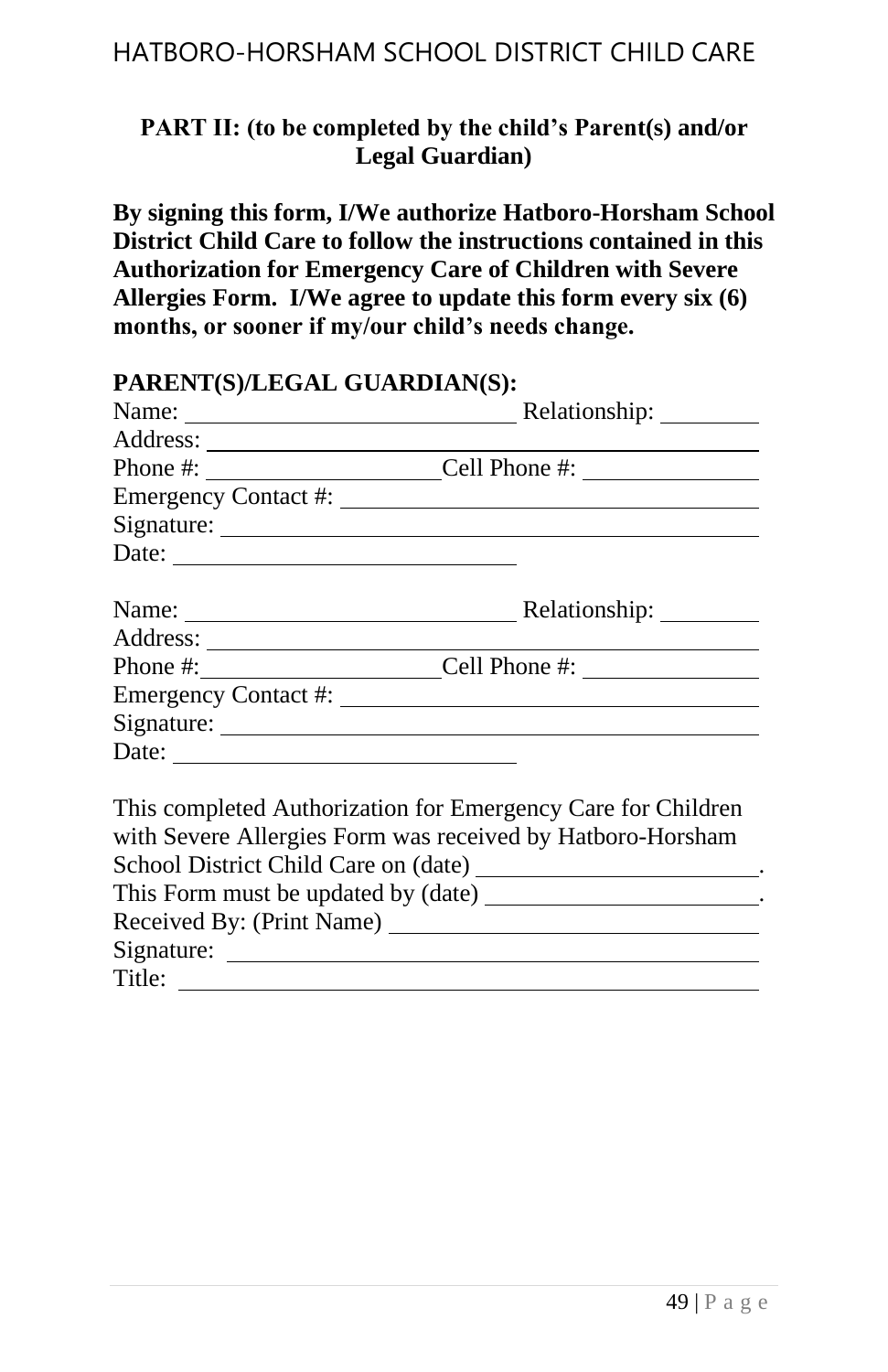### FORM C

### **RELEASE AND WAIVER OF LIABILITY FOR ADMINISTERING EMERGENCY CARE TO CHILDREN WITH SEVERE ALLERGIES**

This is a RELEASE AND WAIVER OF LIABILITY FOR ADMINISTERING EMERGENCY TREATMENT TO CHILDREN WITH SEVERE ALLERGIES (hereinafter, referred to as the "Release")

Made this \_\_\_\_\_\_\_\_\_\_\_\_ day of \_\_\_\_\_\_\_\_\_\_\_\_\_, 20\_\_\_, by and between Hatboro-Horsham School District Child Care and

(Parent(s)/Legal Guardians) who are the Parent(s) and/or Legal Guardian(s) of \_\_\_\_\_\_\_\_\_\_\_\_\_\_\_\_\_\_\_(child's name). Guardian(s) of WHEREAS, Hatboro-Horsham School District Child Care provides child care services and the Parent(s)/Legal Guardian(s) have engaged Hatboro-Horsham School District Child Care to provide child care services for (child's name);

WHEREAS, Hatboro-Horsham School District Child Care has been requested by the Parent(s)/Legal Guardian(s) to administer emergency treatment (including the administration of epinephrine) to the child during certain emergency situations when the child has come in contact with an allergen and is in danger of anaphylaxis , as prescribed in writing on the child's "Authorization for Emergency Care of Children with Severe Allergies Form" all in accordance with and subject to Hatboro-Horsham School District's Child Care Program's procedure for administering emergency treatment to children with severe allergies. NOW THEREFORE, in consideration of the agreements and covenants contained herein and other good and valuable consideration, the receipt and sufficiency of which are hereby acknowledged, the parties hereto hereby agree as follows:

> 1. Parent(s)/Legal Guardian(s) hereby release and forever discharge Hatboro-Horsham School District Child Care and its employees or agents from any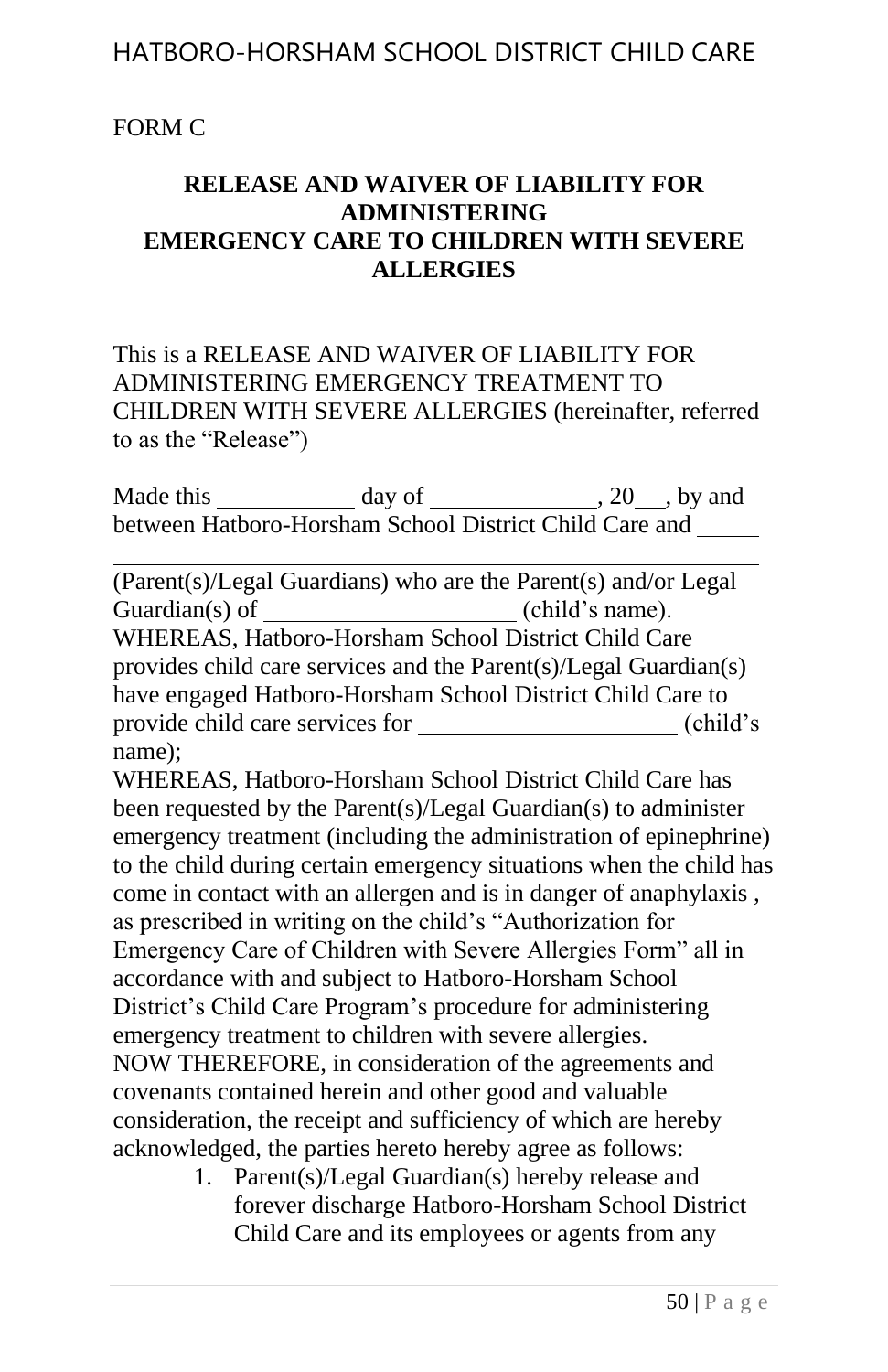liability arising in law or equity as a result of Hatboro-Horsham School District's Child Care Program's employees or agents administering epinephrine and providing other emergency care in conformance with the child's "Authorization for Emergency Care of Children with Severe Allergies From" (hereinafter referred to as the "Authorization"), provided that Hatboro-Horsham School District Child Carehas used reasonable care in administering epinephrine and in providing other authorized care in accordance with the Authorization.

- 2. This Release shall be governed by the laws of the State of which is the location of the Hatboro-Horsham School District Child Care facility in which the child is enrolled, excluding its choice of law Provisions.
- 3. This Release supersedes and replaces all prior negotiations and all agreements proposed or otherwise, whether written or oral, concerning all subject matters covered herein. This instrument, along with the Authorization (including any additional health care provider's instructions or clarifications), that is hereby incorporated by reference, constitutes the entire agreement among the parties with respect to the subject matters discussed herein.
- 4. The reference in this Release to the term Hatboro-Horsham School District Child Care shall include Hatboro-Horsham School District Child Care its affiliates, successors, directors, officers, employees, and representatives. The terms Parent(s)/Legal Guardian(s) shall include the dependents, heirs, executors, administrators, assigns, and successors or each.
- 5. If one or more of the provisions of this Release shall for any reason be held invalid, illegal or unenforceable in any respect, such invalidity, illegality, or unenforceability shall not affect or impair any other provision of the Release. This Release shall be construed as if such invalid, illegal, or unenforceable provisions had not been contained herein.